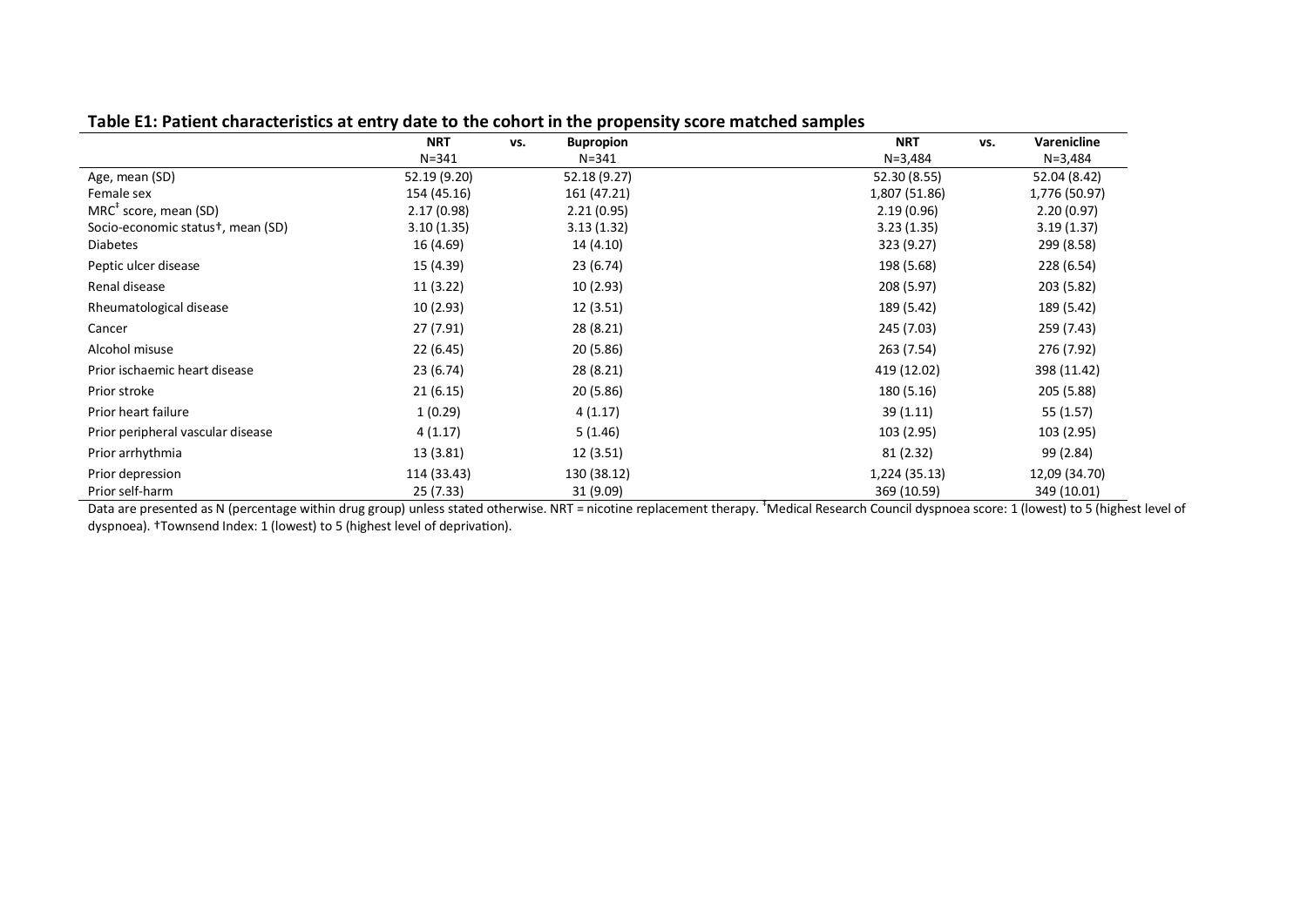| <b>P1/P0</b> | 0.0          | 0.1          | 0.2          | 0.3          | 0.4          | 0.5          | 0.6          | 0.7          | 0.8          | 0.9          | 1.0          |
|--------------|--------------|--------------|--------------|--------------|--------------|--------------|--------------|--------------|--------------|--------------|--------------|
| 0.0          | 1.02         | 1.22         | 1.43         | 1.63         | 1.84         | 2.04         | 2.24         | 2.45         | 2.65         | 2.86         | 3.06         |
|              | (0.83, 1.24) | (1, 1.49)    | (1.16, 1.74) | (1.33, 1.98) | (1.49, 2.23) | (1.66, 2.48) | (1.83, 2.73) | (1.99, 2.98) | (2.16, 3.22) | (2.32, 3.47) | (2.49, 3.72) |
|              | 0.85         | 1.02         | 1.19         | 1.36         | 1.53         | 1.7          | 1.87         | 2.04         | 2.21         | 2.38         | 2.55         |
| 0.1          | (0.69, 1.03) | (0.83, 1.24) | (0.97, 1.45) | (1.11, 1.65) | (1.25, 1.86) | (1.38, 2.07) | (1.52, 2.27) | (1.66, 2.48) | (1.8, 2.69)  | (1.94, 2.89) | (2.08, 3.1)  |
|              | 0.73         | 0.87         | 1.02         | 1.17         | 1.31         | 1.46         | 1.6          | 1.75         | 1.89         | 2.04         | 2.19         |
| 0.2          | (0.59, 0.89) | (0.71, 1.06) | (0.83, 1.24) | (0.95, 1.42) | (1.07, 1.59) | (1.19, 1.77) | (1.3, 1.95)  | (1.42, 2.13) | (1.54, 2.3)  | (1.66, 2.48) | (1.78, 2.66) |
|              | 0.64         | 0.77         | 0.89         | 1.02         | 1.15         | 1.28         | 1.4          | 1.53         | 1.66         | 1.79         | 1.91         |
| 0.3          | (0.52, 0.78) | (0.62, 0.93) | (0.73, 1.09) | (0.83, 1.24) | (0.93, 1.4)  | (1.04, 1.55) | (1.14, 1.71) | (1.25, 1.86) | (1.35, 2.02) | (1.45, 2.17) | (1.56, 2.33) |
| 0.4          | 0.57         | 0.68         | 0.79         | 0.91         | 1.02         | 1.13         | 1.25         | 1.36         | 1.47         | 1.59         | 1.7          |
|              | (0.46, 0.69) | (0.55, 0.83) | (0.65, 0.96) | (0.74, 1.1)  | (0.83, 1.24) | (0.92, 1.38) | (1.01, 1.52) | (1.11, 1.65) | (1.2, 1.79)  | (1.29, 1.93) | (1.38, 2.07) |
| 0.5          | 0.51         | 0.61         | 0.71         | 0.82         | 0.92         | 1.02         | 1.12         | 1.22         | 1.33         | 1.43         | 1.53         |
|              | (0.42, 0.62) | (0.5, 0.74)  | (0.58, 0.87) | (0.66, 0.99) | (0.75, 1.12) | (0.83, 1.24) | (0.91, 1.36) | (1, 1.49)    | (1.08, 1.61) | (1.16, 1.74) | (1.25, 1.86) |
| 0.6          | 0.46         | 0.56         | 0.65         | 0.74         | 0.83         | 0.93         | 1.02         | 1.11         | 1.21         | 1.3          | 1.39         |
|              | (0.38, 0.56) | (0.45, 0.68) | (0.53, 0.79) | (0.6, 0.9)   | (0.68, 1.01) | (0.75, 1.13) | (0.83, 1.24) | (0.91, 1.35) | (0.98, 1.47) | (1.06, 1.58) | (1.13, 1.69) |
| 0.7          | 0.43         | 0.51         | 0.6          | 0.68         | 0.77         | 0.85         | 0.94         | 1.02         | 1.11         | 1.19         | 1.28         |
|              | (0.35, 0.52) | (0.42, 0.62) | (0.48, 0.72) | (0.55, 0.83) | (0.62, 0.93) | (0.69, 1.03) | (0.76, 1.14) | (0.83, 1.24) | (0.9, 1.34)  | (0.97, 1.45) | (1.04, 1.55) |
| 0.8          | 0.39         | 0.47         | 0.55         | 0.63         | 0.71         | 0.78         | 0.86         | 0.94         | 1.02         | 1.1          | 1.18         |
|              | (0.32, 0.48) | (0.38, 0.57) | (0.45, 0.67) | (0.51, 0.76) | (0.57, 0.86) | (0.64, 0.95) | (0.7, 1.05)  | (0.77, 1.14) | (0.83, 1.24) | (0.89, 1.34) | (0.96, 1.43) |
| 0.9          | 0.36         | 0.44         | 0.51         | 0.58         | 0.66         | 0.73         | 0.8          | 0.87         | 0.95         | 1.02         | 1.09         |
|              | (0.3, 0.44)  | (0.36, 0.53) | (0.42, 0.62) | (0.47, 0.71) | (0.53, 0.8)  | (0.59, 0.89) | (0.65, 0.97) | (0.71, 1.06) | (0.77, 1.15) | (0.83, 1.24) | (0.89, 1.33) |
| 1.0          | 0.34         | 0.41         | 0.48         | 0.54         | 0.61         | 0.68         | 0.75         | 0.82         | 0.88         | 0.95         | 1.02         |
|              | (0.28, 0.41) | (0.33, 0.5)  | (0.39, 0.58) | (0.44, 0.66) | (0.5, 0.74)  | (0.55, 0.83) | (0.61, 0.91) | (0.66, 0.99) | (0.72, 1.07) | (0.77, 1.16) | (0.83, 1.24) |

**Table E2: Hazard ratio (95%CI) for ischaemic heart disease during 6 months follow-up in users of varenicline vs. NRT, adjusted for an unmeasured binary confounder with a hazard ratio of 3**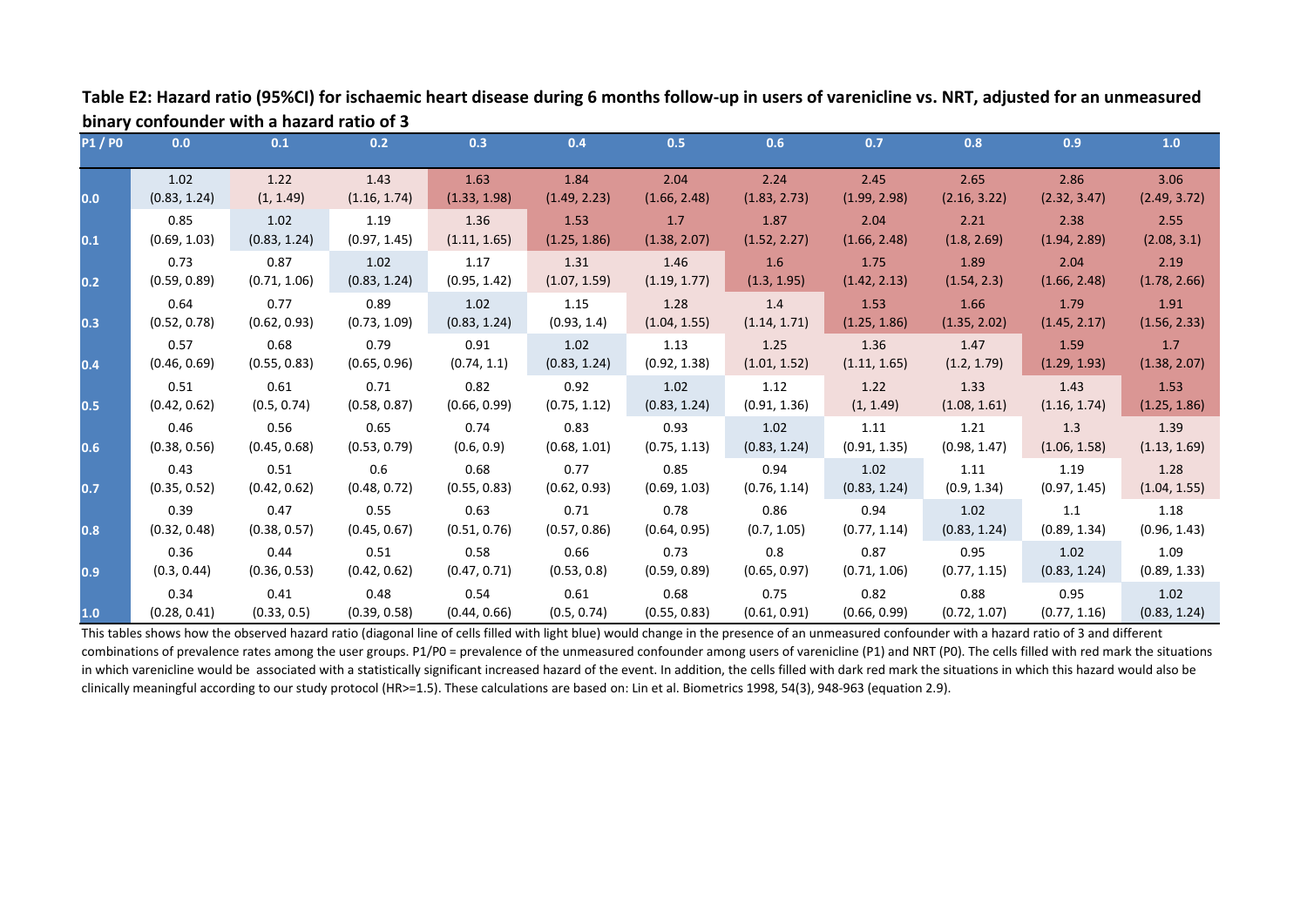| <b>P1/P0</b> | 0,0            | 0,1            | 0,2            | 0,3            | 0,4          | 0,5            | 0,6            | 0,7            | 0,8           | 0,9            | 1,0            |
|--------------|----------------|----------------|----------------|----------------|--------------|----------------|----------------|----------------|---------------|----------------|----------------|
| 0,0          | 0,76           | 0,91           | 1,06           | 1,22           | 1,37         | 1,52           | 1,67           | 1,82           | 1,98          | 2,13           | 2,28           |
|              | (0,52, 1,11)   | (0,62, 1,33)   | (0, 73, 1, 55) | (0,83, 1,78)   | (0, 94, 2)   | (1,04, 2,22)   | (1, 14, 2, 44) | (1, 25, 2, 66) | (1,35, 2,89)  | (1, 46, 3, 11) | (1,56, 3,33)   |
| 0,1          | 0,63           | 0,76           | 0,89           | 1,01           | 1,14         | 1,27           | 1,39           | 1,52           | 1,65          | 1,77           | 1,9            |
|              | (0,43,0,93)    | (0,52, 1,11)   | (0,61, 1,3)    | (0,69, 1,48)   | (0,78, 1,67) | (0,87, 1,85)   | (0,95, 2,04)   | (1,04, 2,22)   | (1,13, 2,41)  | (1,21, 2,59)   | (1,3, 2,78)    |
| 0,2          | 0,54           | 0,65           | 0,76           | 0,87           | 0,98         | 1,09           | 1,19           | 1,3            | 1,41          | 1,52           | 1,63           |
|              | (0,37,0,79)    | (0,45, 0,95)   | (0,52, 1,11)   | (0,59, 1,27)   | (0,67, 1,43) | (0, 74, 1, 59) | (0,82, 1,74)   | (0,89, 1,9)    | (0,97, 2,06)  | (1,04, 2,22)   | (1, 11, 2, 38) |
| 0,3          | 0,48           | 0,57           | 0,67           | 0,76           | 0,86         | 0,95           | 1,05           | 1,14           | 1,24          | 1,33           | 1,43           |
|              | (0,33,0,69)    | (0, 39, 0, 83) | (0,46, 0,97)   | (0,52, 1,11)   | (0,59, 1,25) | (0,65, 1,39)   | (0, 72, 1, 53) | (0,78, 1,67)   | (0,85, 1,8)   | (0,91, 1,94)   | (0,98, 2,08)   |
| 0,4          | 0,42           | 0,51           | 0,59           | 0,68           | 0,76         | 0,84           | 0,93           | 1,01           | 1,1           | 1,18           | 1,27           |
|              | (0, 29, 0, 62) | (0,35,0,74)    | (0,4,0,86)     | (0,46, 0,99)   | (0,52, 1,11) | (0,58, 1,23)   | (0,64, 1,36)   | (0,69, 1,48)   | (0, 75, 1, 6) | (0,81, 1,73)   | (0,87, 1,85)   |
| 0,5          | 0,38           | 0,46           | 0,53           | 0,61           | 0,68         | 0.76           | 0,84           | 0,91           | 0,99          | 1,06           | 1,14           |
|              | (0, 26, 0, 56) | (0,31,0,67)    | (0,36,0,78)    | (0,42,0,89)    | (0, 47, 1)   | (0,52, 1,11)   | (0,57, 1,22)   | (0,62, 1,33)   | (0,68, 1,44)  | (0, 73, 1, 55) | (0,78, 1,67)   |
| 0,6          | 0,35           | 0,41           | 0,48           | 0,55           | 0,62         | 0,69           | 0,76           | 0,83           | 0,9           | 0,97           | 1,04           |
|              | (0, 24, 0, 5)  | (0, 28, 0, 61) | (0,33,0,71)    | (0,38,0,81)    | (0,43,0,91)  | (0,47,1,01)    | (0,52, 1,11)   | (0,57, 1,21)   | (0,61, 1,31)  | (0,66, 1,41)   | (0, 71, 1, 51) |
| 0,7          | 0,32           | 0,38           | 0,44           | 0,51           | 0,57         | 0,63           | 0,7            | 0,76           | 0,82          | 0,89           | 0,95           |
|              | (0, 22, 0, 46) | (0, 26, 0, 56) | (0,3,0,65)     | (0,35,0,74)    | (0,39,0,83)  | (0,43,0,93)    | (0,48, 1,02)   | (0,52, 1,11)   | (0,56, 1,2)   | (0,61, 1,3)    | (0,65, 1,39)   |
| 0,8          | 0,29           | 0,35           | 0,41           | 0,47           | 0,53         | 0,58           | 0,64           | 0,7            | 0,76          | 0,82           | 0,88           |
|              | (0,2, 0,43)    | (0, 24, 0, 51) | (0, 28, 0, 6)  | (0,32,0,68)    | (0,36, 0,77) | (0,4,0,85)     | (0,44,0,94)    | (0,48, 1,02)   | (0,52, 1,11)  | (0,56, 1,2)    | (0,6, 1,28)    |
| 0.9          | 0,27           | 0,33           | 0,38           | 0,43           | 0,49         | 0,54           | 0,6            | 0,65           | 0,71          | 0,76           | 0,81           |
|              | (0, 19, 0, 4)  | (0, 22, 0, 48) | (0, 26, 0, 56) | (0,3,0,63)     | (0,33,0,71)  | (0,37,0,79)    | (0,41,0,87)    | (0,45, 0,95)   | (0,48, 1,03)  | (0,52, 1,11)   | (0,56, 1,19)   |
| 1,0          | 0,25           | 0,3            | 0,35           | 0,41           | 0,46         | 0,51           | 0,56           | 0,61           | 0,66          | 0,71           | 0,76           |
|              | (0, 17, 0, 37) | (0, 21, 0, 44) | (0, 24, 0, 52) | (0, 28, 0, 59) | (0,31,0,67)  | (0,35,0,74)    | (0,38,0,81)    | (0,42,0,89)    | (0,45,0,96)   | (0,49, 1,04)   | (0,52, 1,11)   |

**Table E3: Hazard ratio (95%CI) for stroke during 6 months follow-up in users of varenicline vs. NRT, adjusted for an unmeasured binary confounder with a hazard ratio of 3**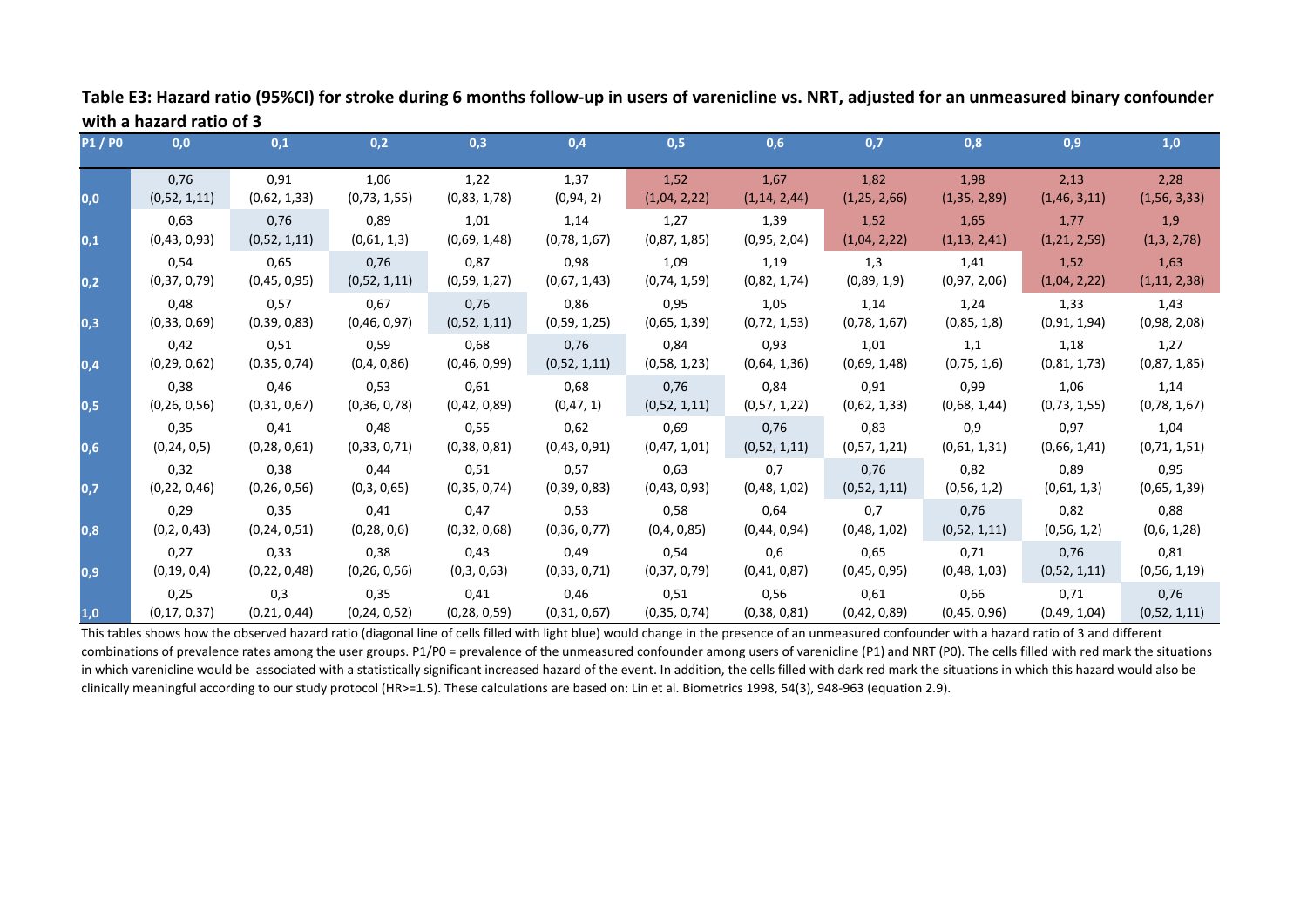| <b>P1/P0</b> | 0.0          | 0.1          | 0.2          | 0.3          | 0.4          | 0.5          | 0.6          | 0.7          | 0.8          | 0.9          | 1.0          |
|--------------|--------------|--------------|--------------|--------------|--------------|--------------|--------------|--------------|--------------|--------------|--------------|
| 0.0          | 0.56         | 0.67         | 0.78         | 0.9          | 1.01         | 1.12         | 1.23         | 1.34         | 1.46         | 1.57         | 1.68         |
|              | (0.34, 0.92) | (0.41, 1.1)  | (0.48, 1.29) | (0.54, 1.47) | (0.61, 1.66) | (0.68, 1.84) | (0.75, 2.02) | (0.82, 2.21) | (0.88, 2.39) | (0.95, 2.58) | (1.02, 2.76) |
| 0.1          | 0.47         | 0.56         | 0.65         | 0.75         | 0.84         | 0.93         | 1.03         | 1.12         | 1.21         | 1.31         | 1.4          |
|              | (0.28, 0.77) | (0.34, 0.92) | (0.4, 1.07)  | (0.45, 1.23) | (0.51, 1.38) | (0.57, 1.53) | (0.62, 1.69) | (0.68, 1.84) | (0.74, 1.99) | (0.79, 2.15) | (0.85, 2.3)  |
| 0.2          | 0.4          | 0.48         | 0.56         | 0.64         | 0.72         | 0.8          | 0.88         | 0.96         | 1.04         | 1.12         | 1.2          |
|              | (0.24, 0.66) | (0.29, 0.79) | (0.34, 0.92) | (0.39, 1.05) | (0.44, 1.18) | (0.49, 1.31) | (0.53, 1.45) | (0.58, 1.58) | (0.63, 1.71) | (0.68, 1.84) | (0.73, 1.97) |
| 0.3          | 0.35         | 0.42         | 0.49         | 0.56         | 0.63         | 0.7          | 0.77         | 0.84         | 0.91         | 0.98         | 1.05         |
|              | (0.21, 0.58) | (0.26, 0.69) | (0.3, 0.81)  | (0.34, 0.92) | (0.38, 1.04) | (0.43, 1.15) | (0.47, 1.27) | (0.51, 1.38) | (0.55, 1.5)  | (0.6, 1.61)  | (0.64, 1.73) |
| 0.4          | 0.31         | 0.37         | 0.44         | 0.5          | 0.56         | 0.62         | 0.68         | 0.75         | 0.81         | 0.87         | 0.93         |
|              | (0.19, 0.51) | (0.23, 0.61) | (0.26, 0.72) | (0.3, 0.82)  | (0.34, 0.92) | (0.38, 1.02) | (0.42, 1.12) | (0.45, 1.23) | (0.49, 1.33) | (0.53, 1.43) | (0.57, 1.53) |
| 0.5          | 0.28         | 0.34         | 0.39         | 0.45         | 0.5          | 0.56         | 0.62         | 0.67         | 0.73         | 0.78         | 0.84         |
|              | (0.17, 0.46) | (0.2, 0.55)  | (0.24, 0.64) | (0.27, 0.74) | (0.31, 0.83) | (0.34, 0.92) | (0.37, 1.01) | (0.41, 1.1)  | (0.44, 1.2)  | (0.48, 1.29) | (0.51, 1.38) |
| 0.6          | 0.25         | 0.31         | 0.36         | 0.41         | 0.46         | 0.51         | 0.56         | 0.61         | 0.66         | 0.71         | 0.76         |
|              | (0.15, 0.42) | (0.19, 0.5)  | (0.22, 0.59) | (0.25, 0.67) | (0.28, 0.75) | (0.31, 0.84) | (0.34, 0.92) | (0.37, 1)    | (0.4, 1.09)  | (0.43, 1.17) | (0.46, 1.25) |
| 0.7          | 0.23         | 0.28         | 0.33         | 0.37         | 0.42         | 0.47         | 0.51         | 0.56         | 0.61         | 0.65         | 0.7          |
|              | (0.14, 0.38) | (0.17, 0.46) | (0.2, 0.54)  | (0.23, 0.61) | (0.26, 0.69) | (0.28, 0.77) | (0.31, 0.84) | (0.34, 0.92) | (0.37, 1)    | (0.4, 1.07)  | (0.43, 1.15) |
| 0.8          | 0.22         | 0.26         | 0.3          | 0.34         | 0.39         | 0.43         | 0.47         | 0.52         | 0.56         | 0.6          | 0.65         |
|              | (0.13, 0.35) | (0.16, 0.42) | (0.18, 0.5)  | (0.21, 0.57) | (0.24, 0.64) | (0.26, 0.71) | (0.29, 0.78) | (0.31, 0.85) | (0.34, 0.92) | (0.37, 0.99) | (0.39, 1.06) |
| 0.9          | 0.2          | 0.24         | 0.28         | 0.32         | 0.36         | 0.4          | 0.44         | 0.48         | 0.52         | 0.56         | 0.6          |
|              | (0.12, 0.33) | (0.15, 0.39) | (0.17, 0.46) | (0.19, 0.53) | (0.22, 0.59) | (0.24, 0.66) | (0.27, 0.72) | (0.29, 0.79) | (0.32, 0.85) | (0.34, 0.92) | (0.36, 0.99) |
| 1.0          | 0.19         | 0.22         | 0.26         | 0.3          | 0.34         | 0.37         | 0.41         | 0.45         | 0.49         | 0.52         | 0.56         |
|              | (0.11, 0.31) | (0.14, 0.37) | (0.16, 0.43) | (0.18, 0.49) | (0.2, 0.55)  | (0.23, 0.61) | (0.25, 0.67) | (0.27, 0.74) | (0.29, 0.8)  | (0.32, 0.86) | (0.34, 0.92) |

**Table E4: Hazard ratio (95%CI) for heart failure during 6 months follow-up in users of varenicline vs. NRT, adjusted for an unmeasured binary confounder with a hazard ratio of 3**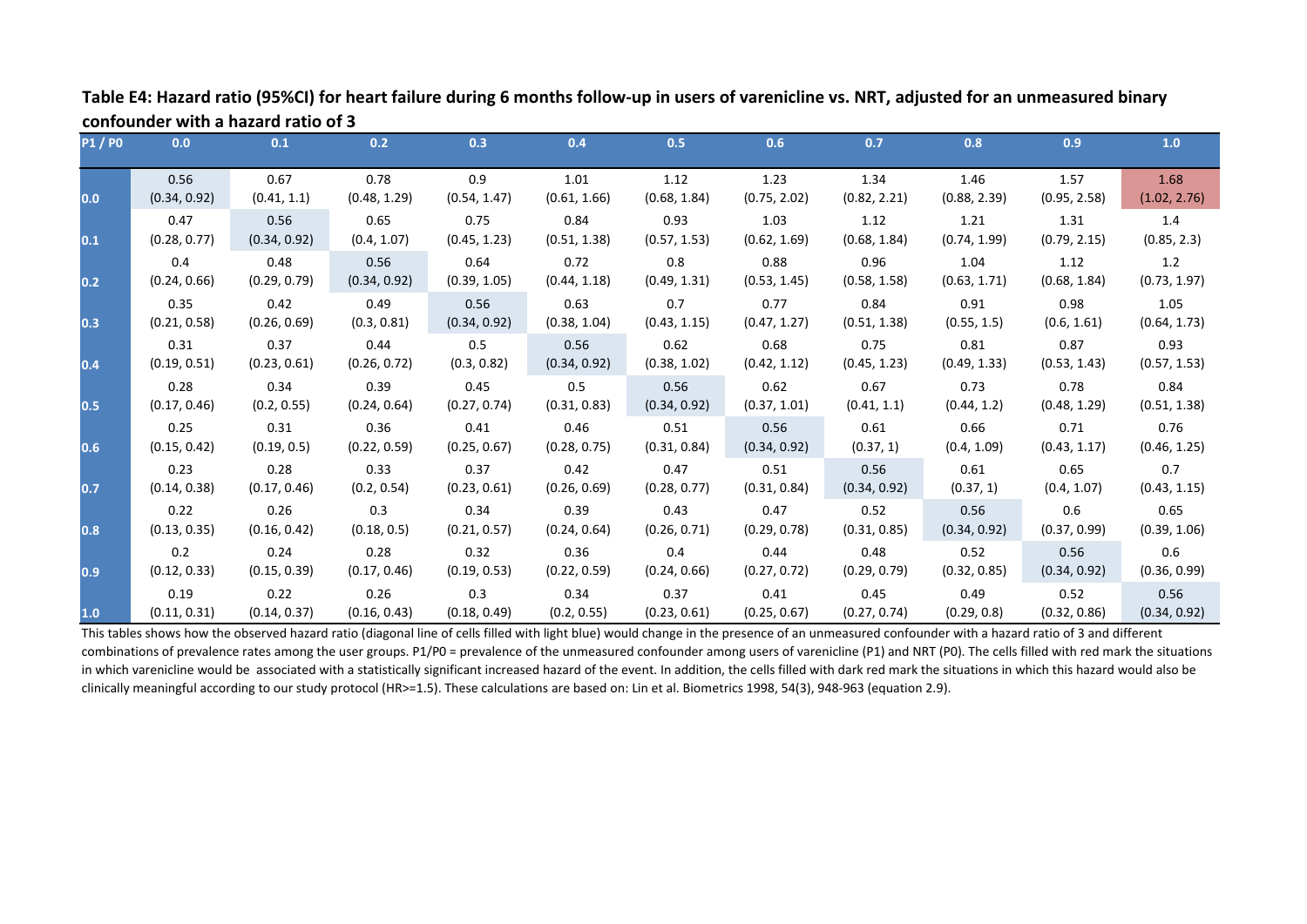| <b>P1/P0</b> | 0.0          | 0.1          | 0.2          | 0.3          | 0.4          | 0.5          | 0.6          | 0.7          | 0.8          | 0.9          | 1.0          |
|--------------|--------------|--------------|--------------|--------------|--------------|--------------|--------------|--------------|--------------|--------------|--------------|
| 0.0          | 0.62         | 0.74         | 0.87         | 0.99         | 1.12         | 1.24         | 1.36         | 1.49         | 1.61         | 1.74         | 1.86         |
|              | (0.37, 1.05) | (0.44, 1.26) | (0.52, 1.47) | (0.59, 1.68) | (0.67, 1.89) | (0.74, 2.1)  | (0.81, 2.31) | (0.89, 2.52) | (0.96, 2.73) | (1.04, 2.94) | (1.11, 3.15) |
| 0.1          | 0.52         | 0.62         | 0.72         | 0.83         | 0.93         | 1.03         | 1.14         | 1.24         | 1.34         | 1.45         | 1.55         |
|              | (0.31, 0.88) | (0.37, 1.05) | (0.43, 1.23) | (0.49, 1.4)  | (0.56, 1.58) | (0.62, 1.75) | (0.68, 1.93) | (0.74, 2.1)  | (0.8, 2.28)  | (0.86, 2.45) | (0.93, 2.63) |
| 0.2          | 0.44         | 0.53         | 0.62         | 0.71         | 0.8          | 0.89         | 0.97         | 1.06         | 1.15         | 1.24         | 1.33         |
|              | (0.26, 0.75) | (0.32, 0.9)  | (0.37, 1.05) | (0.42, 1.2)  | (0.48, 1.35) | (0.53, 1.5)  | (0.58, 1.65) | (0.63, 1.8)  | (0.69, 1.95) | (0.74, 2.1)  | (0.79, 2.25) |
| 0.3          | 0.39         | 0.47         | 0.54         | 0.62         | 0.7          | 0.78         | 0.85         | 0.93         | 1.01         | 1.09         | 1.16         |
|              | (0.23, 0.66) | (0.28, 0.79) | (0.32, 0.92) | (0.37, 1.05) | (0.42, 1.18) | (0.46, 1.31) | (0.51, 1.44) | (0.56, 1.58) | (0.6, 1.71)  | (0.65, 1.84) | (0.69, 1.97) |
| 0.4          | 0.34         | 0.41         | 0.48         | 0.55         | 0.62         | 0.69         | 0.76         | 0.83         | 0.9          | 0.96         | 1.03         |
|              | (0.21, 0.58) | (0.25, 0.7)  | (0.29, 0.82) | (0.33, 0.93) | (0.37, 1.05) | (0.41, 1.17) | (0.45, 1.28) | (0.49, 1.4)  | (0.53, 1.52) | (0.58, 1.63) | (0.62, 1.75) |
| 0.5          | 0.31         | 0.37         | 0.43         | 0.5          | 0.56         | 0.62         | 0.68         | 0.74         | 0.81         | 0.87         | 0.93         |
|              | (0.19, 0.53) | (0.22, 0.63) | (0.26, 0.74) | (0.3, 0.84)  | (0.33, 0.95) | (0.37, 1.05) | (0.41, 1.16) | (0.44, 1.26) | (0.48, 1.37) | (0.52, 1.47) | (0.56, 1.58) |
| 0.6          | 0.28         | 0.34         | 0.39         | 0.45         | 0.51         | 0.56         | 0.62         | 0.68         | 0.73         | 0.79         | 0.85         |
|              | (0.17, 0.48) | (0.2, 0.57)  | (0.24, 0.67) | (0.27, 0.76) | (0.3, 0.86)  | (0.34, 0.95) | (0.37, 1.05) | (0.4, 1.15)  | (0.44, 1.24) | (0.47, 1.34) | (0.5, 1.43)  |
| 0.7          | 0.26         | 0.31         | 0.36         | 0.41         | 0.47         | 0.52         | 0.57         | 0.62         | 0.67         | 0.72         | 0.78         |
|              | (0.15, 0.44) | (0.19, 0.53) | (0.22, 0.61) | (0.25, 0.7)  | (0.28, 0.79) | (0.31, 0.88) | (0.34, 0.96) | (0.37, 1.05) | (0.4, 1.14)  | (0.43, 1.23) | (0.46, 1.31) |
| 0.8          | 0.24         | 0.29         | 0.33         | 0.38         | 0.43         | 0.48         | 0.52         | 0.57         | 0.62         | 0.67         | 0.72         |
|              | (0.14, 0.4)  | (0.17, 0.48) | (0.2, 0.57)  | (0.23, 0.65) | (0.26, 0.73) | (0.28, 0.81) | (0.31, 0.89) | (0.34, 0.97) | (0.37, 1.05) | (0.4, 1.13)  | (0.43, 1.21) |
| 0.9          | 0.22         | 0.27         | 0.31         | 0.35         | 0.4          | 0.44         | 0.49         | 0.53         | 0.58         | 0.62         | 0.66         |
|              | (0.13, 0.38) | (0.16, 0.45) | (0.19, 0.53) | (0.21, 0.6)  | (0.24, 0.68) | (0.26, 0.75) | (0.29, 0.83) | (0.32, 0.9)  | (0.34, 0.98) | (0.37, 1.05) | (0.4, 1.13)  |
| 1.0          | 0.21         | 0.25         | 0.29         | 0.33         | 0.37         | 0.41         | 0.45         | 0.5          | 0.54         | 0.58         | 0.62         |
|              | (0.12, 0.35) | (0.15, 0.42) | (0.17, 0.49) | (0.2, 0.56)  | (0.22, 0.63) | (0.25, 0.7)  | (0.27, 0.77) | (0.3, 0.84)  | (0.32, 0.91) | (0.35, 0.98) | (0.37, 1.05) |

**Table E5: Hazard ratio (95%CI) for peripheral vascular disease during 6 months follow-up in users of varenicline vs. NRT, adjusted for an unmeasured binary confounder with a hazard ratio of 3**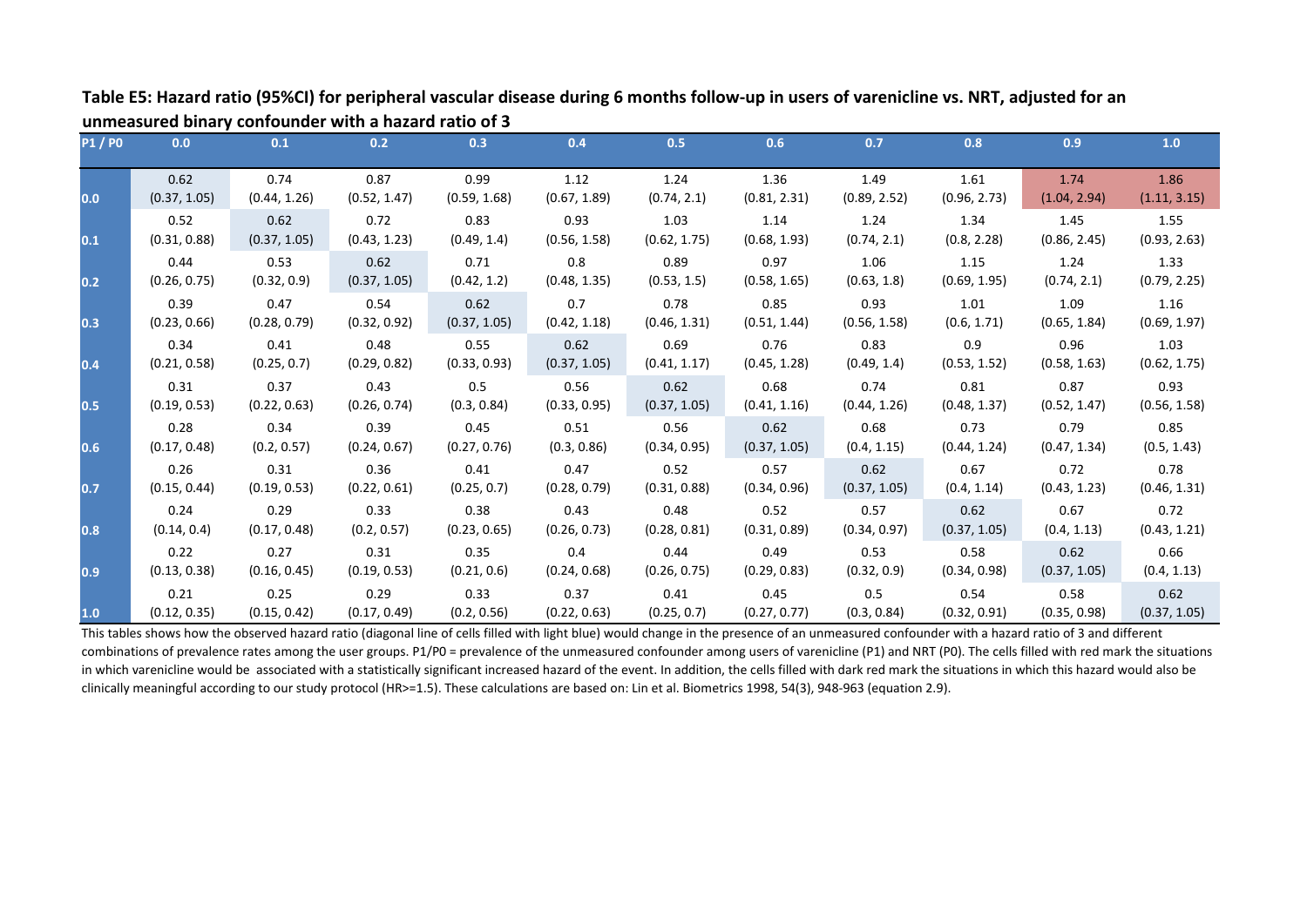| <b>P1/P0</b>     | 0.0          | 0.1          | 0.2          | 0.3          | 0.4          | 0.5          | 0.6          | 0.7          | 0.8          | 0.9          | 1.0          |
|------------------|--------------|--------------|--------------|--------------|--------------|--------------|--------------|--------------|--------------|--------------|--------------|
| 0.0              | 0.84         | 1.01         | 1.18         | 1.34         | 1.51         | 1.68         | 1.85         | 2.02         | 2.18         | 2.35         | 2.52         |
|                  | (0.59, 1.2)  | (0.71, 1.44) | (0.83, 1.68) | (0.94, 1.92) | (1.06, 2.16) | (1.18, 2.4)  | (1.3, 2.64)  | (1.42, 2.88) | (1.53, 3.12) | (1.65, 3.36) | (1.77, 3.6)  |
| 0.1              | 0.7          | 0.84         | 0.98         | 1.12         | 1.26         | 1.4          | 1.54         | 1.68         | 1.82         | 1.96         | 2.1          |
|                  | (0.49, 1)    | (0.59, 1.2)  | (0.69, 1.4)  | (0.79, 1.6)  | (0.89, 1.8)  | (0.98, 2)    | (1.08, 2.2)  | (1.18, 2.4)  | (1.28, 2.6)  | (1.38, 2.8)  | (1.48, 3)    |
| 0.2              | 0.6          | 0.72         | 0.84         | 0.96         | 1.08         | 1.2          | 1.32         | 1.44         | 1.56         | 1.68         | 1.8          |
|                  | (0.42, 0.86) | (0.51, 1.03) | (0.59, 1.2)  | (0.67, 1.37) | (0.76, 1.54) | (0.84, 1.71) | (0.93, 1.89) | (1.01, 2.06) | (1.1, 2.23)  | (1.18, 2.4)  | (1.26, 2.57) |
| 0.3              | 0.53         | 0.63         | 0.74         | 0.84         | 0.95         | 1.05         | 1.16         | 1.26         | 1.37         | 1.47         | 1.58         |
|                  | (0.37, 0.75) | (0.44, 0.9)  | (0.52, 1.05) | (0.59, 1.2)  | (0.66, 1.35) | (0.74, 1.5)  | (0.81, 1.65) | (0.89, 1.8)  | (0.96, 1.95) | (1.03, 2.1)  | (1.11, 2.25) |
| 0.4              | 0.47         | 0.56         | 0.65         | 0.75         | 0.84         | 0.93         | 1.03         | 1.12         | 1.21         | 1.31         | 1.4          |
|                  | (0.33, 0.67) | (0.39, 0.8)  | (0.46, 0.93) | (0.52, 1.07) | (0.59, 1.2)  | (0.66, 1.33) | (0.72, 1.47) | (0.79, 1.6)  | (0.85, 1.73) | (0.92, 1.87) | (0.98, 2)    |
| 0.5              | 0.42         | 0.5          | 0.59         | 0.67         | 0.76         | 0.84         | 0.92         | 1.01         | 1.09         | 1.18         | 1.26         |
|                  | (0.3, 0.6)   | (0.35, 0.72) | (0.41, 0.84) | (0.47, 0.96) | (0.53, 1.08) | (0.59, 1.2)  | (0.65, 1.32) | (0.71, 1.44) | (0.77, 1.56) | (0.83, 1.68) | (0.89, 1.8)  |
| 0.6              | 0.38         | 0.46         | 0.53         | 0.61         | 0.69         | 0.76         | 0.84         | 0.92         | 0.99         | 1.07         | 1.15         |
|                  | (0.27, 0.55) | (0.32, 0.65) | (0.38, 0.76) | (0.43, 0.87) | (0.48, 0.98) | (0.54, 1.09) | (0.59, 1.2)  | (0.64, 1.31) | (0.7, 1.42)  | (0.75, 1.53) | (0.8, 1.64)  |
| $\overline{0.7}$ | 0.35         | 0.42         | 0.49         | 0.56         | 0.63         | 0.7          | 0.77         | 0.84         | 0.91         | 0.98         | 1.05         |
|                  | (0.25, 0.5)  | (0.3, 0.6)   | (0.34, 0.7)  | (0.39, 0.8)  | (0.44, 0.9)  | (0.49, 1)    | (0.54, 1.1)  | (0.59, 1.2)  | (0.64, 1.3)  | (0.69, 1.4)  | (0.74, 1.5)  |
| 0.8              | 0.32         | 0.39         | 0.45         | 0.52         | 0.58         | 0.65         | 0.71         | 0.78         | 0.84         | 0.9          | 0.97         |
|                  | (0.23, 0.46) | (0.27, 0.55) | (0.32, 0.65) | (0.36, 0.74) | (0.41, 0.83) | (0.45, 0.92) | (0.5, 1.02)  | (0.54, 1.11) | (0.59, 1.2)  | (0.64, 1.29) | (0.68, 1.38) |
| $\overline{0.9}$ | 0.3          | 0.36         | 0.42         | 0.48         | 0.54         | 0.6          | 0.66         | 0.72         | 0.78         | 0.84         | 0.9          |
|                  | (0.21, 0.43) | (0.25, 0.51) | (0.3, 0.6)   | (0.34, 0.69) | (0.38, 0.77) | (0.42, 0.86) | (0.46, 0.94) | (0.51, 1.03) | (0.55, 1.11) | (0.59, 1.2)  | (0.63, 1.29) |
| 1.0              | 0.28         | 0.34         | 0.39         | 0.45         | 0.5          | 0.56         | 0.62         | 0.67         | 0.73         | 0.78         | 0.84         |
|                  | (0.2, 0.4)   | (0.24, 0.48) | (0.28, 0.56) | (0.31, 0.64) | (0.35, 0.72) | (0.39, 0.8)  | (0.43, 0.88) | (0.47, 0.96) | (0.51, 1.04) | (0.55, 1.12) | (0.59, 1.2)  |

**Table E6: Hazard ratio (95%CI) for arrhythmia during 6 months follow-up in users of varenicline vs. NRT, adjusted for an unmeasured binary confounder with a hazard ratio of 3**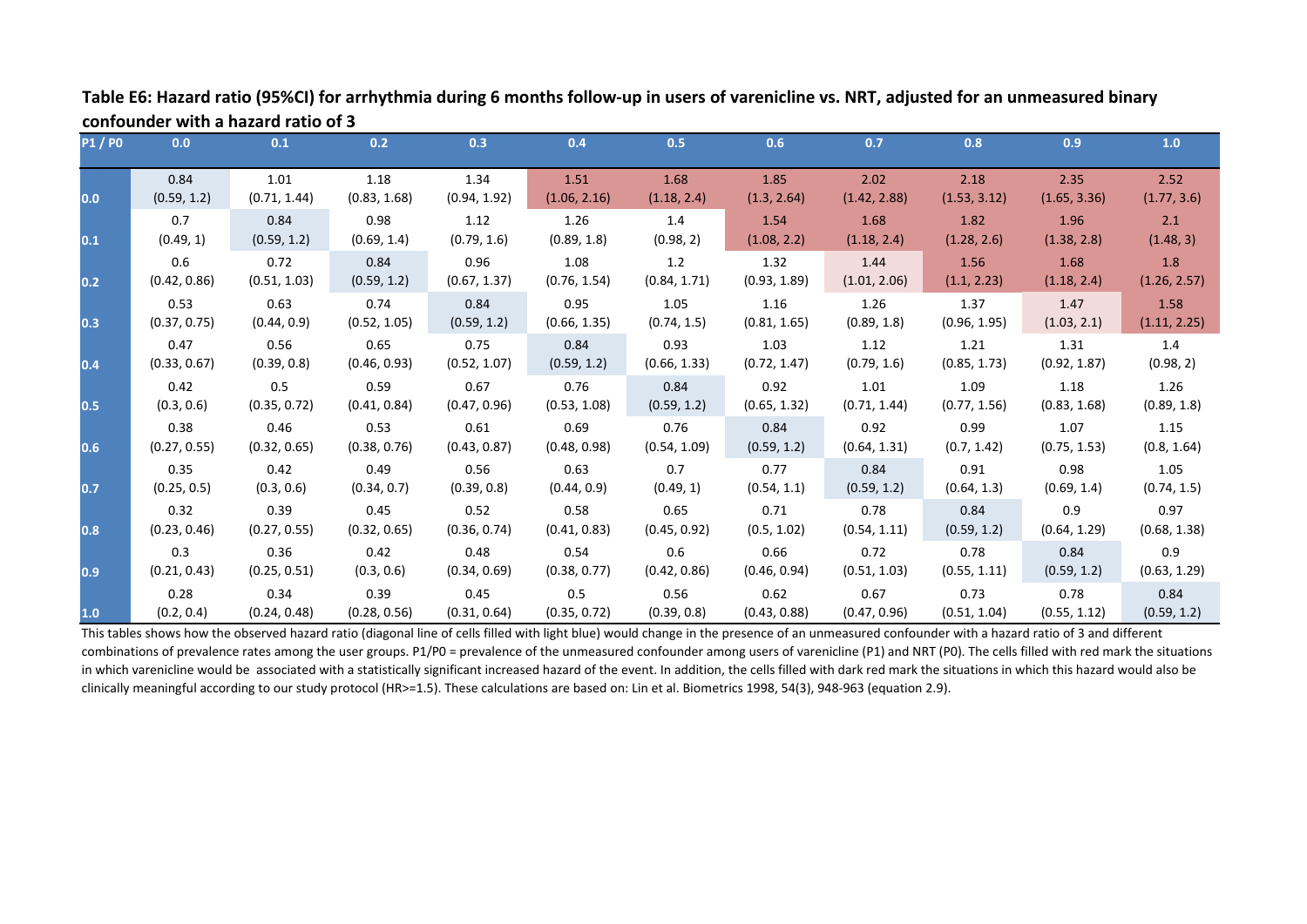| <b>P1/P0</b> | 0.0          | 0.1          | 0.2          | 0.3          | 0.4          | 0.5          | 0.6          | 0.7          | 0.8          | 0.9          | 1.0          |
|--------------|--------------|--------------|--------------|--------------|--------------|--------------|--------------|--------------|--------------|--------------|--------------|
| 0.0          | 0.73         | 0.88         | 1.02         | 1.17         | 1.31         | 1.46         | 1.61         | 1.75         | 1.9          | 2.04         | 2.19         |
|              | (0.61, 0.86) | (0.73, 1.03) | (0.85, 1.2)  | (0.98, 1.38) | (1.1, 1.55)  | (1.22, 1.72) | (1.34, 1.89) | (1.46, 2.06) | (1.59, 2.24) | (1.71, 2.41) | (1.83, 2.58) |
| 0.1          | 0.61         | 0.73         | 0.85         | 0.97         | 1.1          | 1.22         | 1.34         | 1.46         | 1.58         | 1.7          | 1.83         |
|              | (0.51, 0.72) | (0.61, 0.86) | (0.71, 1)    | (0.81, 1.15) | (0.92, 1.29) | (1.02, 1.43) | (1.12, 1.58) | (1.22, 1.72) | (1.32, 1.86) | (1.42, 2.01) | (1.53, 2.15) |
| 0.2          | 0.52         | 0.63         | 0.73         | 0.83         | 0.94         | 1.04         | 1.15         | 1.25         | 1.36         | 1.46         | 1.56         |
|              | (0.44, 0.61) | (0.52, 0.74) | (0.61, 0.86) | (0.7, 0.98)  | (0.78, 1.11) | (0.87, 1.23) | (0.96, 1.35) | (1.05, 1.47) | (1.13, 1.6)  | (1.22, 1.72) | (1.31, 1.84) |
| 0.3          | 0.46         | 0.55         | 0.64         | 0.73         | 0.82         | 0.91         | 1            | 1.1          | 1.19         | 1.28         | 1.37         |
|              | (0.38, 0.54) | (0.46, 0.65) | (0.53, 0.75) | (0.61, 0.86) | (0.69, 0.97) | (0.76, 1.08) | (0.84, 1.18) | (0.92, 1.29) | (0.99, 1.4)  | (1.07, 1.51) | (1.14, 1.61) |
| 0.4          | 0.41         | 0.49         | 0.57         | 0.65         | 0.73         | 0.81         | 0.89         | 0.97         | 1.05         | 1.14         | 1.22         |
|              | (0.34, 0.48) | (0.41, 0.57) | (0.47, 0.67) | (0.54, 0.76) | (0.61, 0.86) | (0.68, 0.96) | (0.75, 1.05) | (0.81, 1.15) | (0.88, 1.24) | (0.95, 1.34) | (1.02, 1.43) |
| 0.5          | 0.37         | 0.44         | 0.51         | 0.58         | 0.66         | 0.73         | 0.8          | 0.88         | 0.95         | 1.02         | 1.1          |
|              | (0.31, 0.43) | (0.37, 0.52) | (0.43, 0.6)  | (0.49, 0.69) | (0.55, 0.77) | (0.61, 0.86) | (0.67, 0.95) | (0.73, 1.03) | (0.79, 1.12) | (0.85, 1.2)  | (0.92, 1.29) |
| 0.6          | 0.33         | 0.4          | 0.46         | 0.53         | 0.6          | 0.66         | 0.73         | 0.8          | 0.86         | 0.93         | $\mathbf{1}$ |
|              | (0.28, 0.39) | (0.33, 0.47) | (0.39, 0.55) | (0.44, 0.63) | (0.5, 0.7)   | (0.55, 0.78) | (0.61, 0.86) | (0.67, 0.94) | (0.72, 1.02) | (0.78, 1.09) | (0.83, 1.17) |
| 0.7          | 0.3          | 0.37         | 0.43         | 0.49         | 0.55         | 0.61         | 0.67         | 0.73         | 0.79         | 0.85         | 0.91         |
|              | (0.25, 0.36) | (0.31, 0.43) | (0.36, 0.5)  | (0.41, 0.57) | (0.46, 0.65) | (0.51, 0.72) | (0.56, 0.79) | (0.61, 0.86) | (0.66, 0.93) | (0.71, 1)    | (0.76, 1.08) |
| 0.8          | 0.28         | 0.34         | 0.39         | 0.45         | 0.51         | 0.56         | 0.62         | 0.67         | 0.73         | 0.79         | 0.84         |
|              | (0.23, 0.33) | (0.28, 0.4)  | (0.33, 0.46) | (0.38, 0.53) | (0.42, 0.6)  | (0.47, 0.66) | (0.52, 0.73) | (0.56, 0.79) | (0.61, 0.86) | (0.66, 0.93) | (0.7, 0.99)  |
| 0.9          | 0.26         | 0.31         | 0.37         | 0.42         | 0.47         | 0.52         | 0.57         | 0.63         | 0.68         | 0.73         | 0.78         |
|              | (0.22, 0.31) | (0.26, 0.37) | (0.31, 0.43) | (0.35, 0.49) | (0.39, 0.55) | (0.44, 0.61) | (0.48, 0.68) | (0.52, 0.74) | (0.57, 0.8)  | (0.61, 0.86) | (0.65, 0.92) |
| 1.0          | 0.24         | 0.29         | 0.34         | 0.39         | 0.44         | 0.49         | 0.54         | 0.58         | 0.63         | 0.68         | 0.73         |
|              | (0.2, 0.29)  | (0.24, 0.34) | (0.28, 0.4)  | (0.33, 0.46) | (0.37, 0.52) | (0.41, 0.57) | (0.45, 0.63) | (0.49, 0.69) | (0.53, 0.75) | (0.57, 0.8)  | (0.61, 0.86) |

**Table E7: Hazard ratio (95%CI) for depression during 6 months follow-up in users of varenicline vs. NRT, adjusted for an unmeasured binary confounder with a hazard ratio of 3**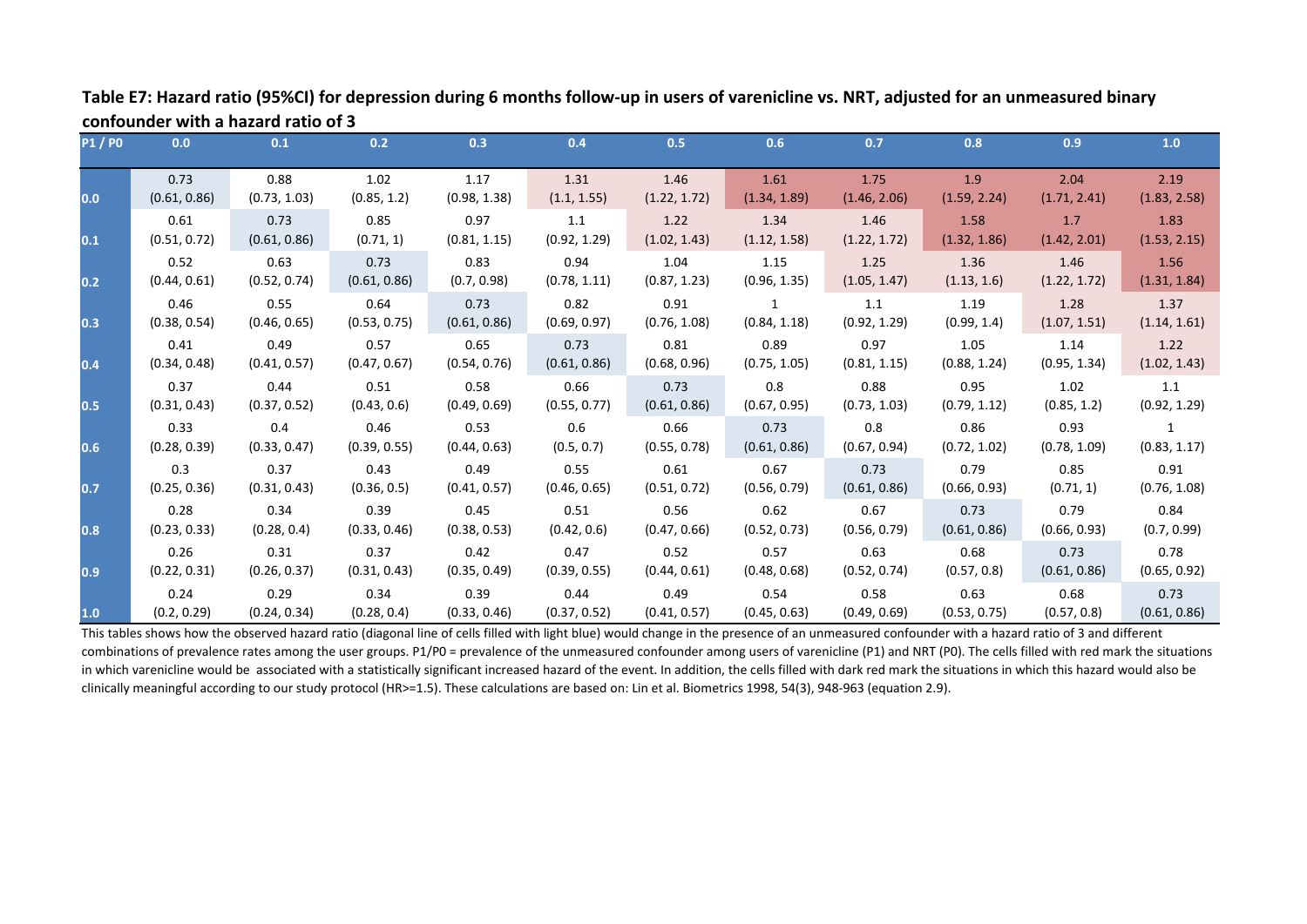| <b>P1/P0</b> | 0.0          | 0.1          | 0.2          | 0.3          | 0.4          | 0.5          | 0.6          | 0.7          | 0.8          | 0.9          | 1.0          |
|--------------|--------------|--------------|--------------|--------------|--------------|--------------|--------------|--------------|--------------|--------------|--------------|
| 0.0          | 0.78         | 0.94         | 1.09         | 1.25         | 1.4          | 1.56         | 1.72         | 1.87         | 2.03         | 2.18         | 2.34         |
|              | (0.37, 1.63) | (0.44, 1.96) | (0.52, 2.28) | (0.59, 2.61) | (0.67, 2.93) | (0.74, 3.26) | (0.81, 3.59) | (0.89, 3.91) | (0.96, 4.24) | (1.04, 4.56) | (1.11, 4.89) |
| 0.1          | 0.65         | 0.78         | 0.91         | 1.04         | 1.17         | 1.3          | 1.43         | 1.56         | 1.69         | 1.82         | 1.95         |
|              | (0.31, 1.36) | (0.37, 1.63) | (0.43, 1.9)  | (0.49, 2.17) | (0.56, 2.45) | (0.62, 2.72) | (0.68, 2.99) | (0.74, 3.26) | (0.8, 3.53)  | (0.86, 3.8)  | (0.93, 4.08) |
| 0.2          | 0.56         | 0.67         | 0.78         | 0.89         | 1            | 1.11         | 1.23         | 1.34         | 1.45         | 1.56         | 1.67         |
|              | (0.26, 1.16) | (0.32, 1.4)  | (0.37, 1.63) | (0.42, 1.86) | (0.48, 2.1)  | (0.53, 2.33) | (0.58, 2.56) | (0.63, 2.79) | (0.69, 3.03) | (0.74, 3.26) | (0.79, 3.49) |
| 0.3          | 0.49         | 0.59         | 0.68         | 0.78         | 0.88         | 0.98         | 1.07         | 1.17         | 1.27         | 1.37         | 1.46         |
|              | (0.23, 1.02) | (0.28, 1.22) | (0.32, 1.43) | (0.37, 1.63) | (0.42, 1.83) | (0.46, 2.04) | (0.51, 2.24) | (0.56, 2.45) | (0.6, 2.65)  | (0.65, 2.85) | (0.69, 3.06) |
| 0.4          | 0.43         | 0.52         | 0.61         | 0.69         | 0.78         | 0.87         | 0.95         | 1.04         | 1.13         | 1.21         | 1.3          |
|              | (0.21, 0.91) | (0.25, 1.09) | (0.29, 1.27) | (0.33, 1.45) | (0.37, 1.63) | (0.41, 1.81) | (0.45, 1.99) | (0.49, 2.17) | (0.53, 2.35) | (0.58, 2.54) | (0.62, 2.72) |
| 0.5          | 0.39         | 0.47         | 0.55         | 0.62         | 0.7          | 0.78         | 0.86         | 0.94         | 1.01         | 1.09         | 1.17         |
|              | (0.19, 0.82) | (0.22, 0.98) | (0.26, 1.14) | (0.3, 1.3)   | (0.33, 1.47) | (0.37, 1.63) | (0.41, 1.79) | (0.44, 1.96) | (0.48, 2.12) | (0.52, 2.28) | (0.56, 2.45) |
| 0.6          | 0.35         | 0.43         | 0.5          | 0.57         | 0.64         | 0.71         | 0.78         | 0.85         | 0.92         | 0.99         | 1.06         |
|              | (0.17, 0.74) | (0.2, 0.89)  | (0.24, 1.04) | (0.27, 1.19) | (0.3, 1.33)  | (0.34, 1.48) | (0.37, 1.63) | (0.4, 1.78)  | (0.44, 1.93) | (0.47, 2.07) | (0.5, 2.22)  |
| 0.7          | 0.33         | 0.39         | 0.46         | 0.52         | 0.59         | 0.65         | 0.72         | 0.78         | 0.85         | 0.91         | 0.98         |
|              | (0.15, 0.68) | (0.19, 0.82) | (0.22, 0.95) | (0.25, 1.09) | (0.28, 1.22) | (0.31, 1.36) | (0.34, 1.49) | (0.37, 1.63) | (0.4, 1.77)  | (0.43, 1.9)  | (0.46, 2.04) |
| 0.8          | 0.3          | 0.36         | 0.42         | 0.48         | 0.54         | 0.6          | 0.66         | 0.72         | 0.78         | 0.84         | 0.9          |
|              | (0.14, 0.63) | (0.17, 0.75) | (0.2, 0.88)  | (0.23, 1)    | (0.26, 1.13) | (0.28, 1.25) | (0.31, 1.38) | (0.34, 1.5)  | (0.37, 1.63) | (0.4, 1.76)  | (0.43, 1.88) |
| 0.9          | 0.28         | 0.33         | 0.39         | 0.45         | 0.5          | 0.56         | 0.61         | 0.67         | 0.72         | 0.78         | 0.84         |
|              | (0.13, 0.58) | (0.16, 0.7)  | (0.19, 0.82) | (0.21, 0.93) | (0.24, 1.05) | (0.26, 1.16) | (0.29, 1.28) | (0.32, 1.4)  | (0.34, 1.51) | (0.37, 1.63) | (0.4, 1.75)  |
| 1.0          | 0.26         | 0.31         | 0.36         | 0.42         | 0.47         | 0.52         | 0.57         | 0.62         | 0.68         | 0.73         | 0.78         |
|              | (0.12, 0.54) | (0.15, 0.65) | (0.17, 0.76) | (0.2, 0.87)  | (0.22, 0.98) | (0.25, 1.09) | (0.27, 1.2)  | (0.3, 1.3)   | (0.32, 1.41) | (0.35, 1.52) | (0.37, 1.63) |

**Table E8: Hazard ratio (95%CI) for self-harm during 6 months follow-up in users of varenicline vs. NRT, adjusted for an unmeasured binary confounder with a hazard ratio of 3**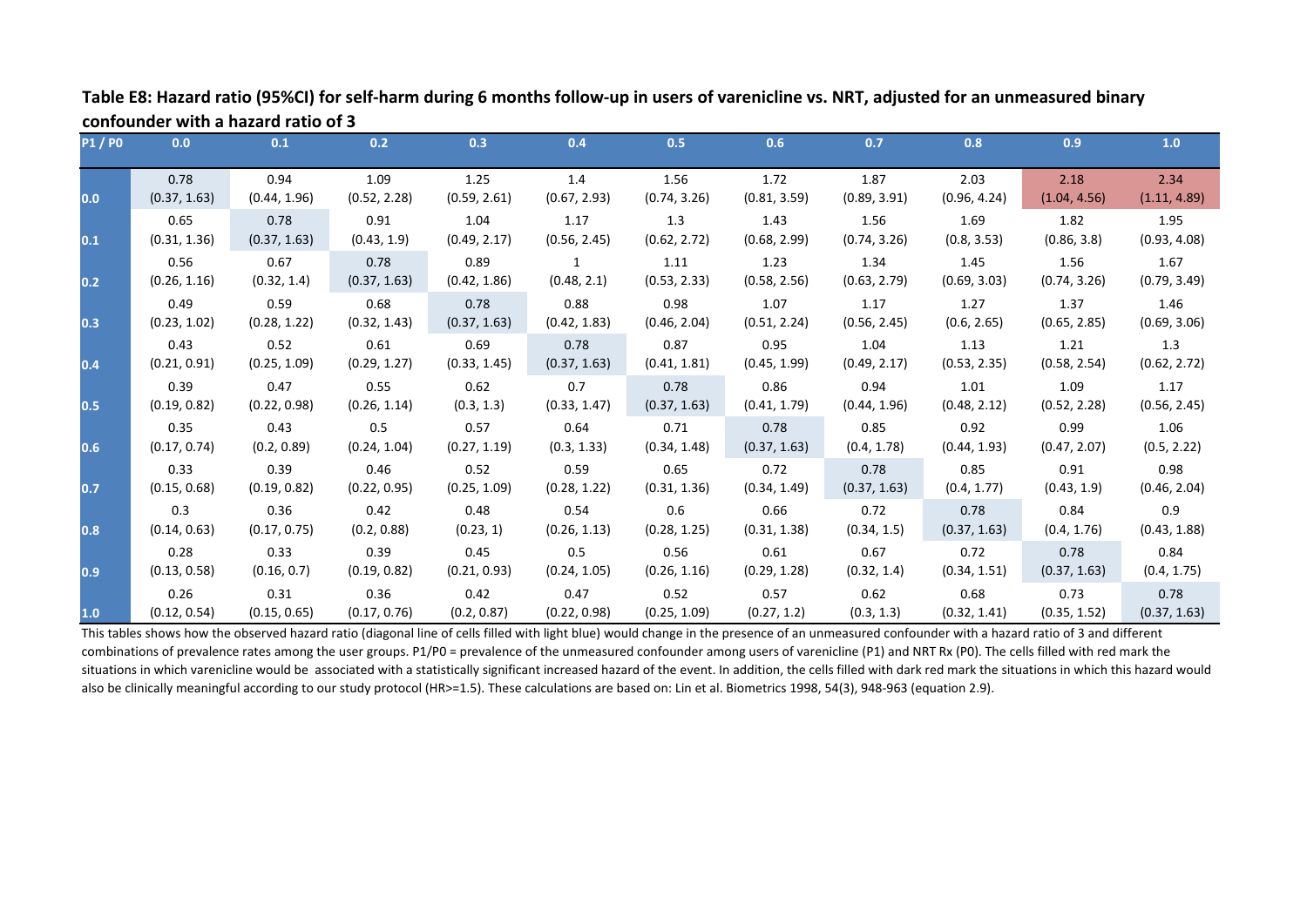| Event                       | Patient-years | <b>Number of events</b> | Incidence of event per<br>1,000 patient-years |                     | Hazard ratio (95% CI) |
|-----------------------------|---------------|-------------------------|-----------------------------------------------|---------------------|-----------------------|
|                             |               |                         |                                               | Crude               | Adjusted*             |
| Ischemic heart disease      |               |                         |                                               |                     |                       |
| <b>NRT</b>                  | 2,549         | 260                     | 102.0                                         | $\mathbf{1}$        | $\mathbf{1}$          |
| Bupropion                   | 86            | 6                       | 69.8                                          | $0.68(0.30-1.53)$   | 1.02 (0.45-2.30)      |
| Varenicline                 | 882           | 68                      | 77.1                                          | $0.76(0.58-0.99)$   | $0.85(0.65-1.12)$     |
| Stroke                      |               |                         |                                               |                     |                       |
| <b>NRT</b>                  | 2,575         | 89                      | 34.6                                          | $\mathbf{1}$        | 1                     |
| Bupropion                   | 87            | 1                       | 11.5                                          | $0.33(0.05-2.39)$   | $0.37(0.05-2.64)$     |
| Varenicline                 | 888           | 15                      | 16.9                                          | $0.49(0.28-0.85)$   | $0.58(0.33 - 1.01)$   |
| Heart failure               |               |                         |                                               |                     |                       |
| <b>NRT</b>                  | 2,577         | 77                      | 29.9                                          | $\mathbf{1}$        | 1                     |
| Bupropion                   | 87            | $\mathbf{1}$            | 11.5                                          | $0.38(0.05-2.77)$   | $0.59(0.08-4.28)$     |
| Varenicline                 | 889           | 10                      | 11.2                                          | $0.38(0.20-0.73)$   | $0.47(0.24-0.93)$     |
| Peripheral vascular disease |               |                         |                                               |                     |                       |
| <b>NRT</b>                  | 2,580         | 57                      | 22.1                                          | $\mathbf{1}$        | 1                     |
| Bupropion                   | 87            | 1                       | 11.5                                          | $0.52(0.07-3.76)$   | $0.97(0.13 - 7.14)$   |
| Varenicline                 | 889           | 10                      | 11.2                                          | $0.51(0.26-1.00)$   | $0.63(0.32 - 1.23)$   |
| Arrhythmia                  |               |                         |                                               |                     |                       |
| <b>NRT</b>                  | 2,574         | 107                     | 41.6                                          | $\mathbf{1}$        | 1                     |
| Bupropion                   | 87            | 3                       | 34.5                                          | $0.83(0.26-2.62)$   | 1.19 (0.37-3.77)      |
| Varenicline                 | 887           | 21                      | 23.7                                          | $0.57(0.36-0.91)$   | $0.75(0.47-1.21)$     |
| Depression                  |               |                         |                                               |                     |                       |
| <b>NRT</b>                  | 2,531         | 394                     | 156.9                                         | $\mathbf{1}$        | $\mathbf{1}$          |
| Bupropion                   | 87            | 5                       | 57.5                                          | $0.37(0.15-0.90)$   | $0.36(0.15-0.86)$     |
| Varenicline                 | 880           | 82                      | 93.2                                          | $0.60(0.47 - 0.76)$ | $0.61(0.48-0.78)$     |
| Self-harm                   |               |                         |                                               |                     |                       |
| <b>NRT</b>                  | 2,585         | 20                      | 7.7                                           | 1                   |                       |
| Bupropion                   | 87            |                         | 11.5                                          | 1.49 (0.20-11.06)   | 1.65 (0.22-12.49)     |
| Varenicline                 | 890           | 5                       | 5.6                                           | $0.73(0.27-1.94)$   | $0.80(0.30-2.15)$     |

#### **Table E9: Incidence Rates of Events and Hazard Ratios (95%CI) of Medication Groups for all Events During 3 Months Follow-up**

NRT = nicotine replacement therapy. \*Adjusted for age, sex, socio-economic status, Strategic Health Authority of the general practice, comorbidities (i.e., prior recordings of COPD, diabetes, peptic ulcer disease, renal disease, rheumatological disease, or cancer), alcohol misuse, and any recordings of the neuropsychiatric and cardiovascular events of interest that occurred prior to the patient's entry date to the cohort.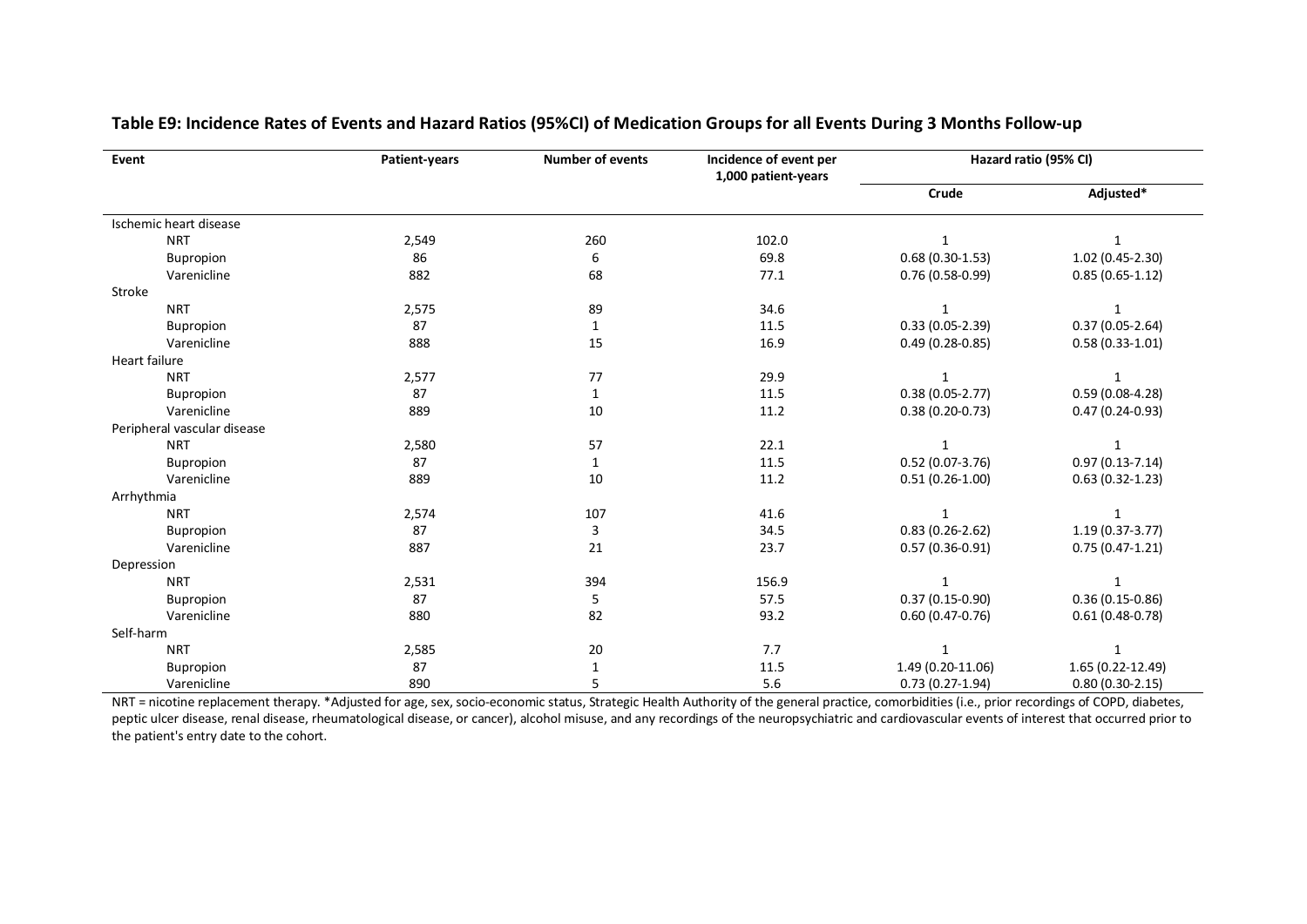### **Table E10: Hazard Ratios (95%CI) of Events during 3 Months Follow-up in the Propensity Score Matched Samples**

| Event                       | Hazard ratio (95% CI)    |                            |  |  |  |  |  |
|-----------------------------|--------------------------|----------------------------|--|--|--|--|--|
|                             | <b>Bupropion vs. NRT</b> | <b>Varenicline vs. NRT</b> |  |  |  |  |  |
|                             | $(N=341)$                | $(N=3,484)$                |  |  |  |  |  |
| Ischemic heart disease      | $0.99(0.32 - 3.06)$      | $0.74(0.53-1.02)$          |  |  |  |  |  |
| Stroke                      | $0.25(0.03-2.20)$        | $0.93(0.45-1.93)$          |  |  |  |  |  |
| Heart failure               | $0.99(0.06-15.89)$       | $0.64(0.28-1.48)$          |  |  |  |  |  |
| Peripheral vascular disease | N/A                      | $0.50(0.22 - 1.11)$        |  |  |  |  |  |
| Arrhythmia                  | N/A                      | $0.82(0.45-1.51)$          |  |  |  |  |  |
| Depression                  | $0.32(0.12-0.89)$        | $0.57(0.43-0.75)$          |  |  |  |  |  |
| Self-harm                   | $0.99(0.06-15.85)$       | $0.55(0.19-1.65)$          |  |  |  |  |  |

NRT = nicotine replacement therapy. N/A = sample size or event rate too low to calculate a hazard ratio.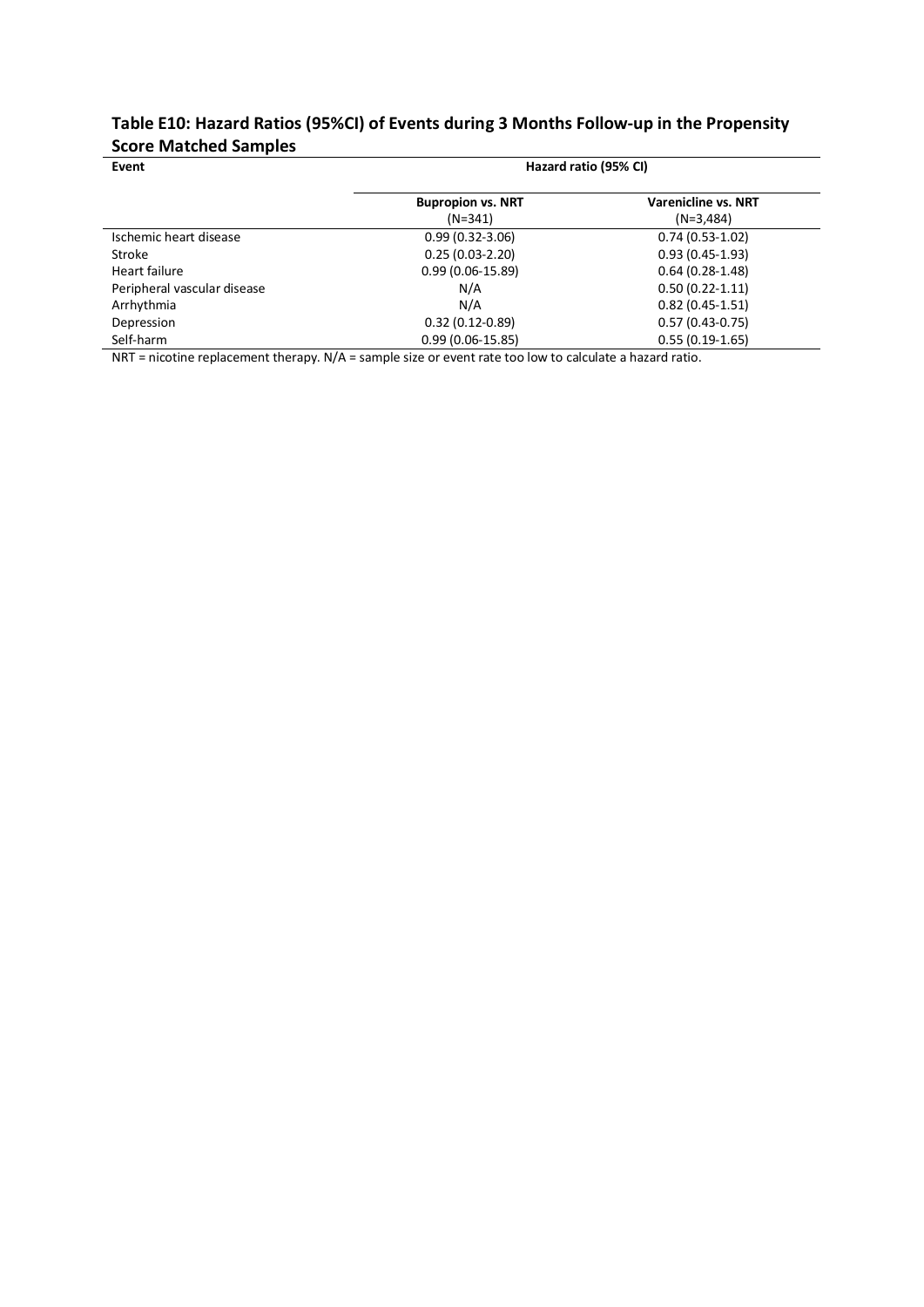| <b>P1/P0</b> | 0.0                  | 0.1                  | 0.2                  | 0.3                  | 0.4                  | 0.5                  | 0.6                  | 0.7                  | 0.8                  | 0.9                  | 1.0                  |
|--------------|----------------------|----------------------|----------------------|----------------------|----------------------|----------------------|----------------------|----------------------|----------------------|----------------------|----------------------|
| 0.0          | 0.85<br>(0.65, 1.12) | 1.02<br>(0.78, 1.34) | 1.19                 | 1.36<br>(1.04, 1.79) | 1.53<br>(1.17, 2.02) | 1.7<br>(1.3, 2.24)   | 1.87<br>(1.43, 2.46) | 2.04<br>(1.56, 2.69) | 2.21<br>(1.69, 2.91) | 2.38<br>(1.82, 3.14) | 2.55<br>(1.95, 3.36) |
|              | 0.71                 | 0.85                 | (0.91, 1.57)<br>0.99 | 1.13                 | 1.28                 | 1.42                 | 1.56                 | 1.7                  | 1.84                 | 1.98                 | 2.13                 |
| 0.1          | (0.54, 0.93)         | (0.65, 1.12)         | (0.76, 1.31)         | (0.87, 1.49)         | (0.98, 1.68)         | (1.08, 1.87)         | (1.19, 2.05)         | (1.3, 2.24)          | (1.41, 2.43)         | (1.52, 2.61)         | (1.63, 2.8)          |
| 0.2          | 0.61<br>(0.46, 0.8)  | 0.73<br>(0.56, 0.96) | 0.85<br>(0.65, 1.12) | 0.97<br>(0.74, 1.28) | 1.09<br>(0.84, 1.44) | 1.21<br>(0.93, 1.6)  | 1.34<br>(1.02, 1.76) | 1.46<br>(1.11, 1.92) | 1.58<br>(1.21, 2.08) | 1.7<br>(1.3, 2.24)   | 1.82<br>(1.39, 2.4)  |
|              | 0.53                 | 0.64                 | 0.74                 | 0.85                 | 0.96                 | 1.06                 | 1.17                 | 1.28                 | 1.38                 | 1.49                 | 1.59                 |
| 0.3          | (0.41, 0.7)          | (0.49, 0.84)         | (0.57, 0.98)         | (0.65, 1.12)         | (0.73, 1.26)         | (0.81, 1.4)          | (0.89, 1.54)         | (0.98, 1.68)         | (1.06, 1.82)         | (1.14, 1.96)         | (1.22, 2.1)          |
|              | 0.47                 | 0.57                 | 0.66                 | 0.76                 | 0.85                 | 0.94                 | 1.04                 | 1.13                 | 1.23                 | 1.32                 | 1.42                 |
| 0.4          | (0.36, 0.62)         | (0.43, 0.75)         | (0.51, 0.87)         | (0.58, 1)            | (0.65, 1.12)         | (0.72, 1.24)         | (0.79, 1.37)         | (0.87, 1.49)         | (0.94, 1.62)         | (1.01, 1.74)         | (1.08, 1.87)         |
| 0.5          | 0.43<br>(0.33, 0.56) | 0.51<br>(0.39, 0.67) | 0.6<br>(0.46, 0.78)  | 0.68<br>(0.52, 0.9)  | 0.77<br>(0.59, 1.01) | 0.85<br>(0.65, 1.12) | 0.94<br>(0.72, 1.23) | 1.02<br>(0.78, 1.34) | 1.11<br>(0.85, 1.46) | 1.19<br>(0.91, 1.57) | 1.28<br>(0.98, 1.68) |
|              | 0.39                 | 0.46                 | 0.54                 | 0.62                 | 0.7                  | 0.77                 | 0.85                 | 0.93                 | $\mathbf{1}$         | 1.08                 | 1.16                 |
| 0.6          | (0.3, 0.51)          | (0.35, 0.61)         | (0.41, 0.71)         | (0.47, 0.81)         | (0.53, 0.92)         | (0.59, 1.02)         | (0.65, 1.12)         | (0.71, 1.22)         | (0.77, 1.32)         | (0.83, 1.43)         | (0.89, 1.53)         |
|              | 0.35                 | 0.43                 | 0.5                  | 0.57                 | 0.64                 | 0.71                 | 0.78                 | 0.85                 | 0.92                 | 0.99                 | 1.06                 |
| 0.7          | (0.27, 0.47)         | (0.33, 0.56)         | (0.38, 0.65)         | (0.43, 0.75)         | (0.49, 0.84)         | (0.54, 0.93)         | (0.6, 1.03)          | (0.65, 1.12)         | (0.7, 1.21)          | (0.76, 1.31)         | (0.81, 1.4)          |
|              | 0.33                 | 0.39                 | 0.46                 | 0.52                 | 0.59                 | 0.65                 | 0.72                 | 0.78                 | 0.85                 | 0.92                 | 0.98                 |
| 0.8          | (0.25, 0.43)         | (0.3, 0.52)          | (0.35, 0.6)          | (0.4, 0.69)          | (0.45, 0.78)         | (0.5, 0.86)          | (0.55, 0.95)         | (0.6, 1.03)          | (0.65, 1.12)         | (0.7, 1.21)          | (0.75, 1.29)         |
|              | 0.3                  | 0.36                 | 0.43                 | 0.49                 | 0.55                 | 0.61                 | 0.67                 | 0.73                 | 0.79                 | 0.85                 | 0.91                 |
| 0.9          | (0.23, 0.4)          | (0.28, 0.48)         | (0.33, 0.56)         | (0.37, 0.64)         | (0.42, 0.72)         | (0.46, 0.8)          | (0.51, 0.88)         | (0.56, 0.96)         | (0.6, 1.04)          | (0.65, 1.12)         | (0.7, 1.2)           |
|              | 0.28                 | 0.34                 | 0.4                  | 0.45                 | 0.51                 | 0.57                 | 0.62                 | 0.68                 | 0.74                 | 0.79                 | 0.85                 |
| 1.0          | (0.22, 0.37)         | (0.26, 0.45)         | (0.3, 0.52)          | (0.35, 0.6)          | (0.39, 0.67)         | (0.43, 0.75)         | (0.48, 0.82)         | (0.52, 0.9)          | (0.56, 0.97)         | (0.61, 1.05)         | (0.65, 1.12)         |

**Table E11: Hazard ratio (95%CI) for ischaemic heart disease during 3 months follow-up in users of varenicline vs. NRT, adjusted for an unmeasured binary confounder with a hazard ratio of 3**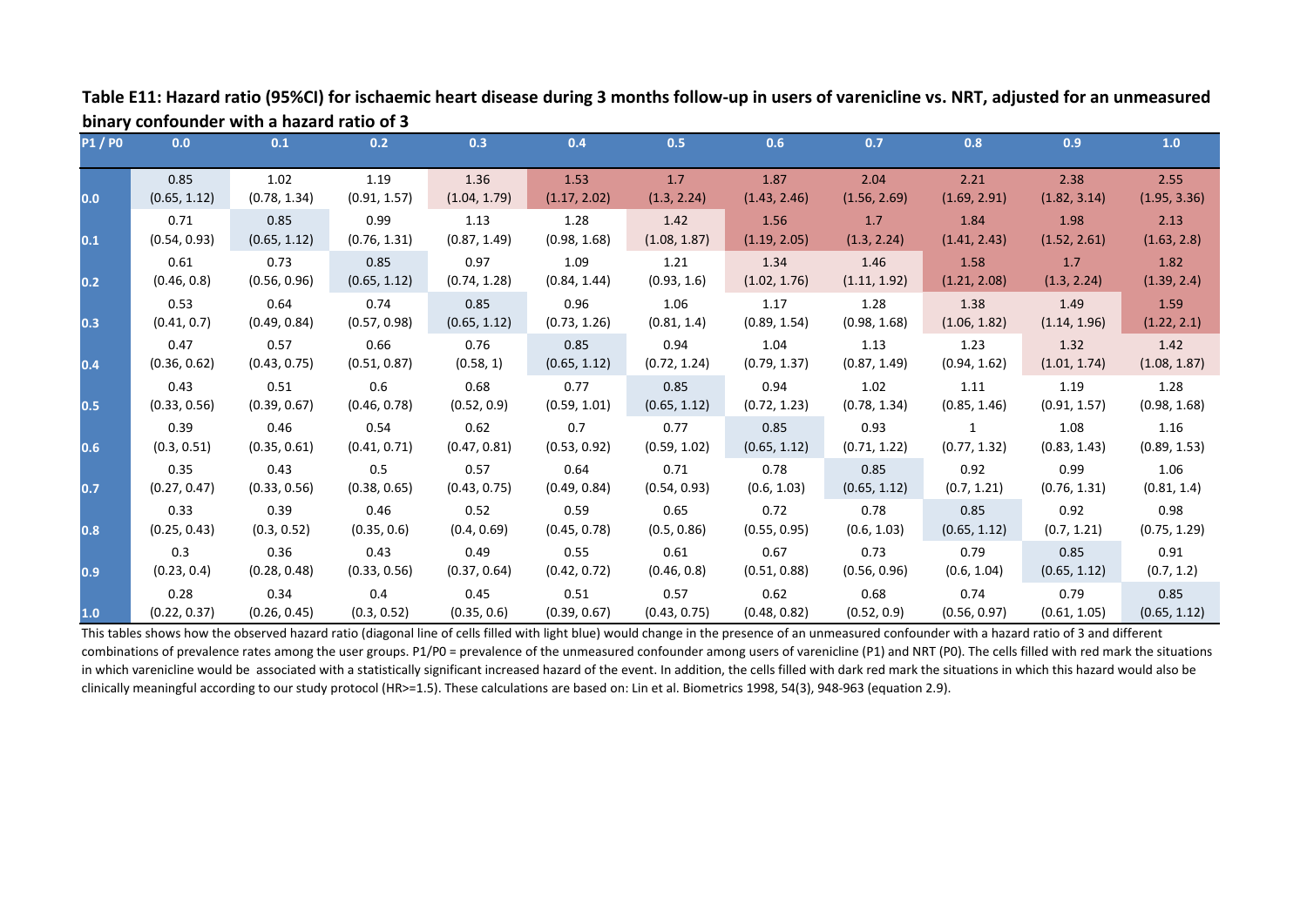| <b>P1/P0</b> | 0,0            | 0,1            | 0,2            | 0,3            | 0,4            | 0,5            | 0,6            | 0,7            | 0,8            | 0,9            | 1,0            |
|--------------|----------------|----------------|----------------|----------------|----------------|----------------|----------------|----------------|----------------|----------------|----------------|
|              | 0,58           | 0,7            | 0,81           | 0,93           | 1,04           | 1,16           | 1,28           | 1,39           | 1,51           | 1,62           | 1,74           |
| 0,0          | (0, 33, 1, 01) | (0,4, 1,21)    | (0,46, 1,41)   | (0,53, 1,62)   | (0,59, 1,82)   | (0,66, 2,02)   | (0, 73, 2, 22) | (0, 79, 2, 42) | (0,86, 2,63)   | (0,92, 2,83)   | (0,99, 3,03)   |
|              | 0,48           | 0,58           | 0,68           | 0,77           | 0,87           | 0,97           | 1,06           | 1,16           | 1,26           | 1,35           | 1,45           |
| 0,1          | (0, 28, 0, 84) | (0,33, 1,01)   | (0,39, 1,18)   | (0, 44, 1, 35) | (0,5, 1,52)    | (0,55, 1,68)   | (0,61, 1,85)   | (0,66, 2,02)   | (0,72, 2,19)   | (0,77, 2,36)   | (0,83, 2,53)   |
|              | 0,41           | 0,5            | 0,58           | 0,66           | 0,75           | 0,83           | 0,91           | 0,99           | 1,08           | 1,16           | 1,24           |
| 0,2          | (0, 24, 0, 72) | (0, 28, 0, 87) | (0,33, 1,01)   | (0,38, 1,15)   | (0,42, 1,3)    | (0,47, 1,44)   | (0,52, 1,59)   | (0,57, 1,73)   | (0,61, 1,88)   | (0,66, 2,02)   | (0, 71, 2, 16) |
|              | 0,36           | 0,44           | 0,51           | 0,58           | 0,65           | 0,73           | 0,8            | 0,87           | 0,94           | 1,02           | 1,09           |
| 0,3          | (0, 21, 0, 63) | (0, 25, 0, 76) | (0, 29, 0, 88) | (0,33, 1,01)   | (0,37, 1,14)   | (0,41, 1,26)   | (0,45, 1,39)   | (0,5, 1,52)    | (0,54, 1,64)   | (0,58, 1,77)   | (0,62, 1,89)   |
|              | 0,32           | 0,39           | 0,45           | 0,52           | 0,58           | 0,64           | 0,71           | 0,77           | 0,84           | 0,9            | 0,97           |
| 0,4          | (0, 18, 0, 56) | (0, 22, 0, 67) | (0, 26, 0, 79) | (0, 29, 0, 9)  | (0,33, 1,01)   | (0,37, 1,12)   | (0,4, 1,23)    | (0, 44, 1, 35) | (0,48, 1,46)   | (0,51, 1,57)   | (0,55, 1,68)   |
|              | 0,29           | 0,35           | 0,41           | 0,46           | 0,52           | 0,58           | 0,64           | 0,7            | 0,75           | 0,81           | 0,87           |
| 0,5          | (0, 17, 0, 51) | (0, 2, 0, 61)  | (0, 23, 0, 71) | (0, 26, 0, 81) | (0,3,0,91)     | (0,33, 1,01)   | (0,36, 1,11)   | (0,4, 1,21)    | (0,43, 1,31)   | (0,46, 1,41)   | (0,5, 1,52)    |
|              | 0,26           | 0,32           | 0,37           | 0,42           | 0,47           | 0,53           | 0,58           | 0,63           | 0,69           | 0,74           | 0,79           |
| 0,6          | (0, 15, 0, 46) | (0, 18, 0, 55) | (0, 21, 0, 64) | (0, 24, 0, 73) | (0, 27, 0, 83) | (0,3,0,92)     | (0,33, 1,01)   | (0,36, 1,1)    | (0,39, 1,19)   | (0,42, 1,29)   | (0,45, 1,38)   |
|              | 0,24           | 0,29           | 0,34           | 0,39           | 0,44           | 0,48           | 0,53           | 0,58           | 0,63           | 0,68           | 0,73           |
| 0,7          | (0, 14, 0, 42) | (0, 17, 0, 51) | (0, 19, 0, 59) | (0, 22, 0, 67) | (0, 25, 0, 76) | (0, 28, 0, 84) | (0,3,0,93)     | (0, 33, 1, 01) | (0,36, 1,09)   | (0,39, 1,18)   | (0,41, 1,26)   |
|              | 0,22           | 0,27           | 0,31           | 0,36           | 0,4            | 0,45           | 0,49           | 0,54           | 0,58           | 0,62           | 0,67           |
| 0,8          | (0, 13, 0, 39) | (0, 15, 0, 47) | (0, 18, 0, 54) | (0,2,0,62)     | (0, 23, 0, 7)  | (0, 25, 0, 78) | (0, 28, 0, 85) | (0,3,0,93)     | (0,33, 1,01)   | (0, 36, 1, 09) | (0,38, 1,17)   |
|              | 0,21           | 0,25           | 0,29           | 0,33           | 0,37           | 0,41           | 0,46           | 0,5            | 0,54           | 0,58           | 0,62           |
| 0,9          | (0, 12, 0, 36) | (0, 14, 0, 43) | (0, 17, 0, 51) | (0, 19, 0, 58) | (0, 21, 0, 65) | (0, 24, 0, 72) | (0, 26, 0, 79) | (0, 28, 0, 87) | (0,31,0,94)    | (0,33, 1,01)   | (0, 35, 1, 08) |
|              | 0,19           | 0,23           | 0,27           | 0,31           | 0,35           | 0,39           | 0,43           | 0,46           | 0,5            | 0,54           | 0,58           |
| 1,0          | (0,11,0,34)    | (0, 13, 0, 4)  | (0, 15, 0, 47) | (0, 18, 0, 54) | (0, 2, 0, 61)  | (0, 22, 0, 67) | (0, 24, 0, 74) | (0, 26, 0, 81) | (0, 29, 0, 88) | (0,31,0,94)    | (0, 33, 1, 01) |

**Table E12: Hazard ratio (95%CI) for stroke during 3 months follow-up in users of varenicline vs. NRT, adjusted for an unmeasured binary confounder with a hazard ratio of 3**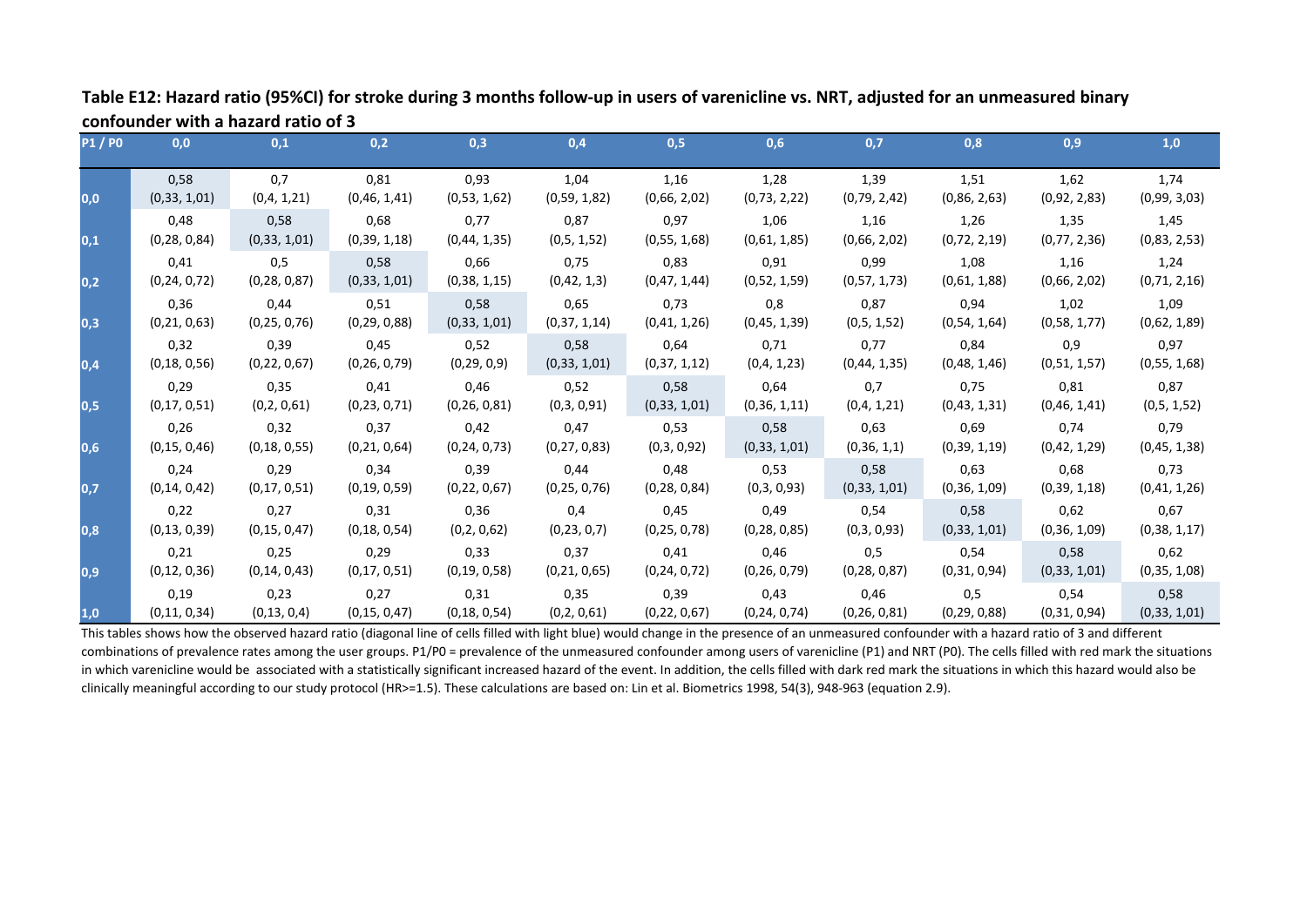| <b>P1/P0</b> | 0.0          | 0.1          | 0.2          | 0.3          | 0.4          | 0.5          | 0.6          | 0.7          | 0.8          | 0.9          | 1.0          |
|--------------|--------------|--------------|--------------|--------------|--------------|--------------|--------------|--------------|--------------|--------------|--------------|
|              | 0.47         | 0.56         | 0.66         | 0.75         | 0.85         | 0.94         | 1.03         | 1.13         | 1.22         | 1.32         | 1.41         |
| 0.0          | (0.24, 0.93) | (0.29, 1.12) | (0.34, 1.3)  | (0.38, 1.49) | (0.43, 1.67) | (0.48, 1.86) | (0.53, 2.05) | (0.58, 2.23) | (0.62, 2.42) | (0.67, 2.6)  | (0.72, 2.79) |
|              | 0.39         | 0.47         | 0.55         | 0.63         | 0.71         | 0.78         | 0.86         | 0.94         | 1.02         | 1.1          | 1.18         |
| 0.1          | (0.2, 0.78)  | (0.24, 0.93) | (0.28, 1.09) | (0.32, 1.24) | (0.36, 1.4)  | (0.4, 1.55)  | (0.44, 1.71) | (0.48, 1.86) | (0.52, 2.02) | (0.56, 2.17) | (0.6, 2.33)  |
|              | 0.34         | 0.4          | 0.47         | 0.54         | 0.6          | 0.67         | 0.74         | 0.81         | 0.87         | 0.94         | 1.01         |
| 0.2          | (0.17, 0.66) | (0.21, 0.8)  | (0.24, 0.93) | (0.27, 1.06) | (0.31, 1.2)  | (0.34, 1.33) | (0.38, 1.46) | (0.41, 1.59) | (0.45, 1.73) | (0.48, 1.86) | (0.51, 1.99) |
|              | 0.29         | 0.35         | 0.41         | 0.47         | 0.53         | 0.59         | 0.65         | 0.71         | 0.76         | 0.82         | 0.88         |
| 0.3          | (0.15, 0.58) | (0.18, 0.7)  | (0.21, 0.81) | (0.24, 0.93) | (0.27, 1.05) | (0.3, 1.16)  | (0.33, 1.28) | (0.36, 1.4)  | (0.39, 1.51) | (0.42, 1.63) | (0.45, 1.74) |
|              | 0.26         | 0.31         | 0.37         | 0.42         | 0.47         | 0.52         | 0.57         | 0.63         | 0.68         | 0.73         | 0.78         |
| 0.4          | (0.13, 0.52) | (0.16, 0.62) | (0.19, 0.72) | (0.21, 0.83) | (0.24, 0.93) | (0.27, 1.03) | (0.29, 1.14) | (0.32, 1.24) | (0.35, 1.34) | (0.37, 1.45) | (0.4, 1.55)  |
|              | 0.24         | 0.28         | 0.33         | 0.38         | 0.42         | 0.47         | 0.52         | 0.56         | 0.61         | 0.66         | 0.71         |
| 0.5          | (0.12, 0.47) | (0.14, 0.56) | (0.17, 0.65) | (0.19, 0.74) | (0.22, 0.84) | (0.24, 0.93) | (0.26, 1.02) | (0.29, 1.12) | (0.31, 1.21) | (0.34, 1.3)  | (0.36, 1.4)  |
|              | 0.21         | 0.26         | 0.3          | 0.34         | 0.38         | 0.43         | 0.47         | 0.51         | 0.56         | 0.6          | 0.64         |
| 0.6          | (0.11, 0.42) | (0.13, 0.51) | (0.15, 0.59) | (0.17, 0.68) | (0.2, 0.76)  | (0.22, 0.85) | (0.24, 0.93) | (0.26, 1.01) | (0.28, 1.1)  | (0.31, 1.18) | (0.33, 1.27) |
|              | 0.2          | 0.24         | 0.27         | 0.31         | 0.35         | 0.39         | 0.43         | 0.47         | 0.51         | 0.55         | 0.59         |
| 0.7          | (0.1, 0.39)  | (0.12, 0.47) | (0.14, 0.54) | (0.16, 0.62) | (0.18, 0.7)  | (0.2, 0.78)  | (0.22, 0.85) | (0.24, 0.93) | (0.26, 1.01) | (0.28, 1.09) | (0.3, 1.16)  |
|              | 0.18         | 0.22         | 0.25         | 0.29         | 0.33         | 0.36         | 0.4          | 0.43         | 0.47         | 0.51         | 0.54         |
| 0.8          | (0.09, 0.36) | (0.11, 0.43) | (0.13, 0.5)  | (0.15, 0.57) | (0.17, 0.64) | (0.18, 0.72) | (0.2, 0.79)  | (0.22, 0.86) | (0.24, 0.93) | (0.26, 1)    | (0.28, 1.07) |
|              | 0.17         | 0.2          | 0.24         | 0.27         | 0.3          | 0.34         | 0.37         | 0.4          | 0.44         | 0.47         | 0.5          |
| 0.9          | (0.09, 0.33) | (0.1, 0.4)   | (0.12, 0.47) | (0.14, 0.53) | (0.15, 0.6)  | (0.17, 0.66) | (0.19, 0.73) | (0.21, 0.8)  | (0.22, 0.86) | (0.24, 0.93) | (0.26, 1)    |
|              | 0.16         | 0.19         | 0.22         | 0.25         | 0.28         | 0.31         | 0.34         | 0.38         | 0.41         | 0.44         | 0.47         |
| 1.0          | (0.08, 0.31) | (0.1, 0.37)  | (0.11, 0.43) | (0.13, 0.5)  | (0.14, 0.56) | (0.16, 0.62) | (0.18, 0.68) | (0.19, 0.74) | (0.21, 0.81) | (0.22, 0.87) | (0.24, 0.93) |

**Table E13: Hazard ratio (95%CI) for heart failure during 3 months follow-up in users of varenicline vs. NRT, adjusted for an unmeasured binary confounder with a hazard ratio of 3**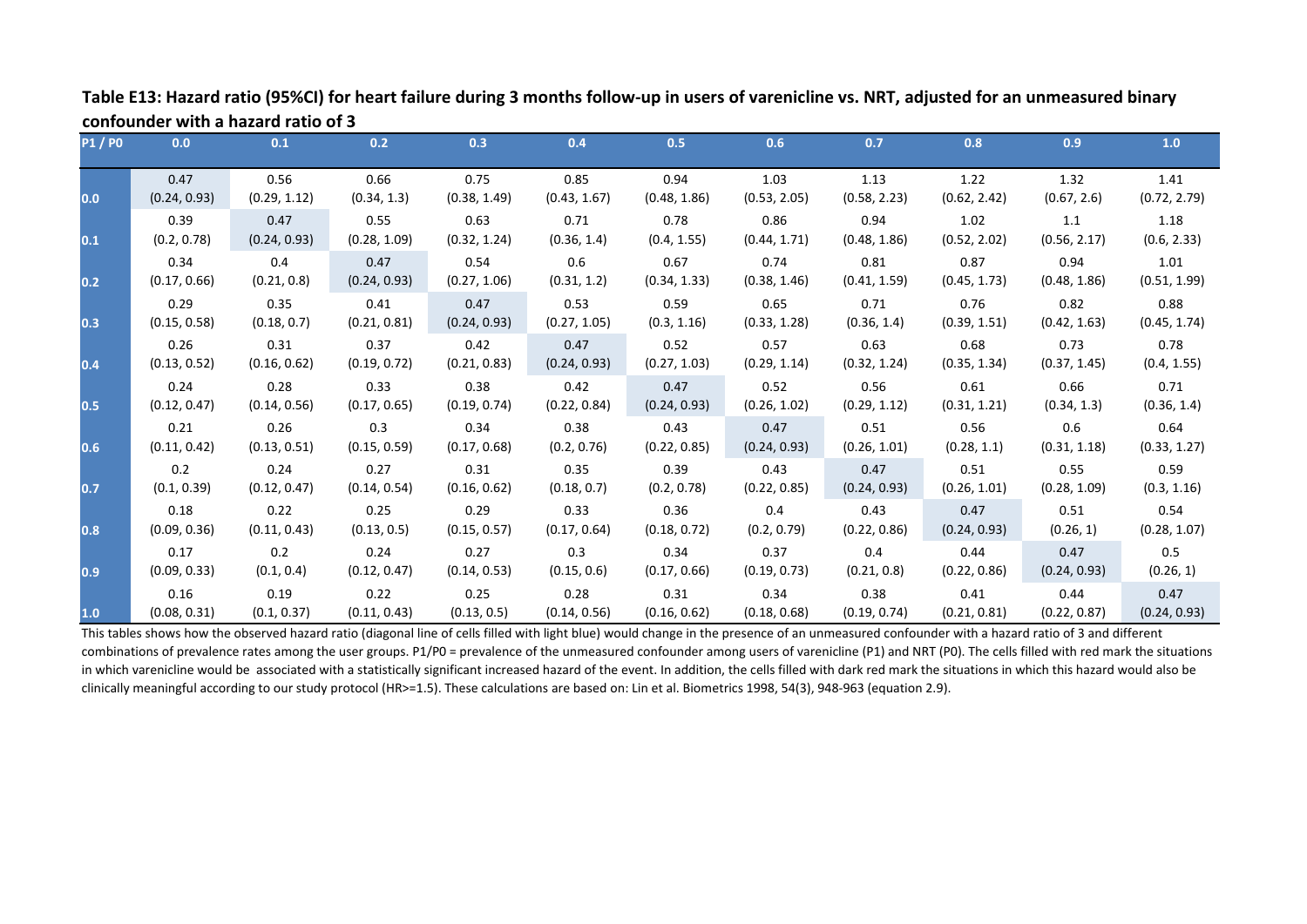| <b>P1/P0</b>     | 0.0          | 0.1          | 0.2          | 0.3          | 0.4          | 0.5          | 0.6          | 0.7          | 0.8          | 0.9          | 1.0          |
|------------------|--------------|--------------|--------------|--------------|--------------|--------------|--------------|--------------|--------------|--------------|--------------|
| 0.0              | 0.63         | 0.76         | 0.88         | 1.01         | 1.13         | 1.26         | 1.39         | 1.51         | 1.64         | 1.76         | 1.89         |
|                  | (0.32, 1.23) | (0.38, 1.48) | (0.45, 1.72) | (0.51, 1.97) | (0.58, 2.21) | (0.64, 2.46) | (0.7, 2.71)  | (0.77, 2.95) | (0.83, 3.2)  | (0.9, 3.44)  | (0.96, 3.69) |
| 0.1              | 0.53         | 0.63         | 0.74         | 0.84         | 0.95         | 1.05         | 1.16         | 1.26         | 1.37         | 1.47         | 1.58         |
|                  | (0.27, 1.03) | (0.32, 1.23) | (0.37, 1.44) | (0.43, 1.64) | (0.48, 1.85) | (0.53, 2.05) | (0.59, 2.26) | (0.64, 2.46) | (0.69, 2.67) | (0.75, 2.87) | (0.8, 3.08)  |
| 0.2              | 0.45         | 0.54         | 0.63         | 0.72         | 0.81         | 0.9          | 0.99         | 1.08         | 1.17         | 1.26         | 1.35         |
|                  | (0.23, 0.88) | (0.27, 1.05) | (0.32, 1.23) | (0.37, 1.41) | (0.41, 1.58) | (0.46, 1.76) | (0.5, 1.93)  | (0.55, 2.11) | (0.59, 2.28) | (0.64, 2.46) | (0.69, 2.64) |
| 0.3              | 0.39         | 0.47         | 0.55         | 0.63         | 0.71         | 0.79         | 0.87         | 0.95         | 1.02         | 1.1          | 1.18         |
|                  | (0.2, 0.77)  | (0.24, 0.92) | (0.28, 1.08) | (0.32, 1.23) | (0.36, 1.38) | (0.4, 1.54)  | (0.44, 1.69) | (0.48, 1.85) | (0.52, 2)    | (0.56, 2.15) | (0.6, 2.31)  |
| 0.4              | 0.35         | 0.42         | 0.49         | 0.56         | 0.63         | 0.7          | 0.77         | 0.84         | 0.91         | 0.98         | 1.05         |
|                  | (0.18, 0.68) | (0.21, 0.82) | (0.25, 0.96) | (0.28, 1.09) | (0.32, 1.23) | (0.36, 1.37) | (0.39, 1.5)  | (0.43, 1.64) | (0.46, 1.78) | (0.5, 1.91)  | (0.53, 2.05) |
| 0.5              | 0.32         | 0.38         | 0.44         | 0.5          | 0.57         | 0.63         | 0.69         | 0.76         | 0.82         | 0.88         | 0.95         |
|                  | (0.16, 0.62) | (0.19, 0.74) | (0.22, 0.86) | (0.26, 0.98) | (0.29, 1.11) | (0.32, 1.23) | (0.35, 1.35) | (0.38, 1.48) | (0.42, 1.6)  | (0.45, 1.72) | (0.48, 1.85) |
| 0.6              | 0.29         | 0.34         | 0.4          | 0.46         | 0.52         | 0.57         | 0.63         | 0.69         | 0.74         | 0.8          | 0.86         |
|                  | (0.15, 0.56) | (0.17, 0.67) | (0.2, 0.78)  | (0.23, 0.89) | (0.26, 1.01) | (0.29, 1.12) | (0.32, 1.23) | (0.35, 1.34) | (0.38, 1.45) | (0.41, 1.57) | (0.44, 1.68) |
| 0.7              | 0.26         | 0.32         | 0.37         | 0.42         | 0.47         | 0.53         | 0.58         | 0.63         | 0.68         | 0.74         | 0.79         |
|                  | (0.13, 0.51) | (0.16, 0.62) | (0.19, 0.72) | (0.21, 0.82) | (0.24, 0.92) | (0.27, 1.03) | (0.29, 1.13) | (0.32, 1.23) | (0.35, 1.33) | (0.37, 1.44) | (0.4, 1.54)  |
| 0.8              | 0.24         | 0.29         | 0.34         | 0.39         | 0.44         | 0.48         | 0.53         | 0.58         | 0.63         | 0.68         | 0.73         |
|                  | (0.12, 0.47) | (0.15, 0.57) | (0.17, 0.66) | (0.2, 0.76)  | (0.22, 0.85) | (0.25, 0.95) | (0.27, 1.04) | (0.3, 1.14)  | (0.32, 1.23) | (0.34, 1.32) | (0.37, 1.42) |
| $\overline{0.9}$ | 0.23         | 0.27         | 0.32         | 0.36         | 0.41         | 0.45         | 0.5          | 0.54         | 0.59         | 0.63         | 0.68         |
|                  | (0.11, 0.44) | (0.14, 0.53) | (0.16, 0.62) | (0.18, 0.7)  | (0.21, 0.79) | (0.23, 0.88) | (0.25, 0.97) | (0.27, 1.05) | (0.3, 1.14)  | (0.32, 1.23) | (0.34, 1.32) |
| 1.0              | 0.21         | 0.25         | 0.29         | 0.34         | 0.38         | 0.42         | 0.46         | 0.5          | 0.55         | 0.59         | 0.63         |
|                  | (0.11, 0.41) | (0.13, 0.49) | (0.15, 0.57) | (0.17, 0.66) | (0.19, 0.74) | (0.21, 0.82) | (0.23, 0.9)  | (0.26, 0.98) | (0.28, 1.07) | (0.3, 1.15)  | (0.32, 1.23) |

**Table E14: Hazard ratio (95%CI) for peripheral vascular disease during 3 months follow-up in users of varenicline vs. NRT, adjusted for an unmeasured binary confounder with a hazard ratio of 3**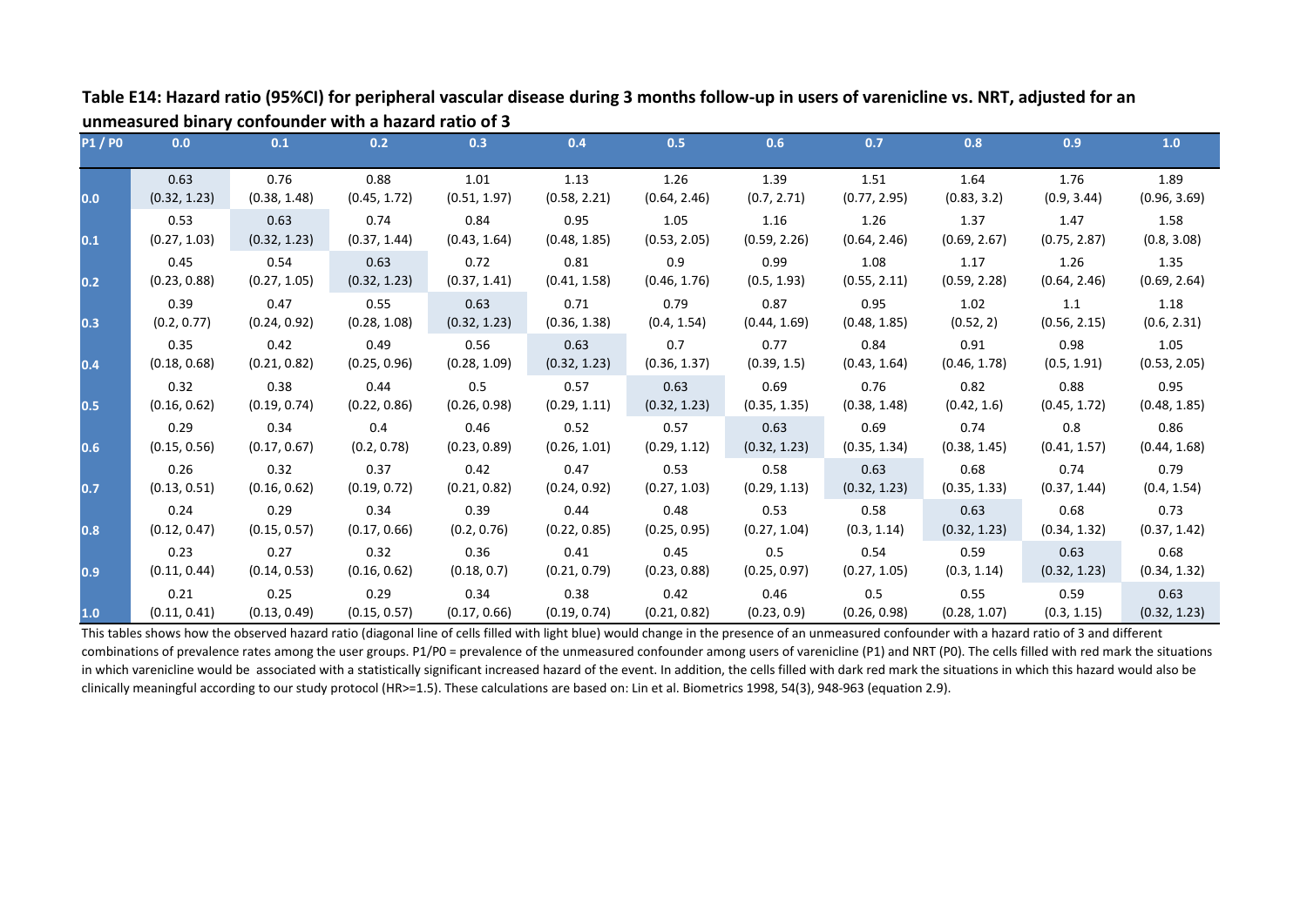| <b>P1/P0</b> | 0.0          | 0.1          | 0.2          | 0.3          | 0.4          | 0.5          | 0.6          | 0.7          | 0.8          | 0.9          | 1.0          |
|--------------|--------------|--------------|--------------|--------------|--------------|--------------|--------------|--------------|--------------|--------------|--------------|
| 0.0          | 0.75         | 0.9          | 1.05         | 1.2          | 1.35         | 1.5          | 1.65         | 1.8          | 1.95         | 2.1          | 2.25         |
|              | (0.47, 1.21) | (0.56, 1.45) | (0.66, 1.69) | (0.75, 1.94) | (0.85, 2.18) | (0.94, 2.42) | (1.03, 2.66) | (1.13, 2.9)  | (1.22, 3.15) | (1.32, 3.39) | (1.41, 3.63) |
| 0.1          | 0.63         | 0.75         | 0.88         | 1            | 1.13         | 1.25         | 1.38         | 1.5          | 1.63         | 1.75         | 1.88         |
|              | (0.39, 1.01) | (0.47, 1.21) | (0.55, 1.41) | (0.63, 1.61) | (0.71, 1.82) | (0.78, 2.02) | (0.86, 2.22) | (0.94, 2.42) | (1.02, 2.62) | (1.1, 2.82)  | (1.18, 3.03) |
| 0.2          | 0.54         | 0.64         | 0.75         | 0.86         | 0.96         | 1.07         | 1.18         | 1.29         | 1.39         | 1.5          | 1.61         |
|              | (0.34, 0.86) | (0.4, 1.04)  | (0.47, 1.21) | (0.54, 1.38) | (0.6, 1.56)  | (0.67, 1.73) | (0.74, 1.9)  | (0.81, 2.07) | (0.87, 2.25) | (0.94, 2.42) | (1.01, 2.59) |
| 0.3          | 0.47         | 0.56         | 0.66         | 0.75         | 0.84         | 0.94         | 1.03         | 1.13         | 1.22         | 1.31         | 1.41         |
|              | (0.29, 0.76) | (0.35, 0.91) | (0.41, 1.06) | (0.47, 1.21) | (0.53, 1.36) | (0.59, 1.51) | (0.65, 1.66) | (0.71, 1.82) | (0.76, 1.97) | (0.82, 2.12) | (0.88, 2.27) |
| 0.4          | 0.42         | 0.5          | 0.58         | 0.67         | 0.75         | 0.83         | 0.92         | 1            | 1.08         | 1.17         | 1.25         |
|              | (0.26, 0.67) | (0.31, 0.81) | (0.37, 0.94) | (0.42, 1.08) | (0.47, 1.21) | (0.52, 1.34) | (0.57, 1.48) | (0.63, 1.61) | (0.68, 1.75) | (0.73, 1.88) | (0.78, 2.02) |
| 0.5          | 0.38         | 0.45         | 0.53         | 0.6          | 0.68         | 0.75         | 0.83         | 0.9          | 0.98         | 1.05         | 1.13         |
|              | (0.24, 0.61) | (0.28, 0.73) | (0.33, 0.85) | (0.38, 0.97) | (0.42, 1.09) | (0.47, 1.21) | (0.52, 1.33) | (0.56, 1.45) | (0.61, 1.57) | (0.66, 1.69) | (0.71, 1.82) |
| 0.6          | 0.34         | 0.41         | 0.48         | 0.55         | 0.61         | 0.68         | 0.75         | 0.82         | 0.89         | 0.95         | 1.02         |
|              | (0.21, 0.55) | (0.26, 0.66) | (0.3, 0.77)  | (0.34, 0.88) | (0.38, 0.99) | (0.43, 1.1)  | (0.47, 1.21) | (0.51, 1.32) | (0.56, 1.43) | (0.6, 1.54)  | (0.64, 1.65) |
| 0.7          | 0.31         | 0.38         | 0.44         | 0.5          | 0.56         | 0.63         | 0.69         | 0.75         | 0.81         | 0.88         | 0.94         |
|              | (0.2, 0.5)   | (0.24, 0.61) | (0.27, 0.71) | (0.31, 0.81) | (0.35, 0.91) | (0.39, 1.01) | (0.43, 1.11) | (0.47, 1.21) | (0.51, 1.31) | (0.55, 1.41) | (0.59, 1.51) |
| 0.8          | 0.29         | 0.35         | 0.4          | 0.46         | 0.52         | 0.58         | 0.63         | 0.69         | 0.75         | 0.81         | 0.87         |
|              | (0.18, 0.47) | (0.22, 0.56) | (0.25, 0.65) | (0.29, 0.74) | (0.33, 0.84) | (0.36, 0.93) | (0.4, 1.02)  | (0.43, 1.12) | (0.47, 1.21) | (0.51, 1.3)  | (0.54, 1.4)  |
| 0.9          | 0.27         | 0.32         | 0.38         | 0.43         | 0.48         | 0.54         | 0.59         | 0.64         | 0.7          | 0.75         | 0.8          |
|              | (0.17, 0.43) | (0.2, 0.52)  | (0.24, 0.61) | (0.27, 0.69) | (0.3, 0.78)  | (0.34, 0.86) | (0.37, 0.95) | (0.4, 1.04)  | (0.44, 1.12) | (0.47, 1.21) | (0.5, 1.3)   |
| 1.0          | 0.25         | 0.3          | 0.35         | 0.4          | 0.45         | 0.5          | 0.55         | 0.6          | 0.65         | 0.7          | 0.75         |
|              | (0.16, 0.4)  | (0.19, 0.48) | (0.22, 0.56) | (0.25, 0.65) | (0.28, 0.73) | (0.31, 0.81) | (0.34, 0.89) | (0.38, 0.97) | (0.41, 1.05) | (0.44, 1.13) | (0.47, 1.21) |

**Table E15: Hazard ratio (95%CI) for arrhythmia during 3 months follow-up in users of varenicline vs. NRT, adjusted for an unmeasured binary confounder with a hazard ratio of 3**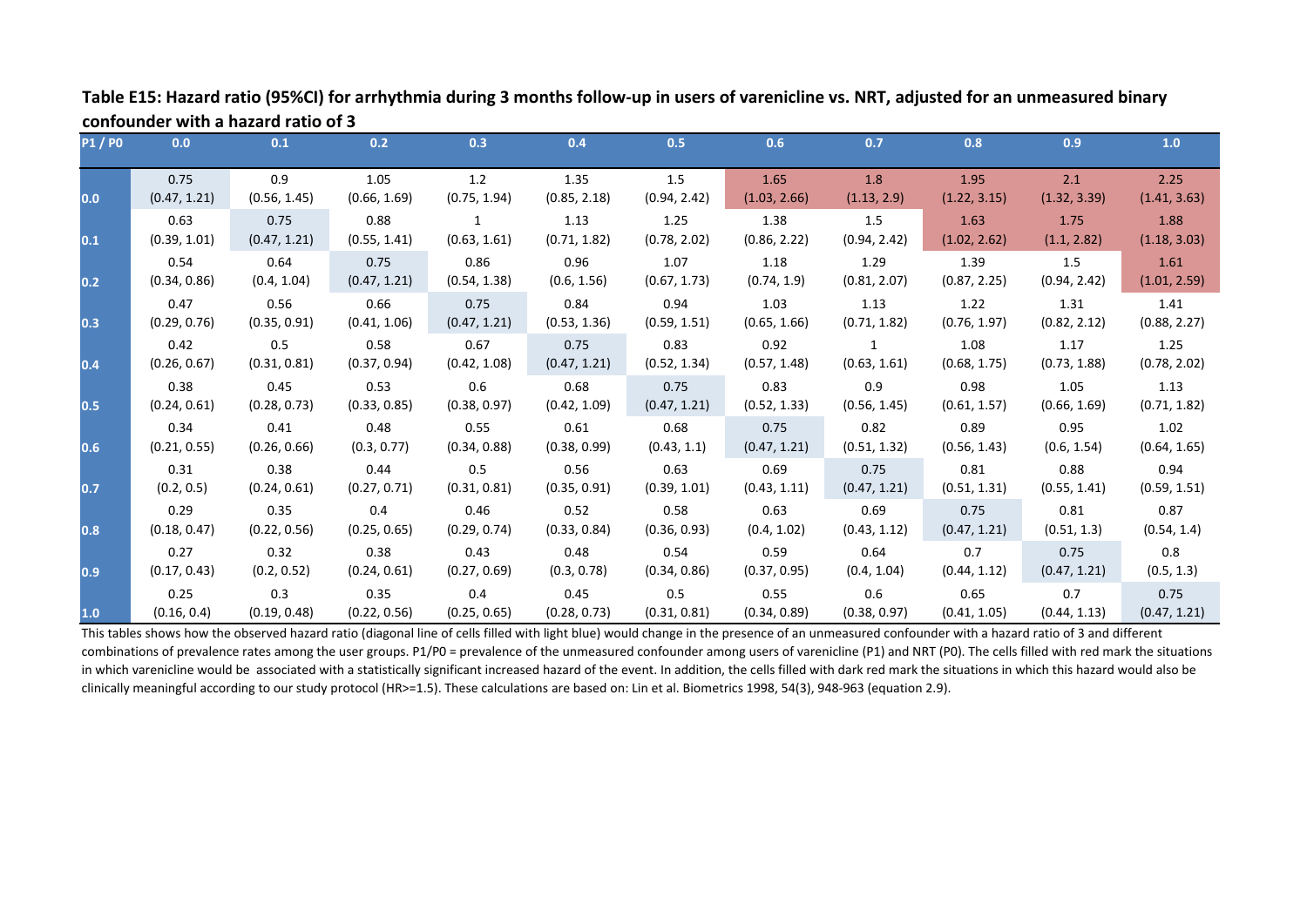| <b>P1/P0</b>     | 0.0          | 0.1          | 0.2          | 0.3          | 0.4          | 0.5          | 0.6          | 0.7          | 0.8          | 0.9          | 1.0          |
|------------------|--------------|--------------|--------------|--------------|--------------|--------------|--------------|--------------|--------------|--------------|--------------|
| 0.0              | 0.61         | 0.73         | 0.85         | 0.98         | 1.1          | 1.22         | 1.34         | 1.46         | 1.59         | 1.71         | 1.83         |
|                  | (0.48, 0.78) | (0.58, 0.94) | (0.67, 1.09) | (0.77, 1.25) | (0.86, 1.4)  | (0.96, 1.56) | (1.06, 1.72) | (1.15, 1.87) | (1.25, 2.03) | (1.34, 2.18) | (1.44, 2.34) |
| 0.1              | 0.51         | 0.61         | 0.71         | 0.81         | 0.92         | 1.02         | 1.12         | 1.22         | 1.32         | 1.42         | 1.53         |
|                  | (0.4, 0.65)  | (0.48, 0.78) | (0.56, 0.91) | (0.64, 1.04) | (0.72, 1.17) | (0.8, 1.3)   | (0.88, 1.43) | (0.96, 1.56) | (1.04, 1.69) | (1.12, 1.82) | (1.2, 1.95)  |
| 0.2              | 0.44         | 0.52         | 0.61         | 0.7          | 0.78         | 0.87         | 0.96         | 1.05         | 1.13         | 1.22         | 1.31         |
|                  | (0.34, 0.56) | (0.41, 0.67) | (0.48, 0.78) | (0.55, 0.89) | (0.62, 1)    | (0.69, 1.11) | (0.75, 1.23) | (0.82, 1.34) | (0.89, 1.45) | (0.96, 1.56) | (1.03, 1.67) |
| 0.3              | 0.38         | 0.46         | 0.53         | 0.61         | 0.69         | 0.76         | 0.84         | 0.92         | 0.99         | 1.07         | 1.14         |
|                  | (0.3, 0.49)  | (0.36, 0.59) | (0.42, 0.68) | (0.48, 0.78) | (0.54, 0.88) | (0.6, 0.98)  | (0.66, 1.07) | (0.72, 1.17) | (0.78, 1.27) | (0.84, 1.37) | (0.9, 1.46)  |
| 0.4              | 0.34         | 0.41         | 0.47         | 0.54         | 0.61         | 0.68         | 0.75         | 0.81         | 0.88         | 0.95         | 1.02         |
|                  | (0.27, 0.43) | (0.32, 0.52) | (0.37, 0.61) | (0.43, 0.69) | (0.48, 0.78) | (0.53, 0.87) | (0.59, 0.95) | (0.64, 1.04) | (0.69, 1.13) | (0.75, 1.21) | (0.8, 1.3)   |
| 0.5              | 0.31         | 0.37         | 0.43         | 0.49         | 0.55         | 0.61         | 0.67         | 0.73         | 0.79         | 0.85         | 0.92         |
|                  | (0.24, 0.39) | (0.29, 0.47) | (0.34, 0.55) | (0.38, 0.62) | (0.43, 0.7)  | (0.48, 0.78) | (0.53, 0.86) | (0.58, 0.94) | (0.62, 1.01) | (0.67, 1.09) | (0.72, 1.17) |
| 0.6              | 0.28         | 0.33         | 0.39         | 0.44         | 0.5          | 0.55         | 0.61         | 0.67         | 0.72         | 0.78         | 0.83         |
|                  | (0.22, 0.35) | (0.26, 0.43) | (0.31, 0.5)  | (0.35, 0.57) | (0.39, 0.64) | (0.44, 0.71) | (0.48, 0.78) | (0.52, 0.85) | (0.57, 0.92) | (0.61, 0.99) | (0.65, 1.06) |
| 0.7              | 0.25         | 0.31         | 0.36         | 0.41         | 0.46         | 0.51         | 0.56         | 0.61         | 0.66         | 0.71         | 0.76         |
|                  | (0.2, 0.33)  | (0.24, 0.39) | (0.28, 0.46) | (0.32, 0.52) | (0.36, 0.59) | (0.4, 0.65)  | (0.44, 0.72) | (0.48, 0.78) | (0.52, 0.85) | (0.56, 0.91) | (0.6, 0.98)  |
| 0.8              | 0.23         | 0.28         | 0.33         | 0.38         | 0.42         | 0.47         | 0.52         | 0.56         | 0.61         | 0.66         | 0.7          |
|                  | (0.18, 0.3)  | (0.22, 0.36) | (0.26, 0.42) | (0.3, 0.48)  | (0.33, 0.54) | (0.37, 0.6)  | (0.41, 0.66) | (0.44, 0.72) | (0.48, 0.78) | (0.52, 0.84) | (0.55, 0.9)  |
| $\overline{0.9}$ | 0.22         | 0.26         | 0.31         | 0.35         | 0.39         | 0.44         | 0.48         | 0.52         | 0.57         | 0.61         | 0.65         |
|                  | (0.17, 0.28) | (0.21, 0.33) | (0.24, 0.39) | (0.27, 0.45) | (0.31, 0.5)  | (0.34, 0.56) | (0.38, 0.61) | (0.41, 0.67) | (0.45, 0.72) | (0.48, 0.78) | (0.51, 0.84) |
| 1.0              | 0.2          | 0.24         | 0.28         | 0.33         | 0.37         | 0.41         | 0.45         | 0.49         | 0.53         | 0.57         | 0.61         |
|                  | (0.16, 0.26) | (0.19, 0.31) | (0.22, 0.36) | (0.26, 0.42) | (0.29, 0.47) | (0.32, 0.52) | (0.35, 0.57) | (0.38, 0.62) | (0.42, 0.68) | (0.45, 0.73) | (0.48, 0.78) |

**Table E16: Hazard ratio (95%CI) for depression during 3 months follow-up in users of varenicline vs. NRT, adjusted for an unmeasured binary confounder with a hazard ratio of 3**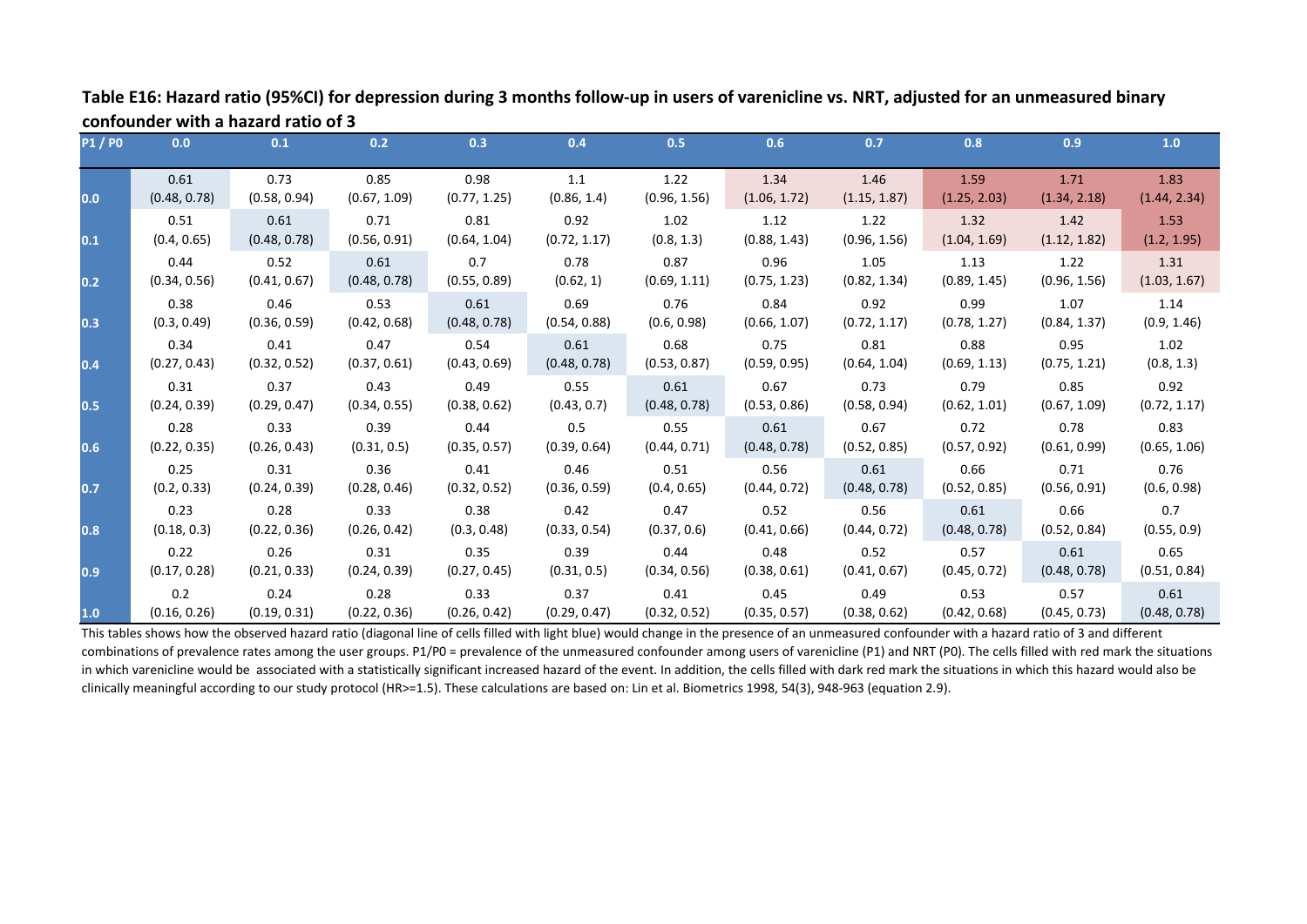| <b>P1/P0</b> | 0.0          | 0.1          | 0.2          | 0.3          | 0.4          | 0.5          | 0.6          | 0.7          | 0.8          | 0.9          | 1.0            |
|--------------|--------------|--------------|--------------|--------------|--------------|--------------|--------------|--------------|--------------|--------------|----------------|
|              | 0.8          | 0.96         | 1.12         | 1.28         | 1.44         | 1.6          | 1.76         | 1.92         | 2.08         | 2.24         | 2.4            |
| 0.0          | (0.3, 2.15)  | (0.36, 2.58) | (0.42, 3.01) | (0.48, 3.44) | (0.54, 3.87) | (0.6, 4.3)   | (0.66, 4.73) | (0.72, 5.16) | (0.78, 5.59) | (0.84, 6.02) | (0.9, 6.45)    |
|              | 0.67         | 0.8          | 0.93         | 1.07         | 1.2          | 1.33         | 1.47         | 1.6          | 1.73         | 1.87         | $\overline{2}$ |
| 0.1          | (0.25, 1.79) | (0.3, 2.15)  | (0.35, 2.51) | (0.4, 2.87)  | (0.45, 3.23) | (0.5, 3.58)  | (0.55, 3.94) | (0.6, 4.3)   | (0.65, 4.66) | (0.7, 5.02)  | (0.75, 5.38)   |
|              | 0.57         | 0.69         | 0.8          | 0.91         | 1.03         | 1.14         | 1.26         | 1.37         | 1.49         | 1.6          | 1.71           |
| 0.2          | (0.21, 1.54) | (0.26, 1.84) | (0.3, 2.15)  | (0.34, 2.46) | (0.39, 2.76) | (0.43, 3.07) | (0.47, 3.38) | (0.51, 3.69) | (0.56, 3.99) | (0.6, 4.3)   | (0.64, 4.61)   |
|              | 0.5          | 0.6          | 0.7          | 0.8          | 0.9          | $\mathbf{1}$ | 1.1          | 1.2          | 1.3          | 1.4          | 1.5            |
| 0.3          | (0.19, 1.34) | (0.23, 1.61) | (0.26, 1.88) | (0.3, 2.15)  | (0.34, 2.42) | (0.38, 2.69) | (0.41, 2.96) | (0.45, 3.23) | (0.49, 3.49) | (0.53, 3.76) | (0.56, 4.03)   |
|              | 0.44         | 0.53         | 0.62         | 0.71         | 0.8          | 0.89         | 0.98         | 1.07         | 1.16         | 1.24         | 1.33           |
| 0.4          | (0.17, 1.19) | (0.2, 1.43)  | (0.23, 1.67) | (0.27, 1.91) | (0.3, 2.15)  | (0.33, 2.39) | (0.37, 2.63) | (0.4, 2.87)  | (0.43, 3.11) | (0.47, 3.34) | (0.5, 3.58)    |
|              | 0.4          | 0.48         | 0.56         | 0.64         | 0.72         | 0.8          | 0.88         | 0.96         | 1.04         | 1.12         | 1.2            |
| 0.5          | (0.15, 1.08) | (0.18, 1.29) | (0.21, 1.51) | (0.24, 1.72) | (0.27, 1.94) | (0.3, 2.15)  | (0.33, 2.37) | (0.36, 2.58) | (0.39, 2.8)  | (0.42, 3.01) | (0.45, 3.23)   |
|              | 0.36         | 0.44         | 0.51         | 0.58         | 0.65         | 0.73         | 0.8          | 0.87         | 0.95         | 1.02         | 1.09           |
| 0.6          | (0.14, 0.98) | (0.16, 1.17) | (0.19, 1.37) | (0.22, 1.56) | (0.25, 1.76) | (0.27, 1.95) | (0.3, 2.15)  | (0.33, 2.35) | (0.35, 2.54) | (0.38, 2.74) | (0.41, 2.93)   |
|              | 0.33         | 0.4          | 0.47         | 0.53         | 0.6          | 0.67         | 0.73         | 0.8          | 0.87         | 0.93         | 1              |
| 0.7          | (0.13, 0.9)  | (0.15, 1.08) | (0.18, 1.25) | (0.2, 1.43)  | (0.23, 1.61) | (0.25, 1.79) | (0.28, 1.97) | (0.3, 2.15)  | (0.33, 2.33) | (0.35, 2.51) | (0.38, 2.69)   |
|              | 0.31         | 0.37         | 0.43         | 0.49         | 0.55         | 0.62         | 0.68         | 0.74         | 0.8          | 0.86         | 0.92           |
| 0.8          | (0.12, 0.83) | (0.14, 0.99) | (0.16, 1.16) | (0.18, 1.32) | (0.21, 1.49) | (0.23, 1.65) | (0.25, 1.82) | (0.28, 1.98) | (0.3, 2.15)  | (0.32, 2.32) | (0.35, 2.48)   |
|              | 0.29         | 0.34         | 0.4          | 0.46         | 0.51         | 0.57         | 0.63         | 0.69         | 0.74         | 0.8          | 0.86           |
| 0.9          | (0.11, 0.77) | (0.13, 0.92) | (0.15, 1.08) | (0.17, 1.23) | (0.19, 1.38) | (0.21, 1.54) | (0.24, 1.69) | (0.26, 1.84) | (0.28, 2)    | (0.3, 2.15)  | (0.32, 2.3)    |
|              | 0.27         | 0.32         | 0.37         | 0.43         | 0.48         | 0.53         | 0.59         | 0.64         | 0.69         | 0.75         | 0.8            |
| 1.0          | (0.1, 0.72)  | (0.12, 0.86) | (0.14, 1)    | (0.16, 1.15) | (0.18, 1.29) | (0.2, 1.43)  | (0.22, 1.58) | (0.24, 1.72) | (0.26, 1.86) | (0.28, 2.01) | (0.3, 2.15)    |

**Table E17: Hazard ratio (95%CI) for self-harm during 3 months follow-up in users of varenicline vs. NRT, adjusted for an unmeasured binary confounder with a hazard ratio of 3**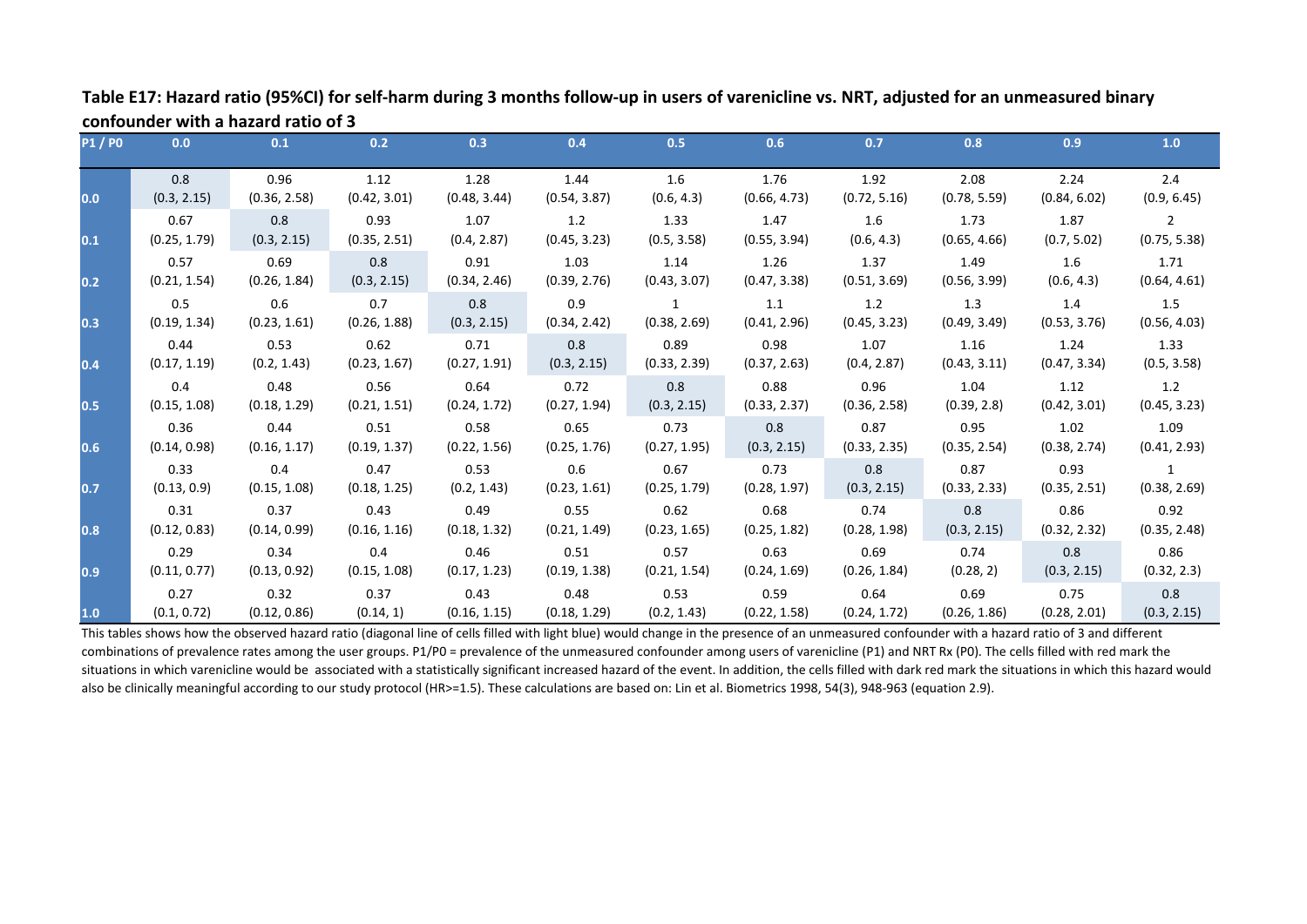**Figures E1-7: Kaplan-Meier survival curves for each neuropsychiatric/cardiovascular event during 6 months follow-up**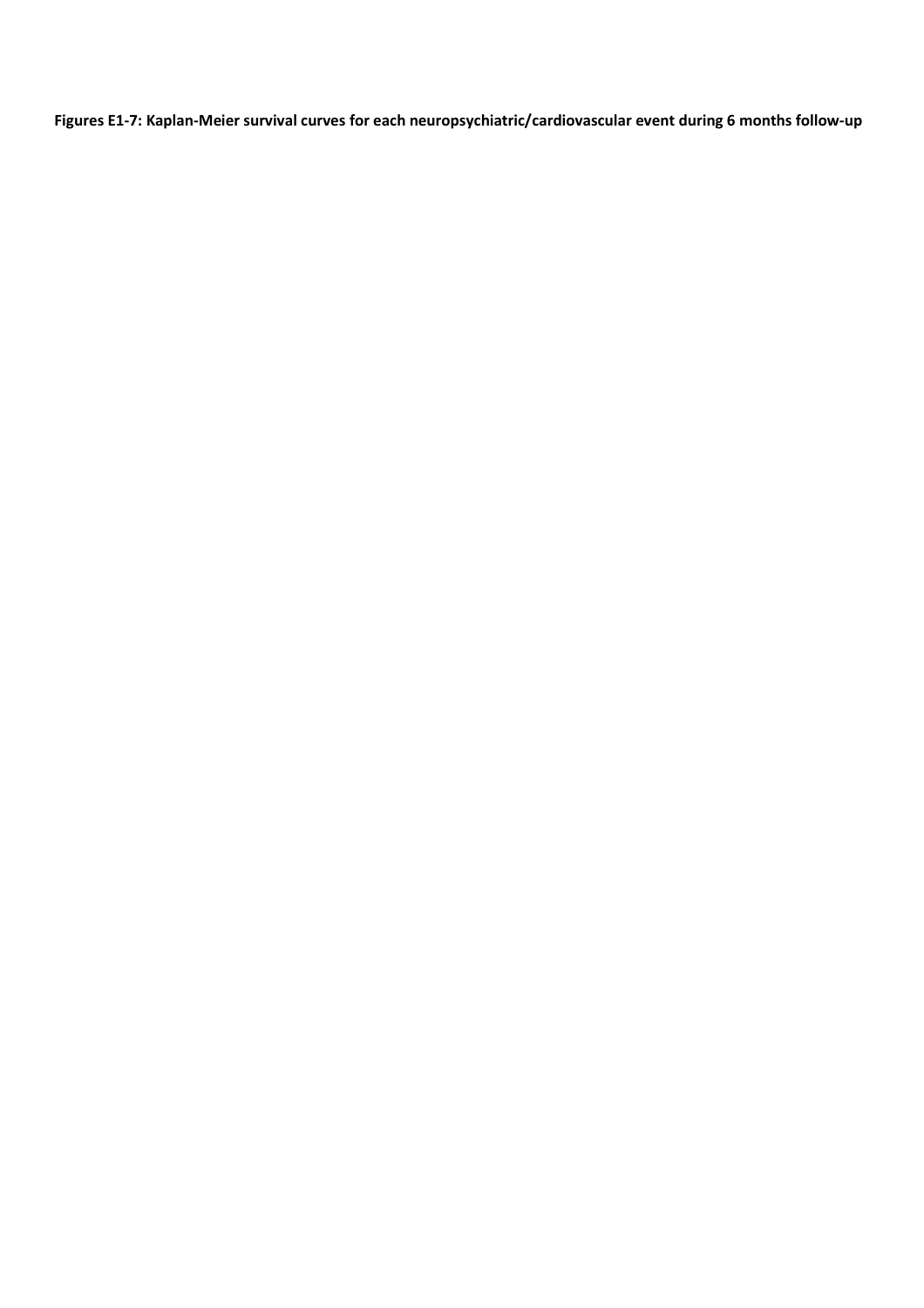

## **Ischaemic heart disease**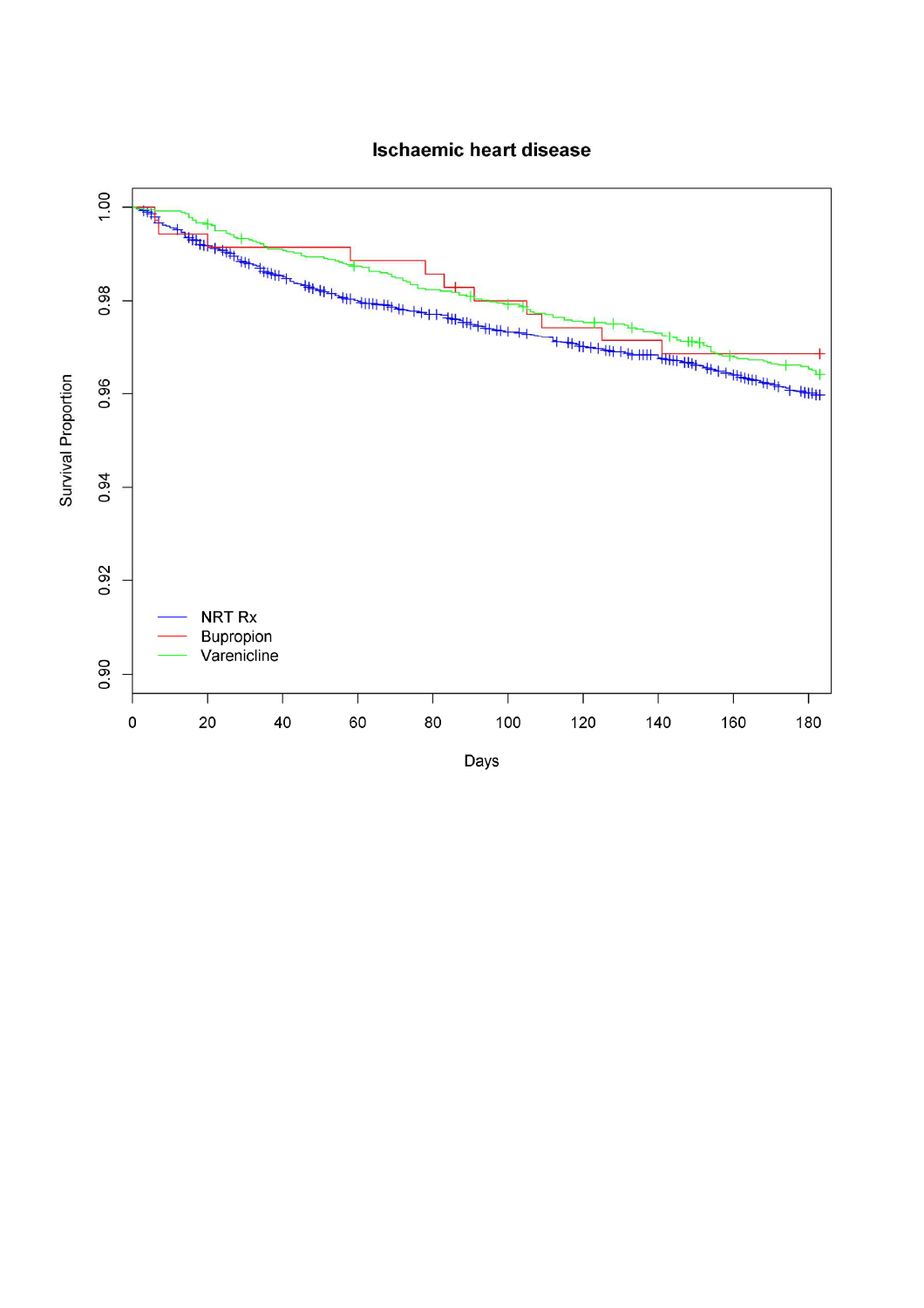

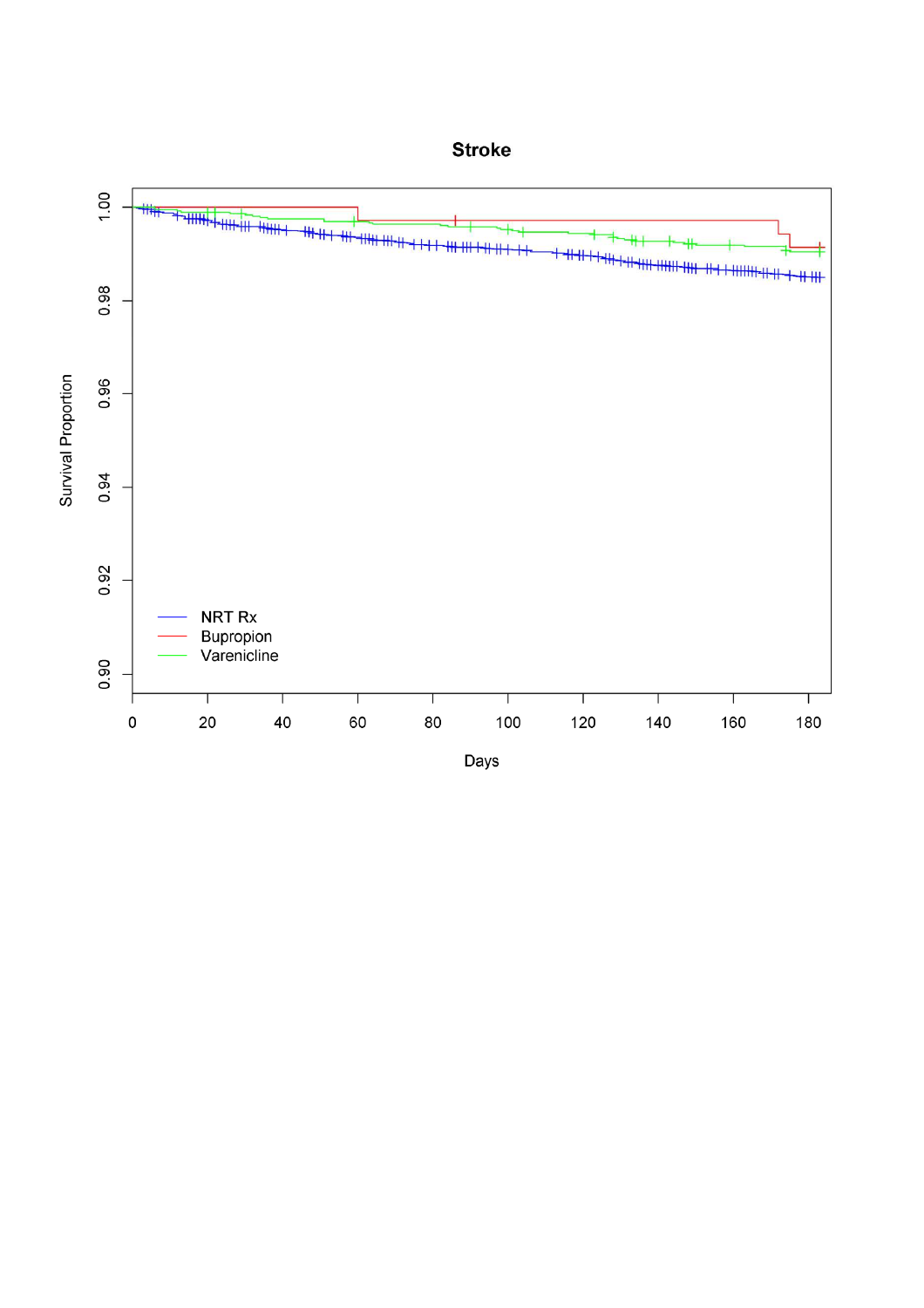

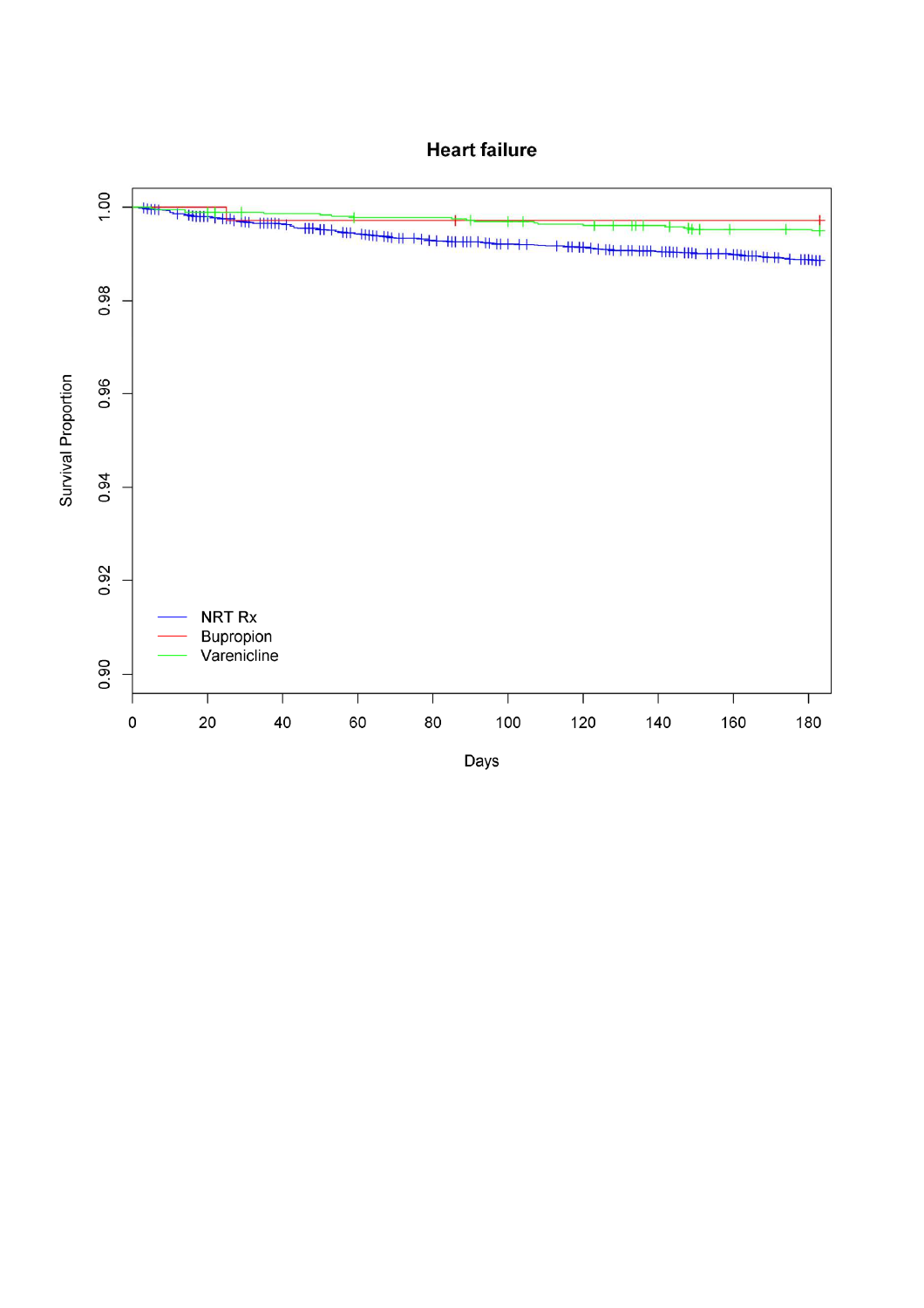

# Peripheral vascular disease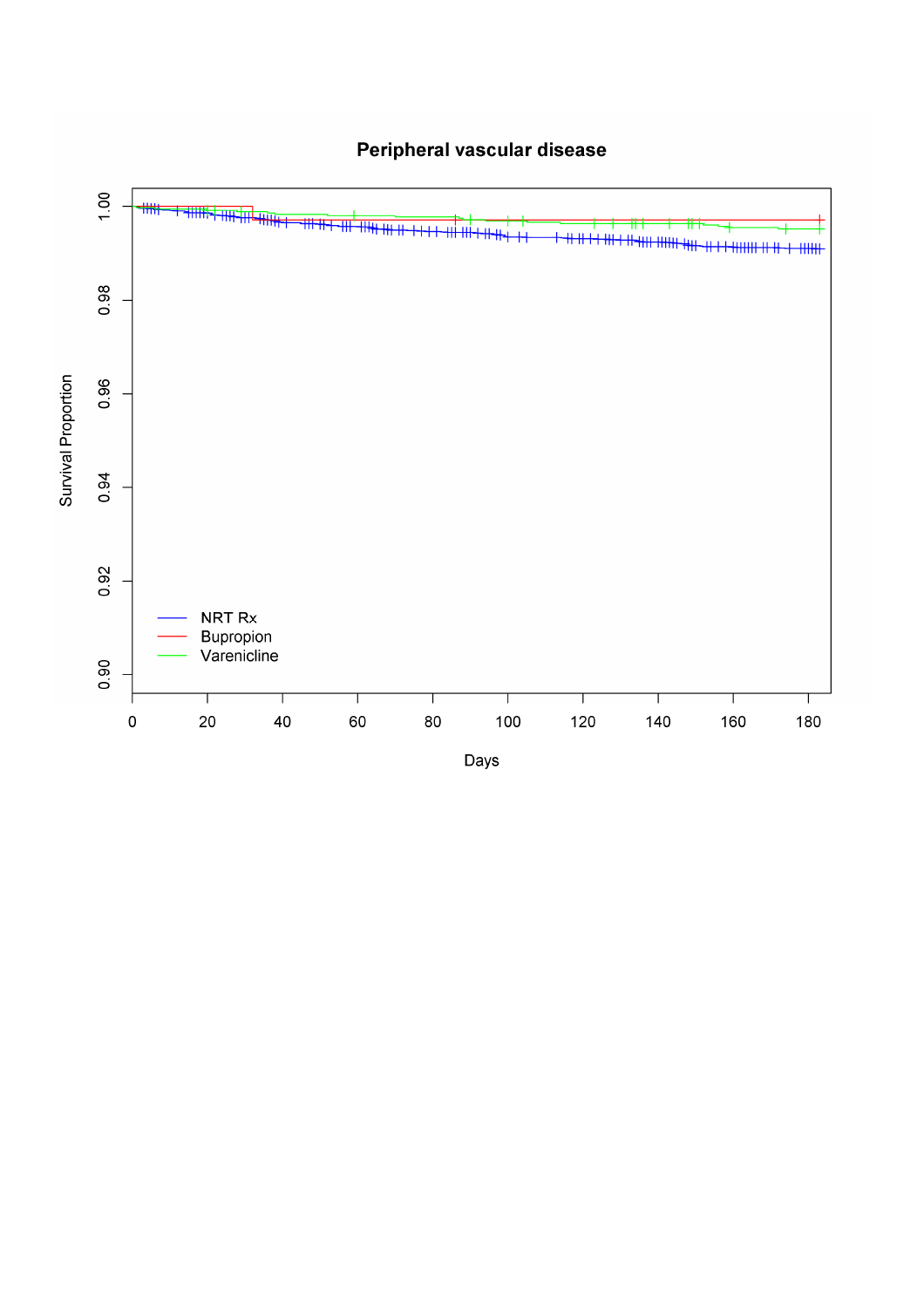

Cardiac arrhythmia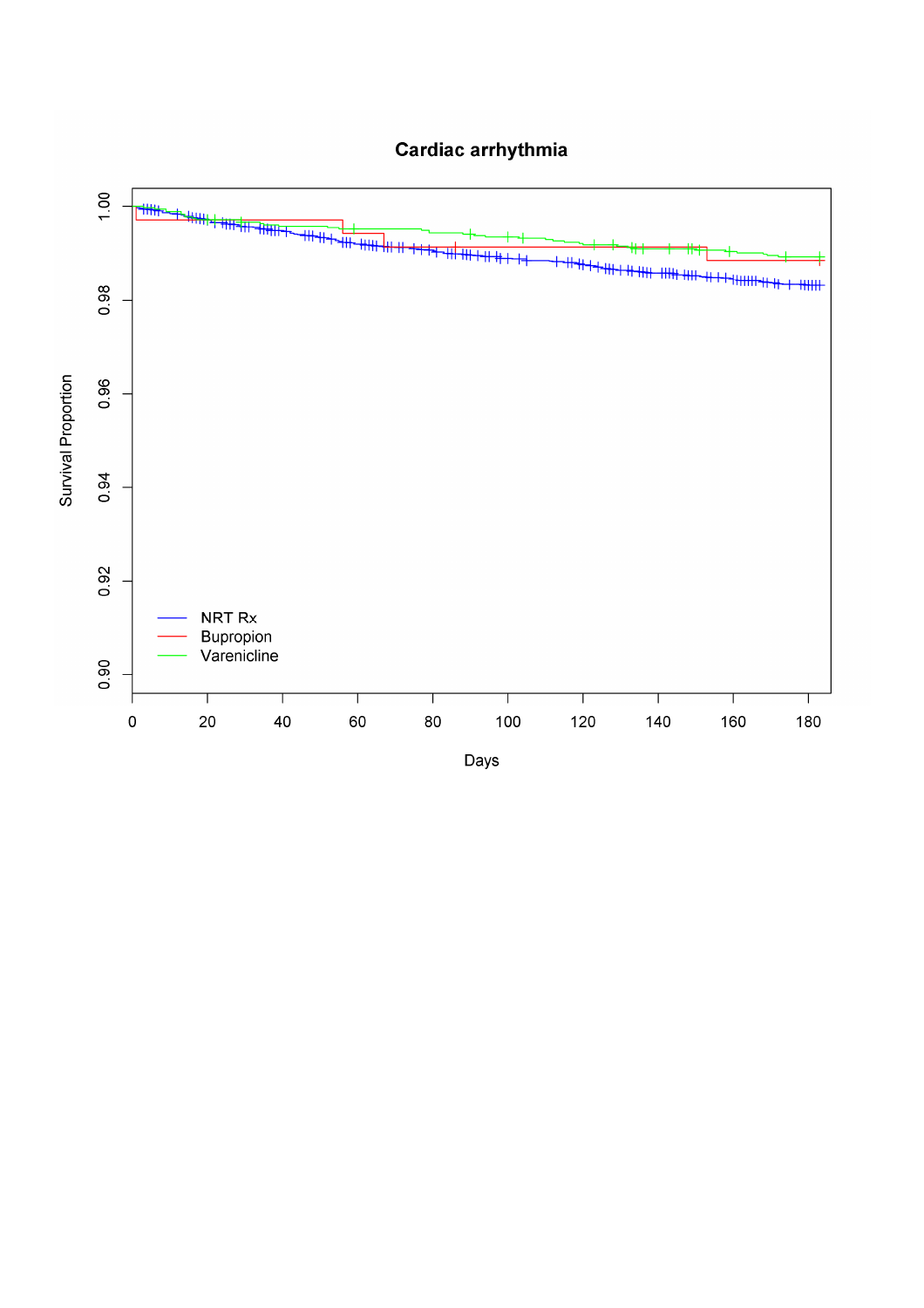

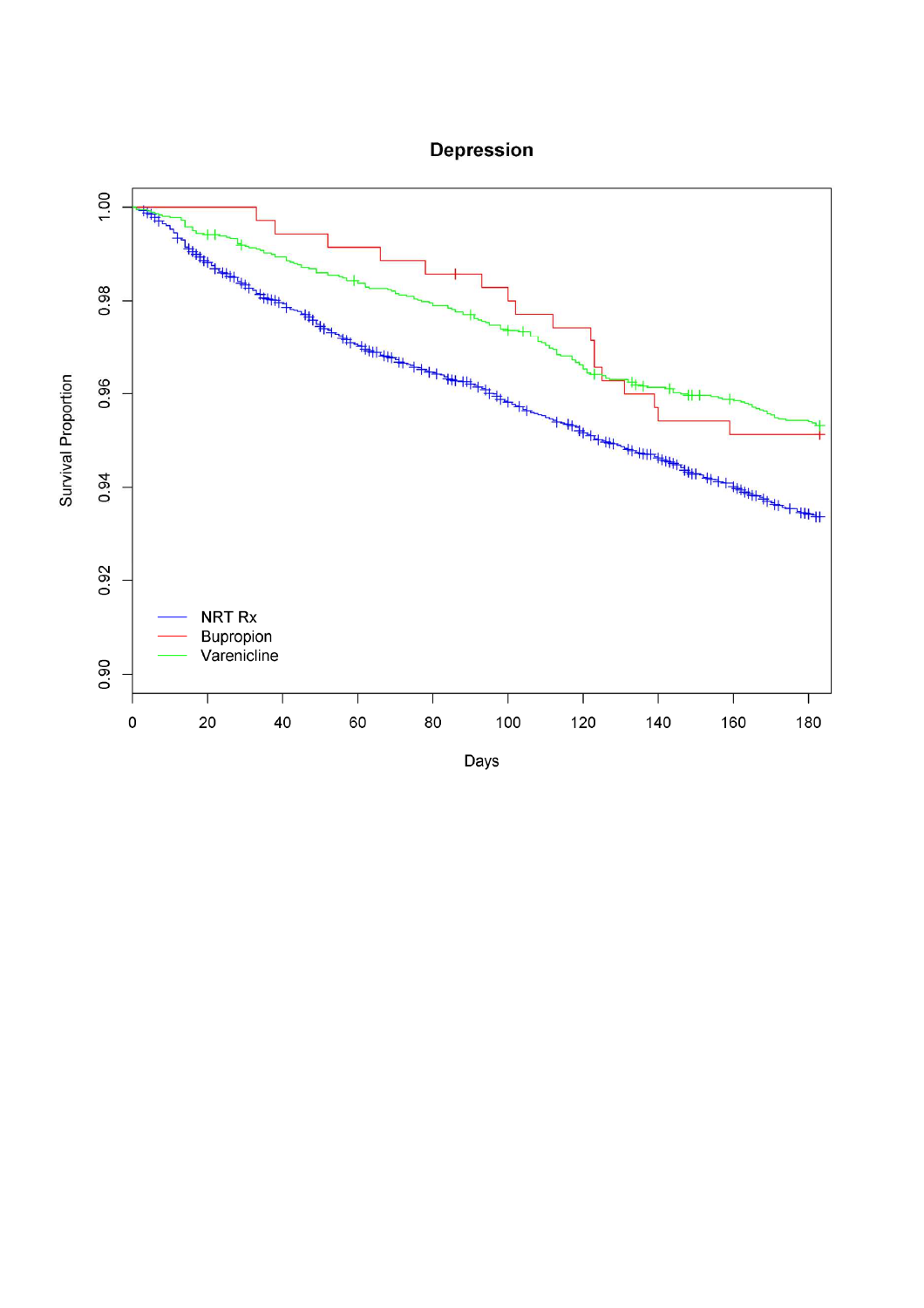

## Self-harm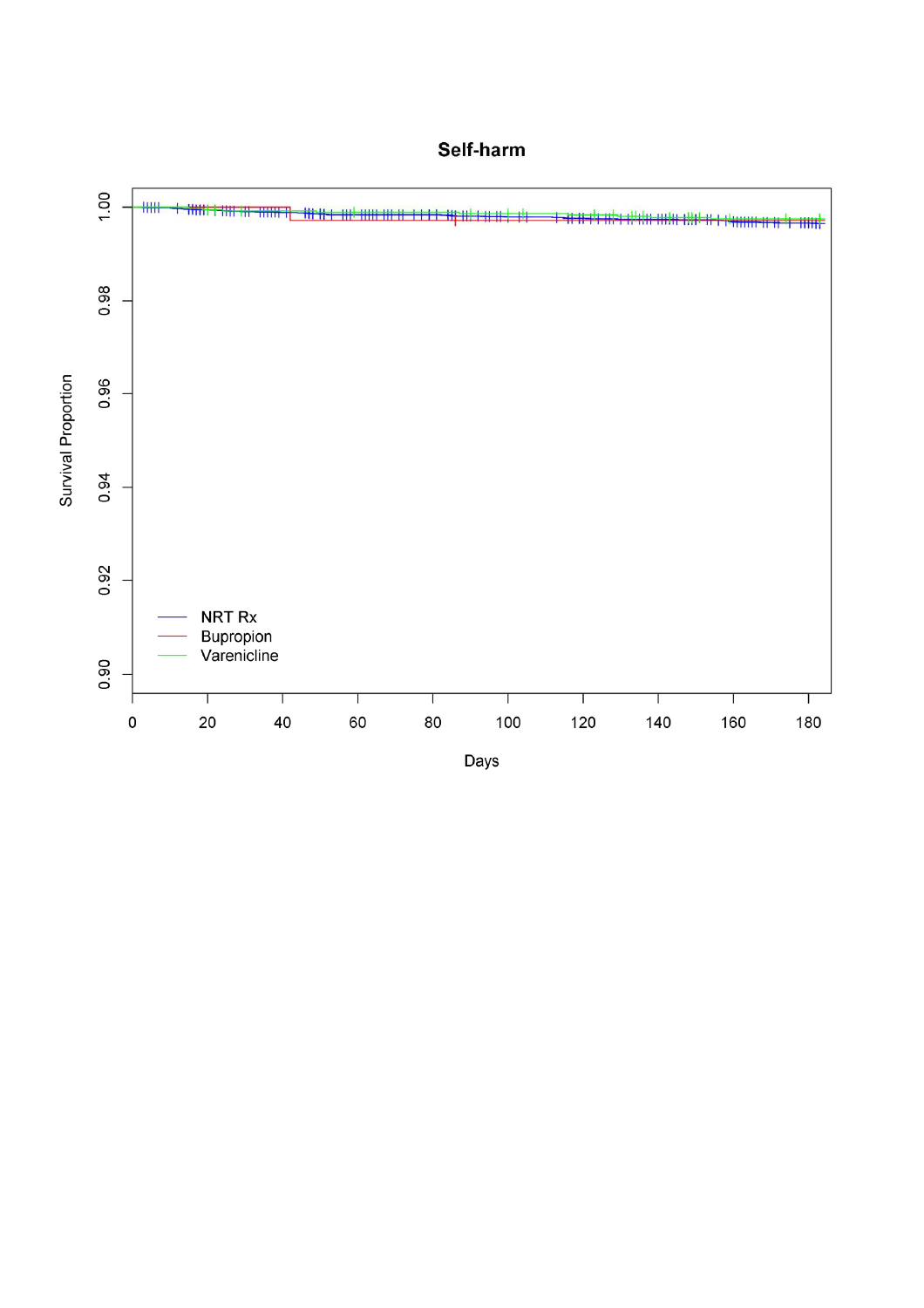###START########################################################################################

options(warn=1)

rm(list=ls()) #clear the workspace

### install packages, load libraries #print(.packages()) #to list loaded packages if(!require("ROCR")) install.packages("ROCR") if(!require("MatchIt")) install.packages("MatchIt") library(survival) library(ROCR) library(MatchIt)

#getwd() ### check working directory setwd("C:/Users/Daniel Kotz/Documents/Data/stata12/csv") ### set working directory on Nottingham server #setwd("D:/UM Network/WORK - UM/Funding/Q Award/Data-analyses") ### set working directory on D harddisk

### read in dat final.csv dat <- read.table("dat final.csv", header=TRUE, sep=",", as.is=TRUE)

### read in dat random1000.csv #dat <- read.table("dat\_random1000.csv", header=TRUE, sep=",", as.is=TRUE)

### coerce "med" into a factor with level N, B, and V (N is reference) dat\$med <- factor(dat\$med, levels=c("N", "B", "V"))

### rename "sex1" variable to "sex" names(dat)[which(names(dat) == "sex1")] <- "sex"

### coerce "sex" into a factor with level female and male (female is reference) dat\$sex <- factor(dat\$sex, levels=c("female", "male"))

### create age deciles dat\$age.cat <- cut(dat\$age, breaks=quantile(dat\$age, prob=seq(0,1,.1)), include.lowest=TRUE)

### create age dummy dat\$age.cat <- ifelse(dat\$age > median(dat\$age), "older", "younger")

###Sample size##################################################################################

### number of patients with missing data / definition complete case sample head(dat,1) sum(is.na(dat\$age)) sum(is.na(dat\$sex)) sum(is.na(dat\$townsend\_quintile)) sum(is.na(dat\$sha1))

### show data for patients that have missing values on these variables #dat[is.na(dat\$age),] #dat[is.na(dat\$sex),]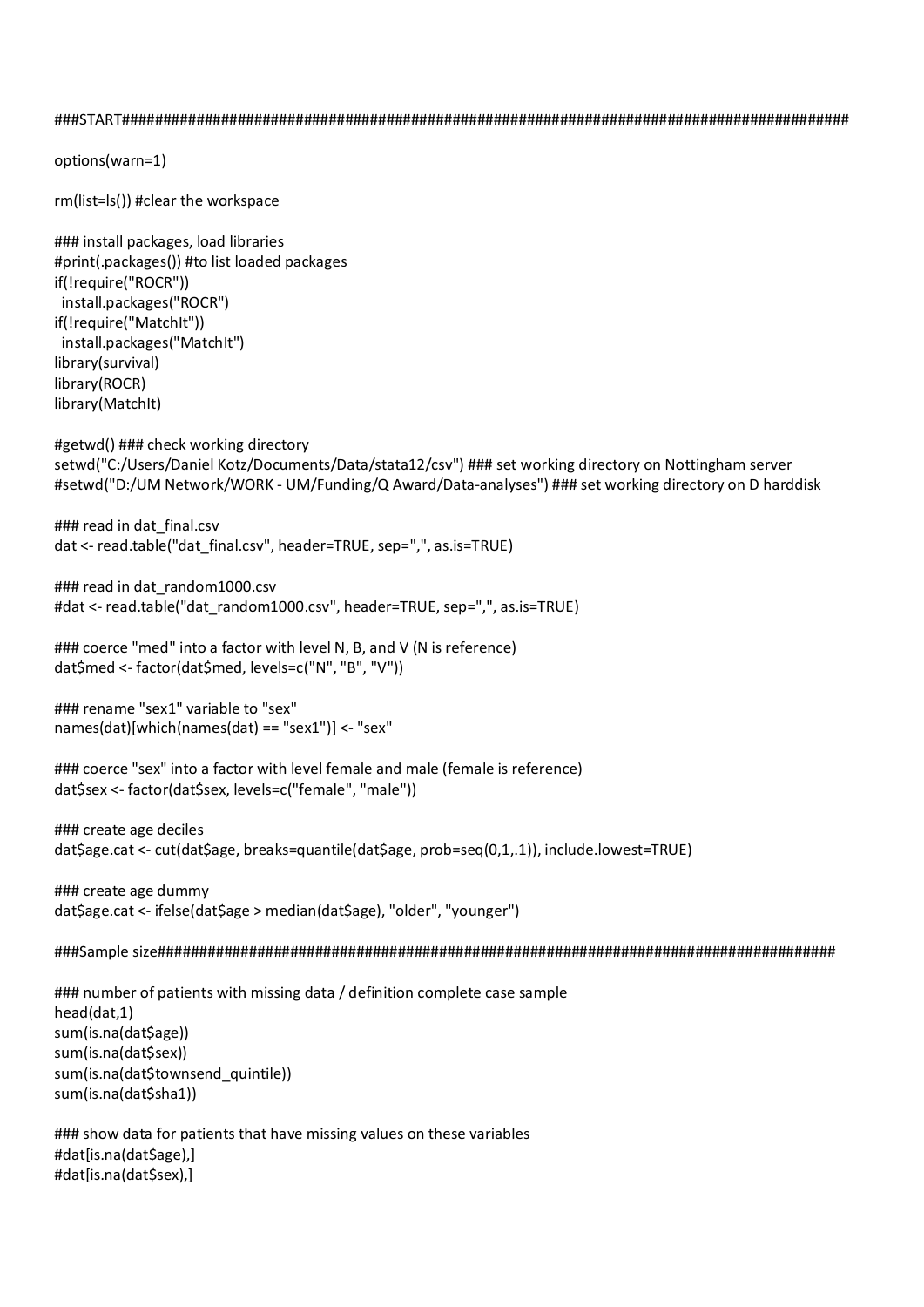#dat[is.na(dat\$townsend\_quintile),] #dat[is.na(dat\$sha1),]

```
### filter out patients that have missing values on these variables
dat <- dat[!is.na(dat$age),]
dat <- dat[!is.na(dat$sex),]
dat <- dat[!is.na(dat$townsend_quintile),]
dat <- dat[!is.na(dat$sha1),]
```

```
### create subset of COPD patients
dat <- subset(dat, copd==1)
```

```
### create dummies if abnormal spiro happened
head(dat,0)
dat$spiro.abnormal <- ifelse(is.na(dat$spiro.abnormal.day), 0, 1)
```

```
### number of patients with missing data / definition complete case sample
head(dat,1)
sum(is.na(dat$age))
sum(is.na(dat$sex))
sum(is.na(dat$townsend_quintile))
sum(is.na(dat$sha1))
sum(is.na(dat$mrc.score))
sum(is.na(dat$spiro.any.day))
```

```
### number of patients <35 years of age
length(dat$age[dat$age < 35])
```

```
### show data for patients that have missing values on these variables
dat[is.na(dat$age),]
dat[is.na(dat$sex),]
dat[is.na(dat$townsend_quintile),]
dat[is.na(dat$sha1),]
dat[is.na(dat$mrc.score),]
dat[is.na(dat$spiro.any.day),]
```

```
### show data for patients <35 years of age
dat[(\text{dat}\$\text{age} < 35),
```

```
### filter out patients that have missing values on these variables
dat <- dat[!is.na(dat$age),]
dat <- dat[!is.na(dat$sex),]
dat <- dat[!is.na(dat$townsend_quintile),]
dat <- dat[!is.na(dat$sha1),]
dat <- dat[!is.na(dat$mrc.score),] # thus only COPD patients with MRC score included!
dat <- dat[!is.na(dat$spiro.any.day),] # thus only COPD patients with any sprio (even if normal included!
```

```
### filter out patients <35 years of age
dat <- dat[!(dat$age < 35),]
```

```
### number of patients and patient-years per drug group
table(dat$med)
```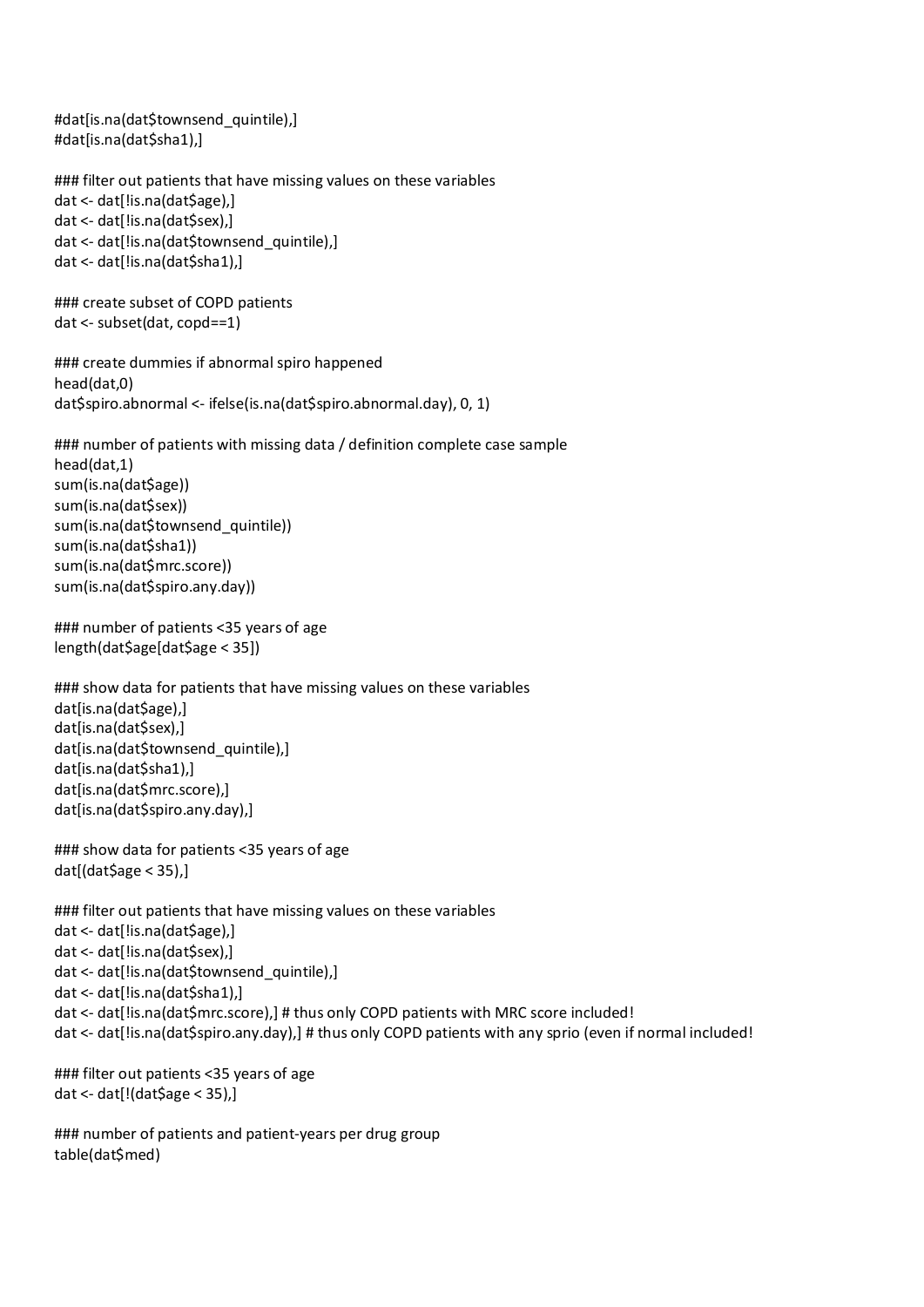sum(dat\$selfharm.day[dat\$med == "N"])/365 #other way of coding: sum(dat[dat\$med == "N","selfharm.day"]) sum(dat\$selfharm.day[dat\$med == "B"])/365 sum(dat\$selfharm.day[dat\$med == "V"])/365 sum(dat\$depression.day[dat\$med == "N"])/365 sum(dat\$depression.day[dat\$med == "B"])/365 sum(dat\$depression.day[dat\$med == "V"])/365 sum(dat\$ihd.day[dat\$med == "N"])/365 sum(dat\$ihd.day[dat\$med == "B"])/365 sum(dat\$ihd.day[dat\$med == "V"])/365 sum(dat\$stroke.day[dat\$med == "N"])/365 sum(dat\$stroke.day[dat\$med == "B"])/365 sum(dat\$stroke.day[dat\$med == "V"])/365 sum(dat\$hf.day[dat\$med == "N"])/365 sum(dat\$hf.day[dat\$med == "B"])/365 sum(dat\$hf.day[dat\$med == "V"])/365 sum(dat\$pvd.day[dat\$med == "N"])/365 sum(dat\$pvd.day[dat\$med == "B"])/365 sum(dat\$pvd.day[dat\$med == "V"])/365 sum(dat\$arrhythmia.day[dat\$med == "N"])/365 sum(dat\$arrhythmia.day[dat\$med == "B"])/365 sum(dat\$arrhythmia.day[dat\$med == "V"])/365 ### baseline characteristics for categorical variables

table(dat\$med, dat\$sex) prop.table(table(dat\$med, dat\$sex), margin=1) table(dat\$med, dat\$sha1) prop.table(table(dat\$med, dat\$sha1), margin=1)

table(dat\$spiro.abnormal) dat\$mrc.score

table(dat\$med, dat\$diabetes.prior) prop.table(table(dat\$med, dat\$diabetes.prior), margin=1) table(dat\$med, dat\$ulcer.prior) prop.table(table(dat\$med, dat\$ulcer.prior), margin=1) table(dat\$med, dat\$renal.prior) prop.table(table(dat\$med, dat\$renal.prior), margin=1) table(dat\$med, dat\$rheuma.prior) prop.table(table(dat\$med, dat\$rheuma.prior), margin=1) table(dat\$med, dat\$cancer.prior) prop.table(table(dat\$med, dat\$cancer.prior), margin=1) table(dat\$med, dat\$alcohol.prior) prop.table(table(dat\$med, dat\$alcohol.prior), margin=1)

table(dat\$med, dat\$selfharm.prior) prop.table(table(dat\$med, dat\$selfharm.prior), margin=1) table(dat\$med, dat\$depression.prior) prop.table(table(dat\$med, dat\$depression.prior), margin=1) table(dat\$med, dat\$ihd.prior) prop.table(table(dat\$med, dat\$ihd.prior), margin=1) table(dat\$med, dat\$stroke.prior) prop.table(table(dat\$med, dat\$stroke.prior), margin=1) table(dat\$med, dat\$hf.prior)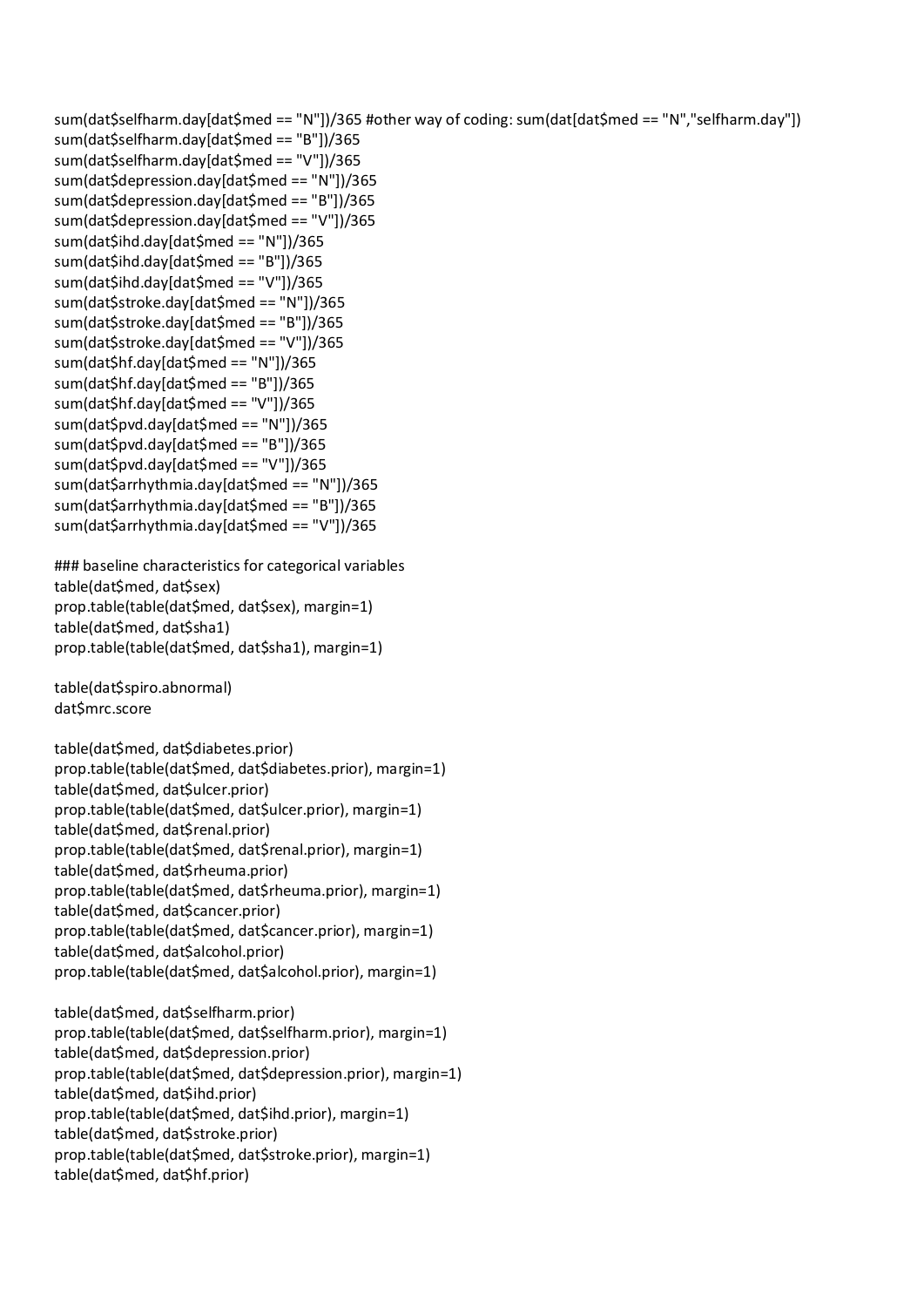```
prop.table(table(dat$med, dat$hf.prior), margin=1)
table(dat$med, dat$pvd.prior)
prop.table(table(dat$med, dat$pvd.prior), margin=1)
table(dat$med, dat$arrhythmia.prior)
prop.table(table(dat$med, dat$arrhythmia.prior), margin=1)
### baseline characteristics for continuous variables
by(dat$age, dat$med, summary)
by(dat$age, dat$med, sd)
by(dat$townsend_quintile, dat$med, summary)
by(dat$townsend_quintile, dat$med, sd)
by(dat$mrc.score, dat$med, summary)
by(dat$mrc.score, dat$med, sd)
### testing baseline characteristics (all three groups) and pairwise comparisons for a dichotomous variable
res <- glm(sex ~ med, family=binomial, data=dat)
summary(res)
anova(res, test="LRT")
res <- glm(sex ~ relevel(med, ref="B"), family=binomial, data=dat)
summary(res)
res <- glm(diabetes.prior ~ med, family=binomial, data=dat)
summary(res)
anova(res, test="LRT")
res <- glm(diabetes.prior ~ relevel(med, ref="B"), family=binomial, data=dat)
summary(res)
res <- glm(ulcer.prior ~ med, family=binomial, data=dat)
summary(res)
anova(res, test="LRT")
res <- glm(ulcer.prior ~ relevel(med, ref="B"), family=binomial, data=dat)
summary(res)
res <- glm(renal.prior ~ med, family=binomial, data=dat)
summary(res)
anova(res, test="LRT")
res <- glm(renal.prior ~ relevel(med, ref="B"), family=binomial, data=dat)
summary(res)
res <- glm(rheuma.prior ~ med, family=binomial, data=dat)
summary(res)
anova(res, test="LRT")
res <- glm(rheuma.prior ~ relevel(med, ref="B"), family=binomial, data=dat)
summary(res)
res <- glm(cancer.prior ~ med, family=binomial, data=dat)
summary(res)
anova(res, test="LRT")
res <- glm(cancer.prior ~ relevel(med, ref="B"), family=binomial, data=dat)
summary(res)
res <- glm(alcohol.prior ~ med, family=binomial, data=dat)
summary(res)
```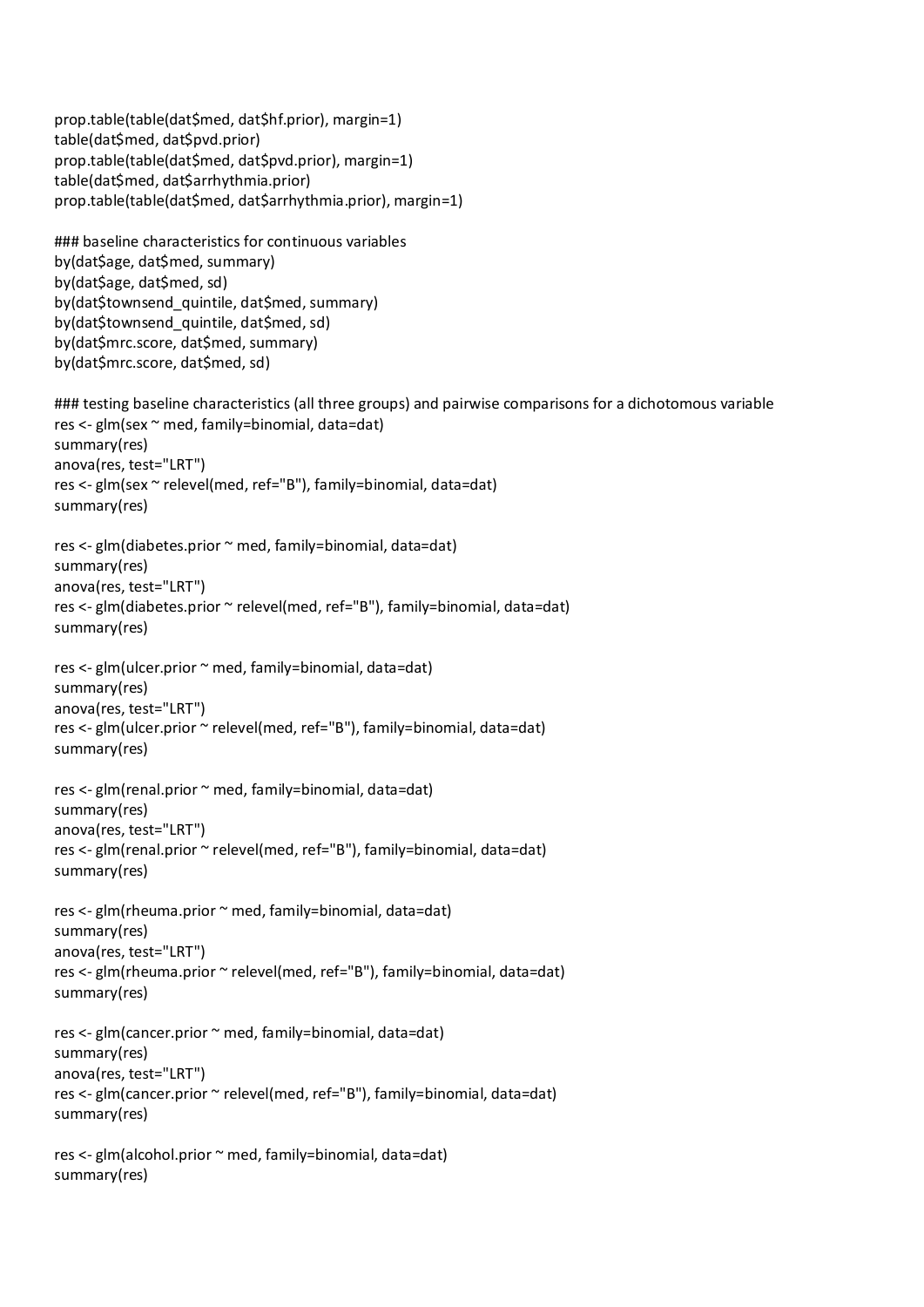anova(res, test="LRT") res <- glm(alcohol.prior ~ relevel(med, ref="B"), family=binomial, data=dat) summary(res) res <- glm(selfharm.prior ~ med, family=binomial, data=dat) summary(res) anova(res, test="LRT") res <- glm(selfharm.prior ~ relevel(med, ref="B"), family=binomial, data=dat) summary(res) res <- glm(depression.prior ~ med, family=binomial, data=dat) summary(res) anova(res, test="LRT") res <- glm(depression.prior ~ relevel(med, ref="B"), family=binomial, data=dat) summary(res) res <- glm(ihd.prior ~ med, family=binomial, data=dat) summary(res) anova(res, test="LRT") res <- glm(ihd.prior ~ relevel(med, ref="B"), family=binomial, data=dat) summary(res) res <- glm(stroke.prior ~ med, family=binomial, data=dat) summary(res) anova(res, test="LRT") res <- glm(stroke.prior ~ relevel(med, ref="B"), family=binomial, data=dat) summary(res) res <- glm(hf.prior ~ med, family=binomial, data=dat) summary(res) anova(res, test="LRT") res <- glm(hf.prior ~ relevel(med, ref="B"), family=binomial, data=dat) summary(res) res <- glm(pvd.prior ~ med, family=binomial, data=dat) summary(res) anova(res, test="LRT") res <- glm(pvd.prior ~ relevel(med, ref="B"), family=binomial, data=dat) summary(res) res <- glm(arrhythmia.prior ~ med, family=binomial, data=dat) summary(res) anova(res, test="LRT") res <- glm(arrhythmia.prior ~ relevel(med, ref="B"), family=binomial, data=dat) summary(res) ### testing baseline characteristics (all three groups) and pairwise comparisons for a continuous variable res <- lm(age ~ med, data=dat) summary(res) anova(res) res <- lm(age ~ relevel(med, ref="B"), data=dat) summary(res)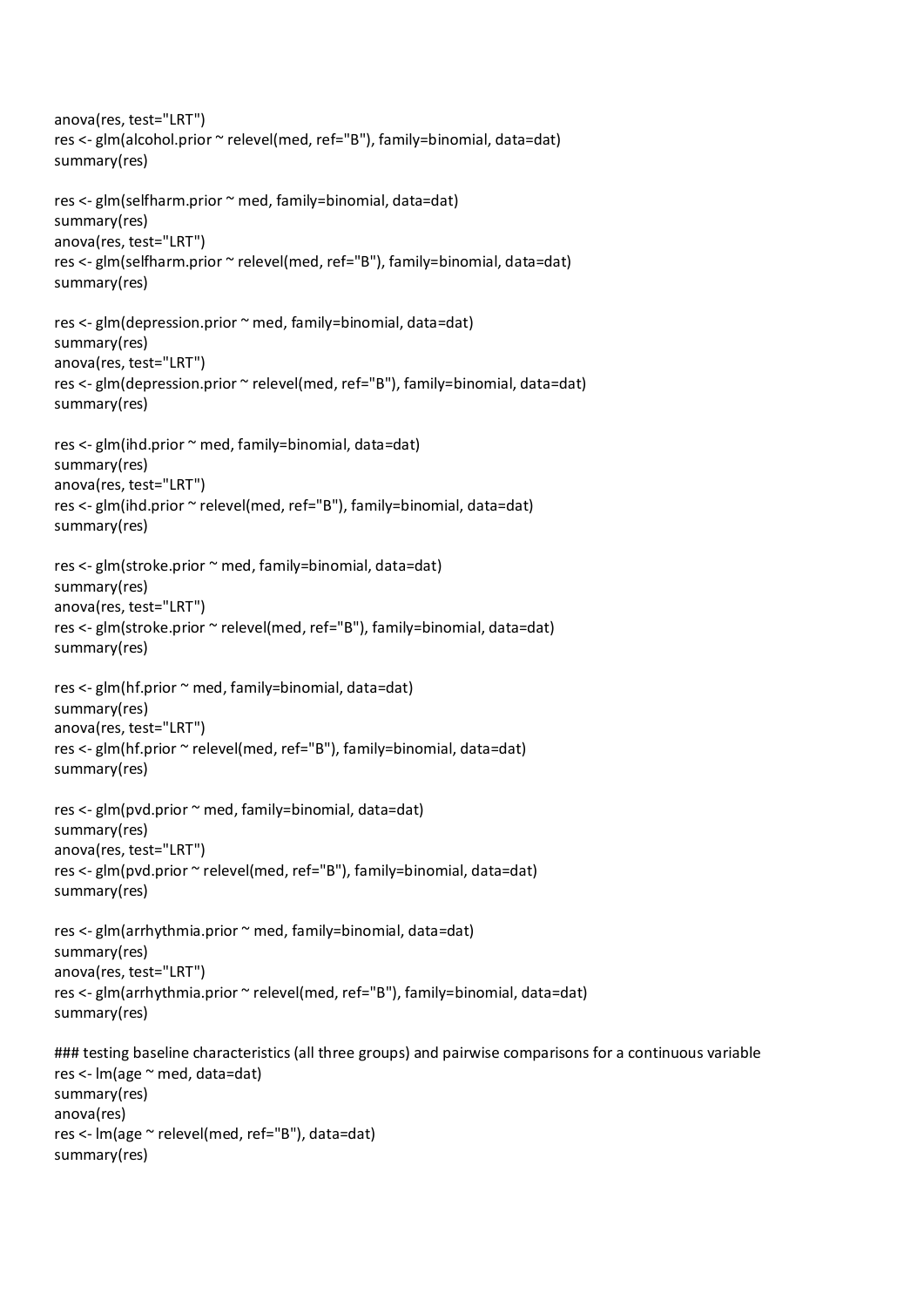res <- lm(townsend\_quintile ~ med, data=dat) summary(res) anova(res) res <- lm(townsend\_quintile ~ relevel(med, ref="B"), data=dat) summary(res) res <- lm(mrc.score ~ med, data=dat) summary(res) anova(res) res <- lm(mrc.score ~ relevel(med, ref="B"), data=dat) summary(res) ### number and proportion of patients that experienced the specific event table(dat\$med, dat\$selfharm) prop.table(table(dat\$med, dat\$selfharm), margin=1) #prop.test(x=sum(dat\$med=="N" & dat\$selfharm==1), n=sum(dat\$med=="N")) #to calculate 95%CI #binom.test(x=sum(dat\$med=="N" & dat\$selfharm==1), n=sum(dat\$med=="N")) #same, but in case of low proportion (more exact) table(dat\$med, dat\$depression) prop.table(table(dat\$med, dat\$depression), margin=1) table(dat\$med, dat\$ihd) prop.table(table(dat\$med, dat\$ihd), margin=1) table(dat\$med, dat\$stroke) prop.table(table(dat\$med, dat\$stroke), margin=1) table(dat\$med, dat\$hf) prop.table(table(dat\$med, dat\$hf), margin=1) table(dat\$med, dat\$pvd) prop.table(table(dat\$med, dat\$pvd), margin=1) table(dat\$med, dat\$arrhythmia) prop.table(table(dat\$med, dat\$arrhythmia), margin=1) ### chi^2 test of independence for the specific event # not for paper! chisq.test(table(dat\$med, dat\$selfharm)) chisq.test(table(dat\$med, dat\$depression)) chisq.test(table(dat\$med, dat\$ihd)) chisq.test(table(dat\$med, dat\$stroke)) chisq.test(table(dat\$med, dat\$hf)) chisq.test(table(dat\$med, dat\$pvd)) chisq.test(table(dat\$med, dat\$arrhythmia)) ###Survival analyses (COPD)#####################################################################

### survival analysis and Kaplan-Meier curves: selfharm

resp <- Surv(dat\$selfharm.day, dat\$selfharm)

ylow <- .90 #lower y-axis limit for KM curve

res <- survfit(resp ~ med, data=dat) print(res, print.rmean=TRUE)

png(filename="fig\_KM\_selfharm\_COPD.png", res=350, width=3000, height=2500, type="cairo") #to save as png file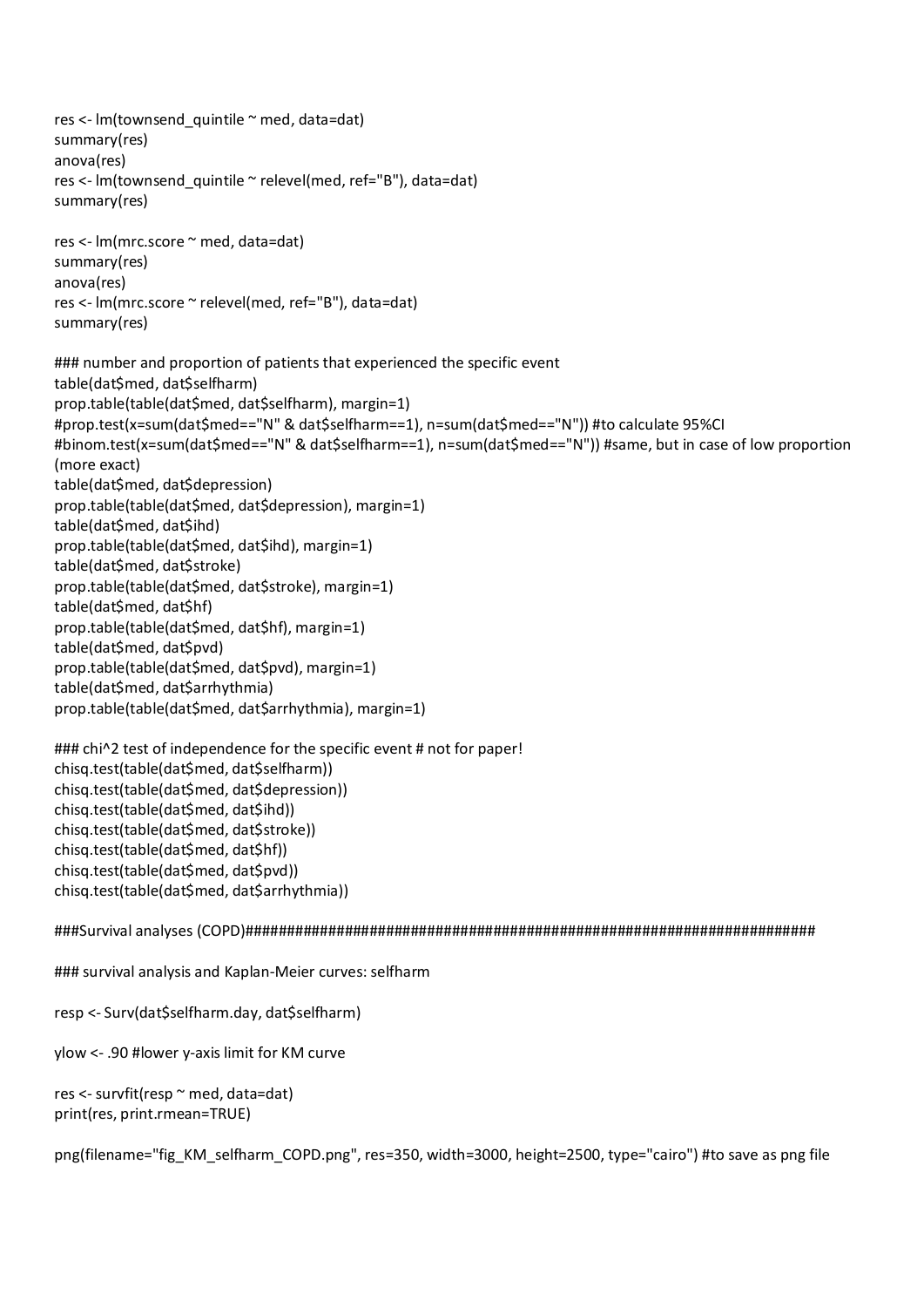```
plot(res, col=c("blue", "red", "green"), xlab="Days", ylab="Survival Proportion", xlim=c(0,186), ylim=c(ylow,1), xaxt="n")
axis(side=1, at=seq(0,180,20))
legend(x=3, y=ylow, legend=c("NRT Rx", "Bupropion", "Varenicline"), col=c("blue", "red", "green"), lty="solid", yjust=0,
bty="n")
title("Self-harm")
```
dev.off()

### survival analysis and Kaplan-Meier curves: depression

resp <- Surv(dat\$depression.day, dat\$depression)

ylow <- .90 #lower y-axis limit for KM curve

```
res <- survfit(resp ~ med, data=dat)
print(res, print.rmean=TRUE)
```
png(filename="fig\_KM\_depression\_COPD.png", res=350, width=3000, height=2500, type="cairo") #to save as png file

```
plot(res, col=c("blue", "red", "green"), xlab="Days", ylab="Survival Proportion", xlim=c(0,186), ylim=c(ylow,1), xaxt="n")
axis(side=1, at=seq(0,180,20))
legend(x=3, y=ylow, legend=c("NRT Rx", "Bupropion", "Varenicline"), col=c("blue", "red", "green"), lty="solid", yjust=0,
bty="n")
title("Depression")
```
dev.off()

### survival analysis and Kaplan-Meier curves: ihd

```
resp <- Surv(dat$ihd.day, dat$ihd)
```
ylow <- .90 #lower y-axis limit for KM curve

```
res <- survfit(resp ~ med, data=dat)
print(res, print.rmean=TRUE)
```

```
png(filename="fig_KM_ihd_COPD.png", res=350, width=3000, height=2500, type="cairo") #to save as png file
```

```
plot(res, col=c("blue", "red", "green"), xlab="Days", ylab="Survival Proportion", xlim=c(0,186), ylim=c(ylow,1), xaxt="n")
axis(side=1, at=seq(0,180,20))
legend(x=3, y=ylow, legend=c("NRT Rx", "Bupropion", "Varenicline"), col=c("blue", "red", "green"), lty="solid", yjust=0,
bty="n")
title("Ischaemic heart disease")
```
dev.off()

### survival analysis and Kaplan-Meier curves: stroke

resp <- Surv(dat\$stroke.day, dat\$stroke)

ylow <- .90 #lower y-axis limit for KM curve

```
res <- survfit(resp ~ med, data=dat)
```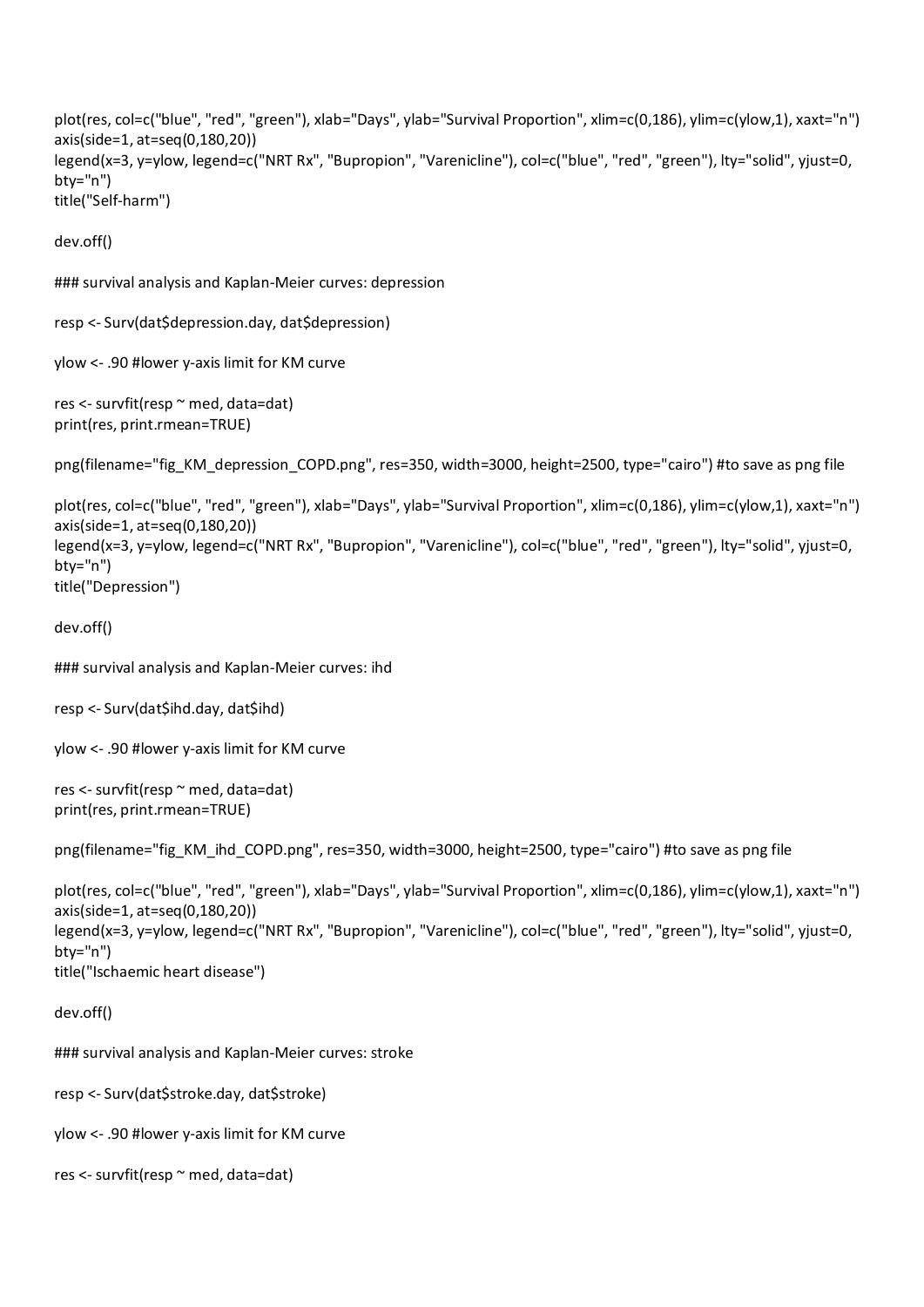```
print(res, print.rmean=TRUE)
```

```
png(filename="fig_KM_stroke_COPD.png", res=350, width=3000, height=2500, type="cairo") #to save as png file
```

```
plot(res, col=c("blue", "red", "green"), xlab="Days", ylab="Survival Proportion", xlim=c(0,186), ylim=c(ylow,1), xaxt="n")
axis(side=1, at=seq(0,180,20))
legend(x=3, y=ylow, legend=c("NRT Rx", "Bupropion", "Varenicline"), col=c("blue", "red", "green"), lty="solid", yjust=0,
bty="n")
title("Stroke")
```
dev.off()

### survival analysis and Kaplan-Meier curves: hf

resp <- Surv(dat\$hf.day, dat\$hf)

ylow <- .90 #lower y-axis limit for KM curve

```
res <- survfit(resp ~ med, data=dat)
print(res, print.rmean=TRUE)
```
png(filename="fig\_KM\_hf\_COPD.png", res=350, width=3000, height=2500, type="cairo") #to save as png file

```
plot(res, col=c("blue", "red", "green"), xlab="Days", ylab="Survival Proportion", xlim=c(0,186), ylim=c(ylow,1), xaxt="n")
axis(side=1, at=seq(0,180,20))
legend(x=3, y=ylow, legend=c("NRT Rx", "Bupropion", "Varenicline"), col=c("blue", "red", "green"), lty="solid", yjust=0,
bty="n")
title("Heart failure")
```

```
dev.off()
```
### survival analysis and Kaplan-Meier curves: pvd

```
resp <- Surv(dat$pvd.day, dat$pvd)
```

```
ylow <- .90 #lower y-axis limit for KM curve
```

```
res <- survfit(resp ~ med, data=dat)
print(res, print.rmean=TRUE)
```
png(filename="fig\_KM\_pvd\_COPD.png", res=350, width=3000, height=2500, type="cairo") #to save as png file

```
plot(res, col=c("blue", "red", "green"), xlab="Days", ylab="Survival Proportion", xlim=c(0,186), ylim=c(ylow,1), xaxt="n")
axis(side=1, at=seq(0,180,20))
legend(x=3, y=ylow, legend=c("NRT Rx", "Bupropion", "Varenicline"), col=c("blue", "red", "green"), lty="solid", yjust=0,
btv="n")
title("Peripheral vascular disease")
```
dev.off()

### survival analysis and Kaplan-Meier curves: arrhythmia

```
resp <- Surv(dat$arrhythmia.day, dat$arrhythmia)
```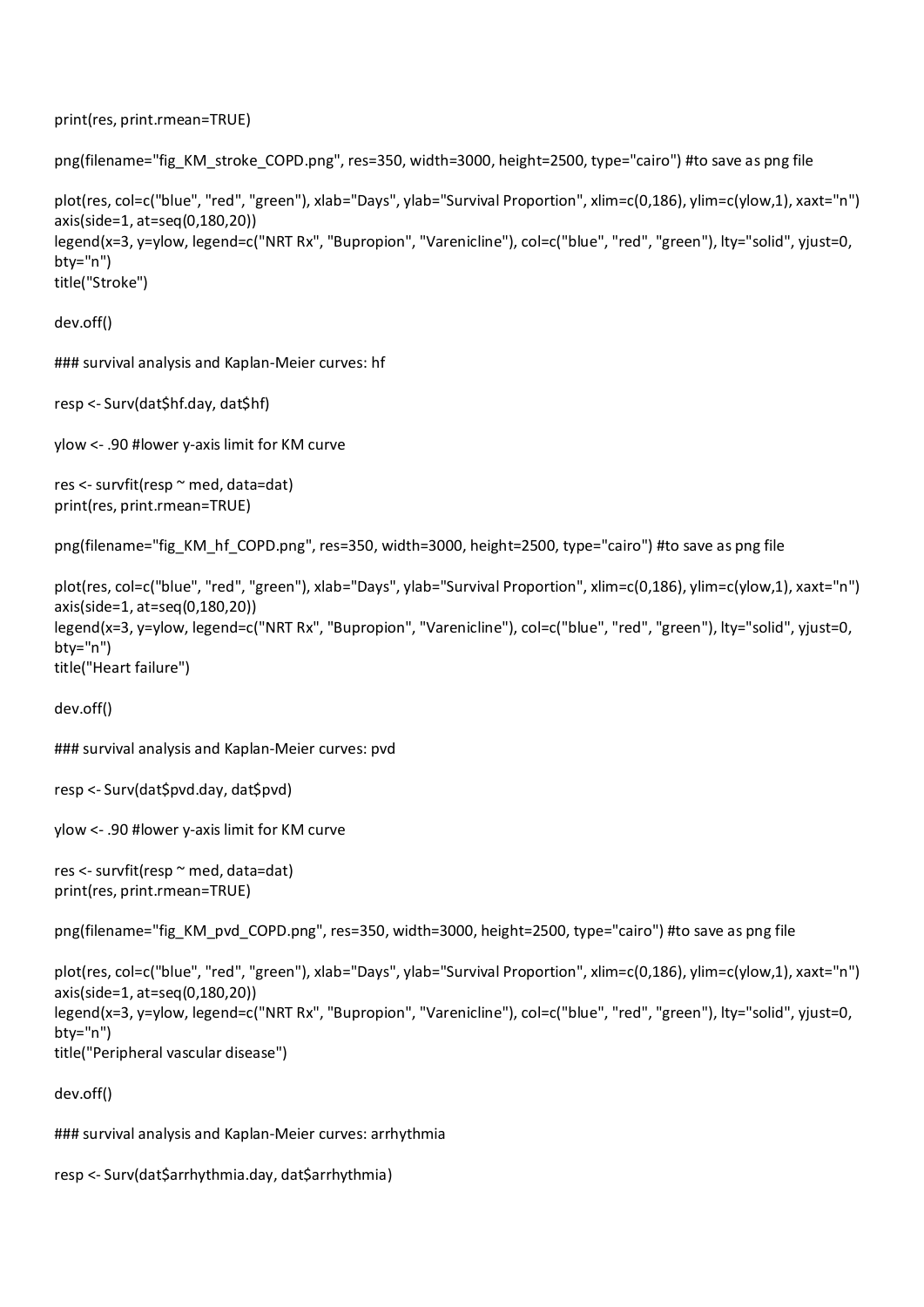ylow <- .90 #lower y-axis limit for KM curve

```
res <- survfit(resp ~ med, data=dat)
print(res, print.rmean=TRUE)
```
png(filename="fig\_KM\_arrhythmia\_COPD.png", res=350, width=3000, height=2500, type="cairo") #to save as png file

```
plot(res, col=c("blue", "red", "green"), xlab="Days", ylab="Survival Proportion", xlim=c(0,186), ylim=c(ylow,1), xaxt="n")
axis(side=1, at=seq(0,180,20))
legend(x=3, y=ylow, legend=c("NRT Rx", "Bupropion", "Varenicline"), col=c("blue", "red", "green"), lty="solid", yjust=0,
bty="n")
title("Cardiac arrhythmia")
```
dev.off()

### crude and adjusted Cox proportional hazard model, and test for interaction (med x sex): selfharm

```
resp <- Surv(dat$selfharm.day, dat$selfharm)
```

```
res <- coxph(resp ~ med, data=dat)
summary(res)
summary(coxph(resp ~ relevel(med, ref="B"), data=dat))
cox.zph(res) #GLOBAL p should not be p<.05
```

```
#newdat <- data.frame(med=factor(rbind("N","B","V"))) #to plot crude Cox survival; not in paper!
#preds <- survfit(res, newdata=newdat)
#plot(preds, col=c("blue", "red", "green"), xlab="days", ylab="Survival Proportion", xlim=c(0,186), ylim=c(ylow,1),
xaxt="n")
#axis(side=1, at=seq(0,180,20))
#legend(x=3, y=ylow, legend=c("NRT Rx", "Bupropion", "Varenicline"), col=c("blue", "red", "green"), lty="solid", yjust=0,
bty="n")
#title("Self-harm")
```

```
### examine residuals -- but figure out later exactly what the point of this is
#dfbs <- residuals(res, type="dfbeta")
#par(mfrow=c(2,1))
#plot(dfbs[,1], ylab=names(coef(res))[1], pch=19, cex=.5)
#plot(dfbs[,2], ylab=names(coef(res))[2], pch=19, cex=.5)
#abline(h=0, lty=2)
```
res <- coxph(resp ~ med + age + sex + townsend\_quintile + sha1 + selfharm.prior + depression.prior + ihd.prior + stroke.prior + hf.prior + pvd.prior + arrhythmia.prior + mrc.score + diabetes.prior + ulcer.prior + renal.prior + rheuma.prior + cancer.prior + alcohol.prior, data=dat) summary(res) summary(coxph(resp  $\sim$  relevel(med, ref="B") + age + sex + townsend quintile + sha1 + selfharm.prior + depression.prior + ihd.prior + stroke.prior + hf.prior + pvd.prior + arrhythmia.prior + mrc.score + diabetes.prior + ulcer.prior + renal.prior + rheuma.prior + cancer.prior + alcohol.prior, data=dat))

```
res1 <- coxph(resp ~ med*sex + age + townsend_quintile + sha1 + selfharm.prior + depression.prior + ihd.prior +
stroke.prior + hf.prior + pvd.prior + arrhythmia.prior + mrc.score + diabetes.prior + ulcer.prior + renal.prior +
rheuma.prior + cancer.prior + alcohol.prior, data=dat)
anova(res1, res)
```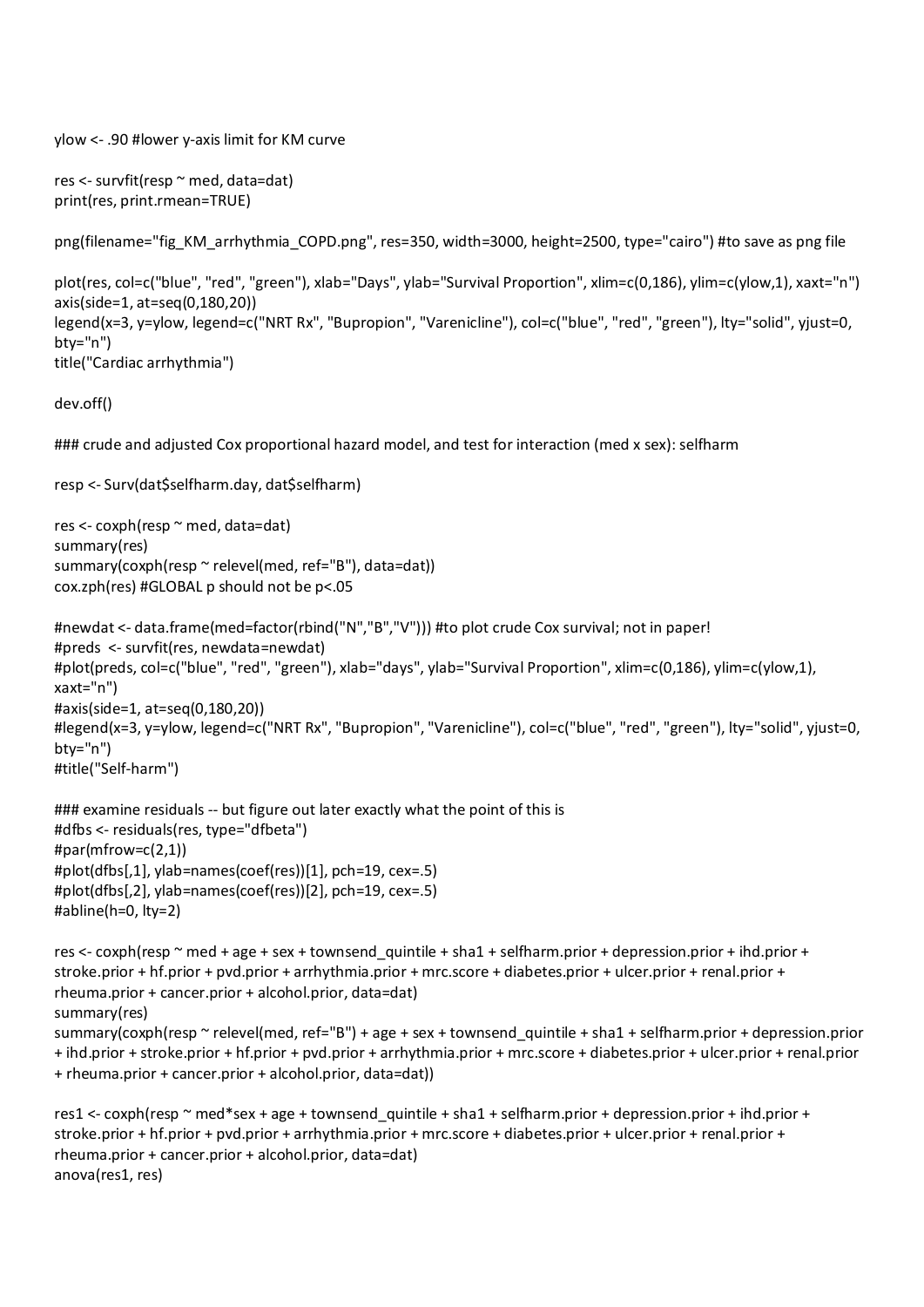summary(res1)

summary(coxph(resp ~ med\*relevel(sex, ref="male") + age + townsend quintile + sha1 + selfharm.prior + depression.prior + ihd.prior + stroke.prior + hf.prior + pvd.prior + arrhythmia.prior + mrc.score + diabetes.prior + ulcer.prior + renal.prior + rheuma.prior + cancer.prior + alcohol.prior, data=dat))

### crude and adjusted Cox proportional hazard model, and test for interaction (med x sex): depression

```
resp <- Surv(dat$depression.day, dat$depression)
res <- coxph(resp ~ med, data=dat)
summary(res)
summary(coxph(resp ~ relevel(med, ref="B"), data=dat))
cox.zph(res)
```

```
res <- coxph(resp ~ med + age + sex + townsend_quintile + sha1 + selfharm.prior + depression.prior + ihd.prior +
stroke.prior + hf.prior + pvd.prior + arrhythmia.prior + mrc.score + diabetes.prior + ulcer.prior + renal.prior +
rheuma.prior + cancer.prior + alcohol.prior, data=dat)
summary(res)
summary(coxph(resp ~ relevel(med, ref="B") + age + sex + townsend_quintile + sha1 + selfharm.prior + depression.prior
+ ihd.prior + stroke.prior + hf.prior + pvd.prior + arrhythmia.prior + mrc.score + diabetes.prior + ulcer.prior + renal.prior
+ rheuma.prior + cancer.prior + alcohol.prior, data=dat))
```

```
res1 <- coxph(resp ~ med*sex + age + townsend_quintile + sha1 + selfharm.prior + depression.prior + ihd.prior +
stroke.prior + hf.prior + pvd.prior + arrhythmia.prior + mrc.score + diabetes.prior + ulcer.prior + renal.prior +
rheuma.prior + cancer.prior + alcohol.prior, data=dat)
anova(res1, res)
summary(res1)
summary(coxph(resp ~ med*relevel(sex, ref="male") + age + townsend quintile + sha1 + selfharm.prior +
depression.prior + ihd.prior + stroke.prior + hf.prior + pvd.prior + arrhythmia.prior + mrc.score + diabetes.prior +
ulcer.prior + renal.prior + rheuma.prior + cancer.prior + alcohol.prior, data=dat))
```
### crude and adjusted Cox proportional hazard model, and test for interaction (med x sex): ihd

resp <- Surv(dat\$ihd.day, dat\$ihd)

res <- coxph(resp ~ med, data=dat) summary(res) summary(coxph(resp ~ relevel(med, ref="B"), data=dat)) cox.zph(res)

res <- coxph(resp ~ med + age + sex + townsend quintile + sha1 + selfharm.prior + depression.prior + ihd.prior + stroke.prior + hf.prior + pvd.prior + arrhythmia.prior + mrc.score + diabetes.prior + ulcer.prior + renal.prior + rheuma.prior + cancer.prior + alcohol.prior, data=dat) summary(res)

summary(coxph(resp ~ relevel(med, ref="B") + age + sex + townsend quintile + sha1 + selfharm.prior + depression.prior + ihd.prior + stroke.prior + hf.prior + pvd.prior + arrhythmia.prior + mrc.score + diabetes.prior + ulcer.prior + renal.prior + rheuma.prior + cancer.prior + alcohol.prior, data=dat))

res1 <- coxph(resp ~ med\*sex + age + townsend\_quintile + sha1 + selfharm.prior + depression.prior + ihd.prior + stroke.prior + hf.prior + pvd.prior + arrhythmia.prior + mrc.score + diabetes.prior + ulcer.prior + renal.prior + rheuma.prior + cancer.prior + alcohol.prior, data=dat) anova(res1, res) summary(res1)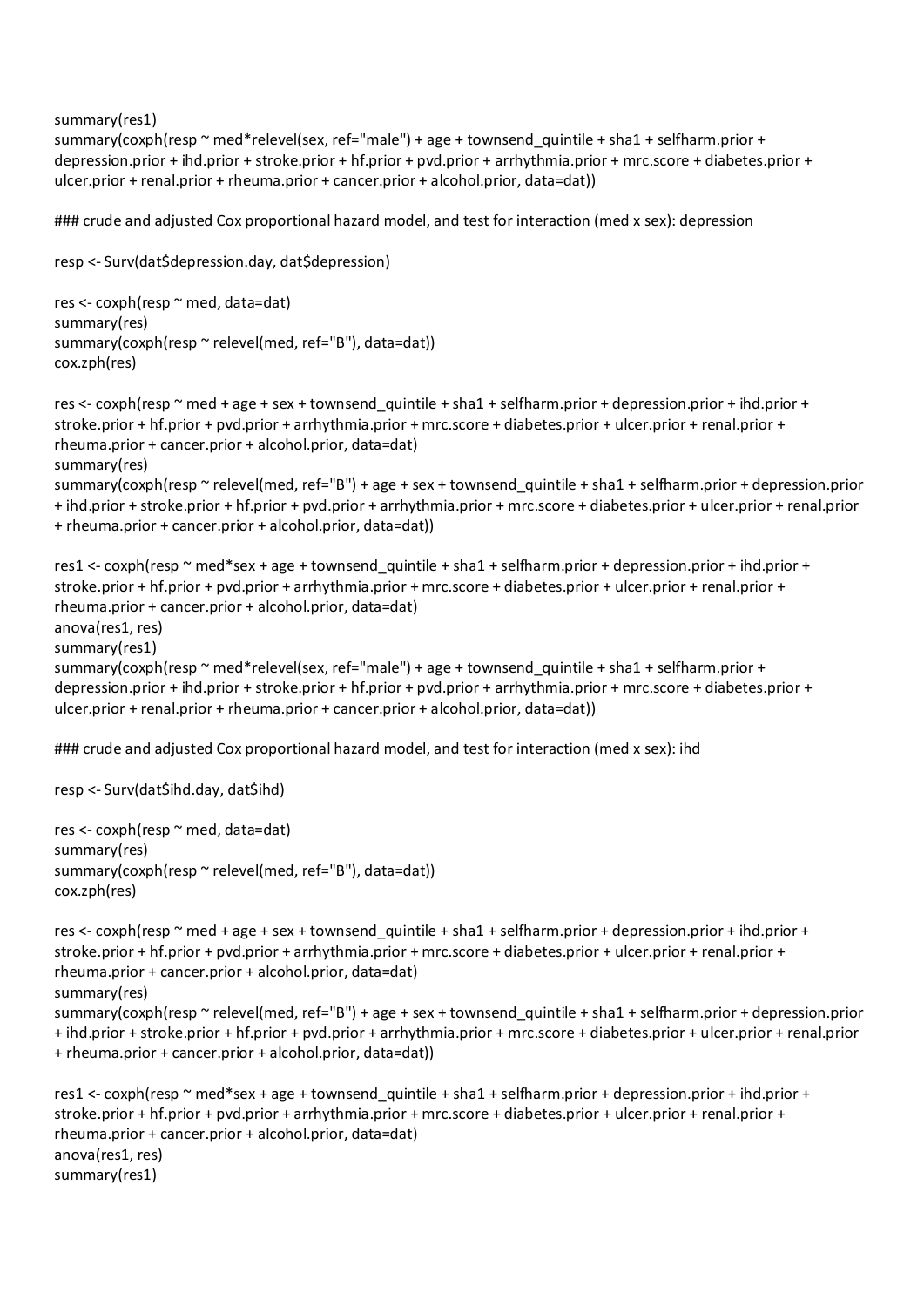summary(coxph(resp ~ med\*relevel(sex, ref="male") + age + townsend\_quintile + sha1 + selfharm.prior + depression.prior + ihd.prior + stroke.prior + hf.prior + pvd.prior + arrhythmia.prior + mrc.score + diabetes.prior + ulcer.prior + renal.prior + rheuma.prior + cancer.prior + alcohol.prior, data=dat))

### crude and adjusted Cox proportional hazard model, and test for interaction (med x sex): stroke

```
resp <- Surv(dat$stroke.day, dat$stroke)
res <- coxph(resp ~ med, data=dat)
summary(res)
summary(coxph(resp ~ relevel(med, ref="B"), data=dat))
cox.zph(res)
```

```
res <- coxph(resp ~ med + age + sex + townsend quintile + sha1 + selfharm.prior + depression.prior + ihd.prior +
stroke.prior + hf.prior + pvd.prior + arrhythmia.prior + mrc.score + diabetes.prior + ulcer.prior + renal.prior +
rheuma.prior + cancer.prior + alcohol.prior, data=dat)
summary(res)
summary(coxph(resp ~ relevel(med, ref="B") + age + sex + townsend quintile + sha1 + selfharm.prior + depression.prior
+ ihd.prior + stroke.prior + hf.prior + pvd.prior + arrhythmia.prior + mrc.score + diabetes.prior + ulcer.prior + renal.prior
```

```
+ rheuma.prior + cancer.prior + alcohol.prior, data=dat))
```

```
res1 <- coxph(resp ~ med*sex + age + townsend_quintile + sha1 + selfharm.prior + depression.prior + ihd.prior +
stroke.prior + hf.prior + pvd.prior + arrhythmia.prior + mrc.score + diabetes.prior + ulcer.prior + renal.prior +
rheuma.prior + cancer.prior + alcohol.prior, data=dat)
anova(res1, res)
summary(res1)
summary(coxph(resp ~ med*relevel(sex, ref="male") + age + townsend quintile + sha1 + selfharm.prior +
depression.prior + ihd.prior + stroke.prior + hf.prior + pvd.prior + arrhythmia.prior + mrc.score + diabetes.prior +
ulcer.prior + renal.prior + rheuma.prior + cancer.prior + alcohol.prior, data=dat))
```
### crude and adjusted Cox proportional hazard model, and test for interaction (med x sex): hf

```
resp <- Surv(dat$hf.day, dat$hf)
```

```
res <- coxph(resp ~ med, data=dat)
summary(res)
summary(coxph(resp ~ relevel(med, ref="B"), data=dat))
cox.zph(res)
```

```
res <- coxph(resp ~ med + age + sex + townsend_quintile + sha1 + selfharm.prior + depression.prior + ihd.prior +
stroke.prior + hf.prior + pvd.prior + arrhythmia.prior + mrc.score + diabetes.prior + ulcer.prior + renal.prior +
rheuma.prior + cancer.prior + alcohol.prior, data=dat)
summary(res)
summary(coxph(resp ~ relevel(med, ref="B") + age + sex + townsend quintile + sha1 + selfharm.prior + depression.prior
+ ihd.prior + stroke.prior + hf.prior + pvd.prior + arrhythmia.prior + mrc.score + diabetes.prior + ulcer.prior + renal.prior
+ rheuma.prior + cancer.prior + alcohol.prior, data=dat))
```

```
res1 <- coxph(resp ~ med*sex + age + townsend_quintile + sha1 + selfharm.prior + depression.prior + ihd.prior +
stroke.prior + hf.prior + pvd.prior + arrhythmia.prior + mrc.score + diabetes.prior + ulcer.prior + renal.prior +
rheuma.prior + cancer.prior + alcohol.prior, data=dat)
anova(res1, res)
summary(res1)
```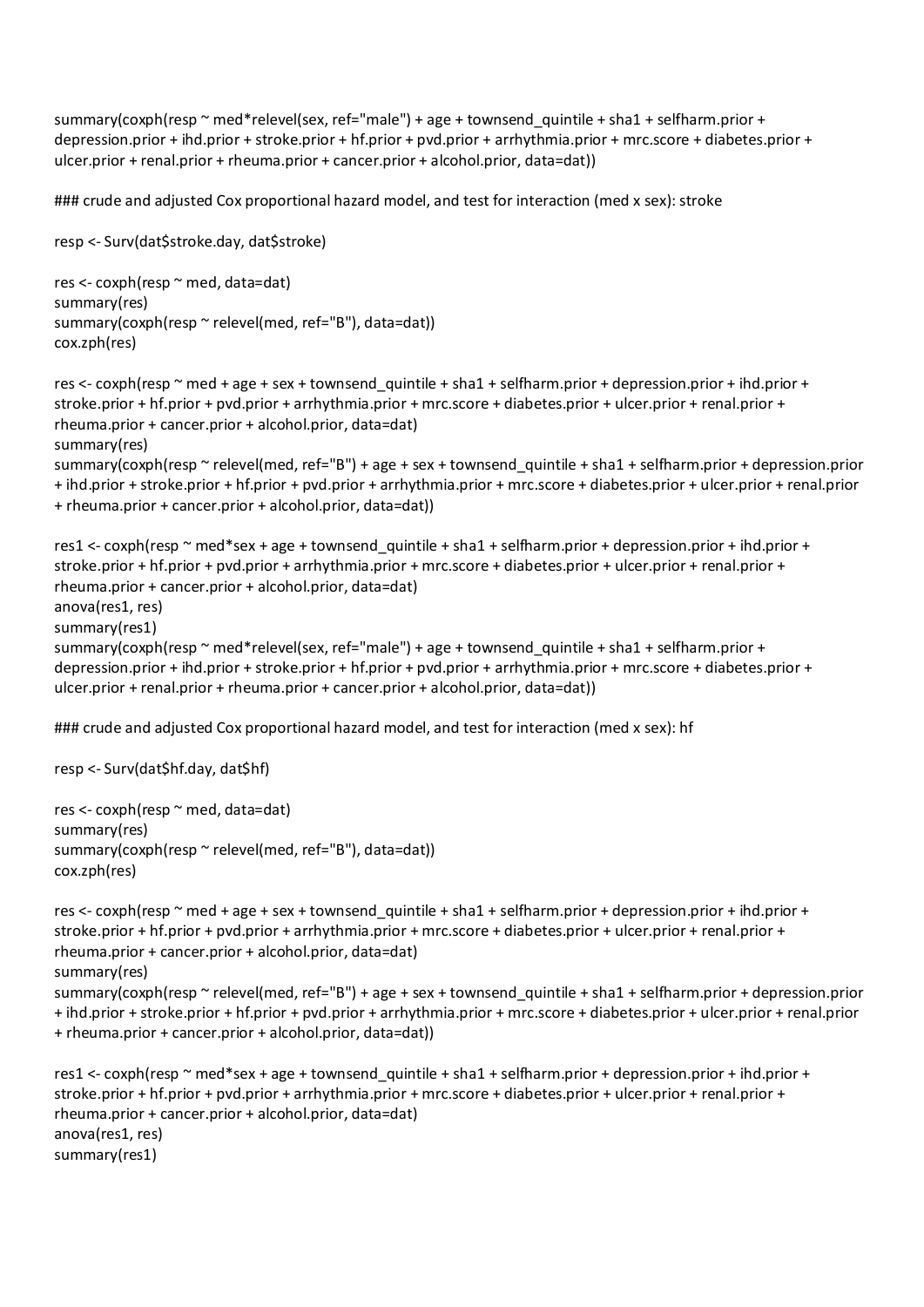summary(coxph(resp ~ med\*relevel(sex, ref="male") + age + townsend\_quintile + sha1 + selfharm.prior + depression.prior + ihd.prior + stroke.prior + hf.prior + pvd.prior + arrhythmia.prior + mrc.score + diabetes.prior + ulcer.prior + renal.prior + rheuma.prior + cancer.prior + alcohol.prior, data=dat))

### crude and adjusted Cox proportional hazard model, and test for interaction (med x sex): pvd

```
resp <- Surv(dat$pvd.day, dat$pvd)
res <- coxph(resp ~ med, data=dat)
summary(res)
summary(coxph(resp ~ relevel(med, ref="B"), data=dat))
cox.zph(res)
```

```
res <- coxph(resp ~ med + age + sex + townsend quintile + sha1 + selfharm.prior + depression.prior + ihd.prior +
stroke.prior + hf.prior + pvd.prior + arrhythmia.prior + mrc.score + diabetes.prior + ulcer.prior + renal.prior +
rheuma.prior + cancer.prior + alcohol.prior, data=dat)
summary(res)
summary(coxph(resp ~ relevel(med, ref="B") + age + sex + townsend quintile + sha1 + selfharm.prior + depression.prior
+ ihd.prior + stroke.prior + hf.prior + pvd.prior + arrhythmia.prior + mrc.score + diabetes.prior + ulcer.prior + renal.prior
```

```
+ rheuma.prior + cancer.prior + alcohol.prior, data=dat))
```

```
res1 <- coxph(resp ~ med*sex + age + townsend_quintile + sha1 + selfharm.prior + depression.prior + ihd.prior +
stroke.prior + hf.prior + pvd.prior + arrhythmia.prior + mrc.score + diabetes.prior + ulcer.prior + renal.prior +
rheuma.prior + cancer.prior + alcohol.prior, data=dat)
anova(res1, res)
summary(res1)
summary(coxph(resp ~ med*relevel(sex, ref="male") + age + townsend quintile + sha1 + selfharm.prior +
depression.prior + ihd.prior + stroke.prior + hf.prior + pvd.prior + arrhythmia.prior + mrc.score + diabetes.prior +
ulcer.prior + renal.prior + rheuma.prior + cancer.prior + alcohol.prior, data=dat))
```
### crude and adjusted Cox proportional hazard model, and test for interaction (med x sex): arrhythmia

resp <- Surv(dat\$arrhythmia.day, dat\$arrhythmia)

```
res <- coxph(resp ~ med, data=dat)
summary(res)
summary(coxph(resp ~ relevel(med, ref="B"), data=dat))
cox.zph(res)
```

```
res <- coxph(resp ~ med + age + sex + townsend_quintile + sha1 + selfharm.prior + depression.prior + ihd.prior +
stroke.prior + hf.prior + pvd.prior + arrhythmia.prior + mrc.score + diabetes.prior + ulcer.prior + renal.prior +
rheuma.prior + cancer.prior + alcohol.prior, data=dat)
summary(res)
summary(coxph(resp ~ relevel(med, ref="B") + age + sex + townsend quintile + sha1 + selfharm.prior + depression.prior
+ ihd.prior + stroke.prior + hf.prior + pvd.prior + arrhythmia.prior + mrc.score + diabetes.prior + ulcer.prior + renal.prior
```
+ rheuma.prior + cancer.prior + alcohol.prior, data=dat))

```
res1 <- coxph(resp ~ med*sex + age + townsend_quintile + sha1 + selfharm.prior + depression.prior + ihd.prior +
stroke.prior + hf.prior + pvd.prior + arrhythmia.prior + mrc.score + diabetes.prior + ulcer.prior + renal.prior +
rheuma.prior + cancer.prior + alcohol.prior, data=dat)
anova(res1, res)
summary(res1)
```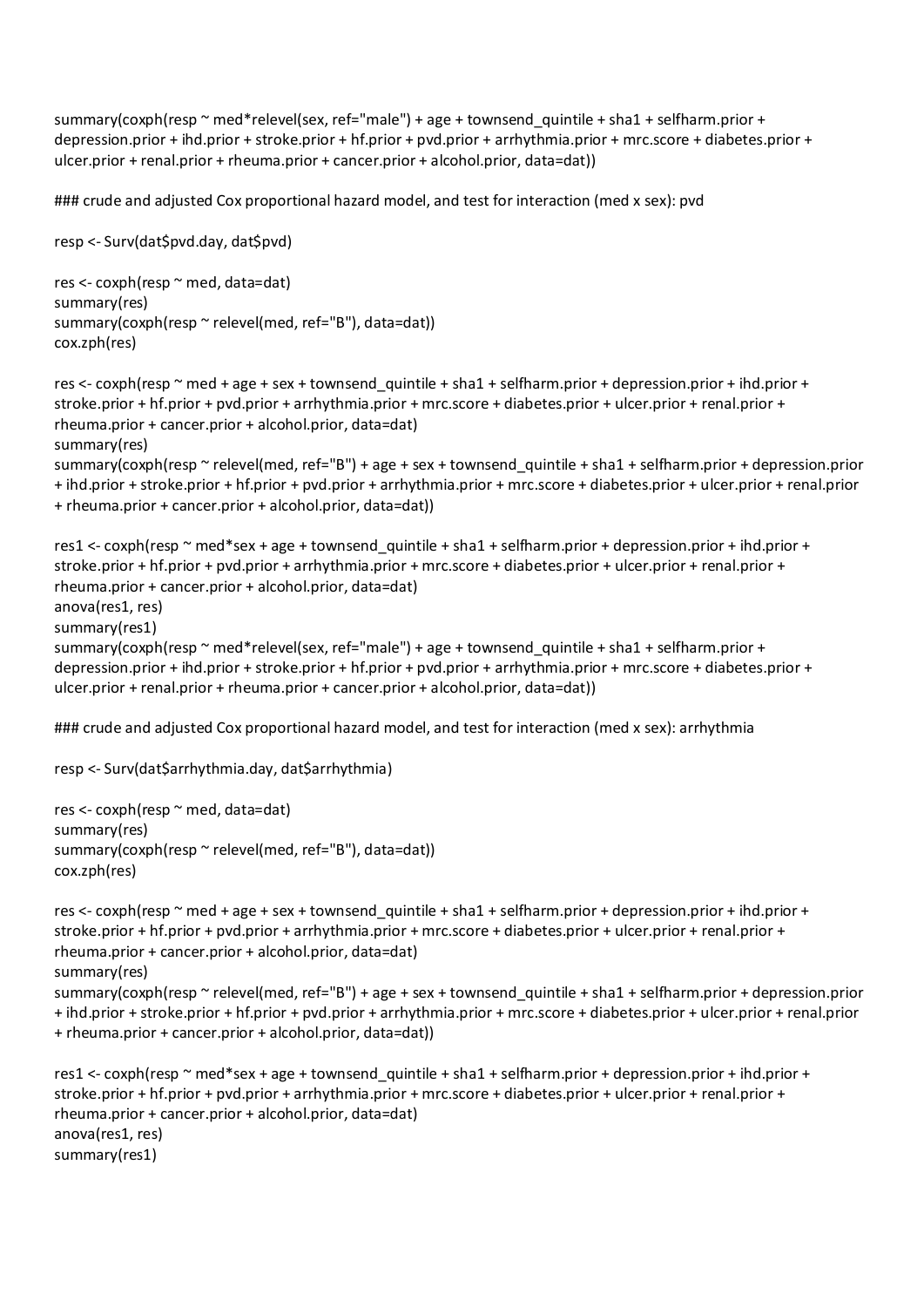summary(coxph(resp ~ med\*relevel(sex, ref="male") + age + townsend\_quintile + sha1 + selfharm.prior + depression.prior + ihd.prior + stroke.prior + hf.prior + pvd.prior + arrhythmia.prior + mrc.score + diabetes.prior + ulcer.prior + renal.prior + rheuma.prior + cancer.prior + alcohol.prior, data=dat))

###Propensity scores (COPD)#####################################################################

```
### propensity score analysis for N vs. B - step 1: trim and match 1:1
```

```
datNB <- subset(dat, med == ''N'' | med == ''B'')
datNB$med <- factor(datNB$med, levels=c("N","B"))
str(datNB)
table(datNB$med)
```

```
datNB$medB <- ifelse(datNB$med == "B", 1, 0)
res <- glm(medB ~ age + sex + townsend_quintile + sha1 + selfharm.prior + depression.prior + ihd.prior + stroke.prior +
hf.prior + pvd.prior + arrhythmia.prior + mrc.score + diabetes.prior + ulcer.prior + renal.prior + rheuma.prior +
cancer.prior + alcohol.prior, family=binomial, data=datNB)
preds <- predict(res, type="response") #preds = predicted probabilities = propensity scores
by(preds, datNB$med, summary)
nrow(datNB)
table(datNB$med)
```

```
### ROC cruve and AUC
pred <- prediction(preds, datNB$medB)
perf <- performance(pred, measure = "tpr", x.measure = "fpr")
plot(perf, lwd=2)
abline(a=0, b=1, lty="dotted")
performance(pred, measure="auc")@"y.values"[[1]]
```

```
### trim away the highest propensity scores of the N group and the lowest scores of the B group
sel1 <- datNB$med == "B" | (datNB$med == "N" & preds < quantile(preds[datNB$med == "N"], .975))
sel2 <- datNB$med == "N" | (datNB$med == "B" & preds > quantile(preds[datNB$med == "B"], .025))
datNB <- datNB[sel1 & sel2,]
preds <- preds[sel1 & sel2]
```

```
by(preds, datNB$med, summary)
nrow(datNB)
```
datNB\$preds <- preds

dat.temp <- datNB[,c("medB","preds")] res <- matchit(medB ~ preds, data=dat.temp)

```
datNB <- datNB[is.element(rownames(datNB), c(row.names(res$match.matrix), c(res$match.matrix))),]
```

```
table(datNB$med)
by(datNB$preds, datNB$med, summary)
```
### compare baseline characteristics of the two matched groups N vs. B

```
table(datNB$med, datNB$sex)
prop.table(table(datNB$med, datNB$sex), margin=1)
table(datNB$med, datNB$sha1)
```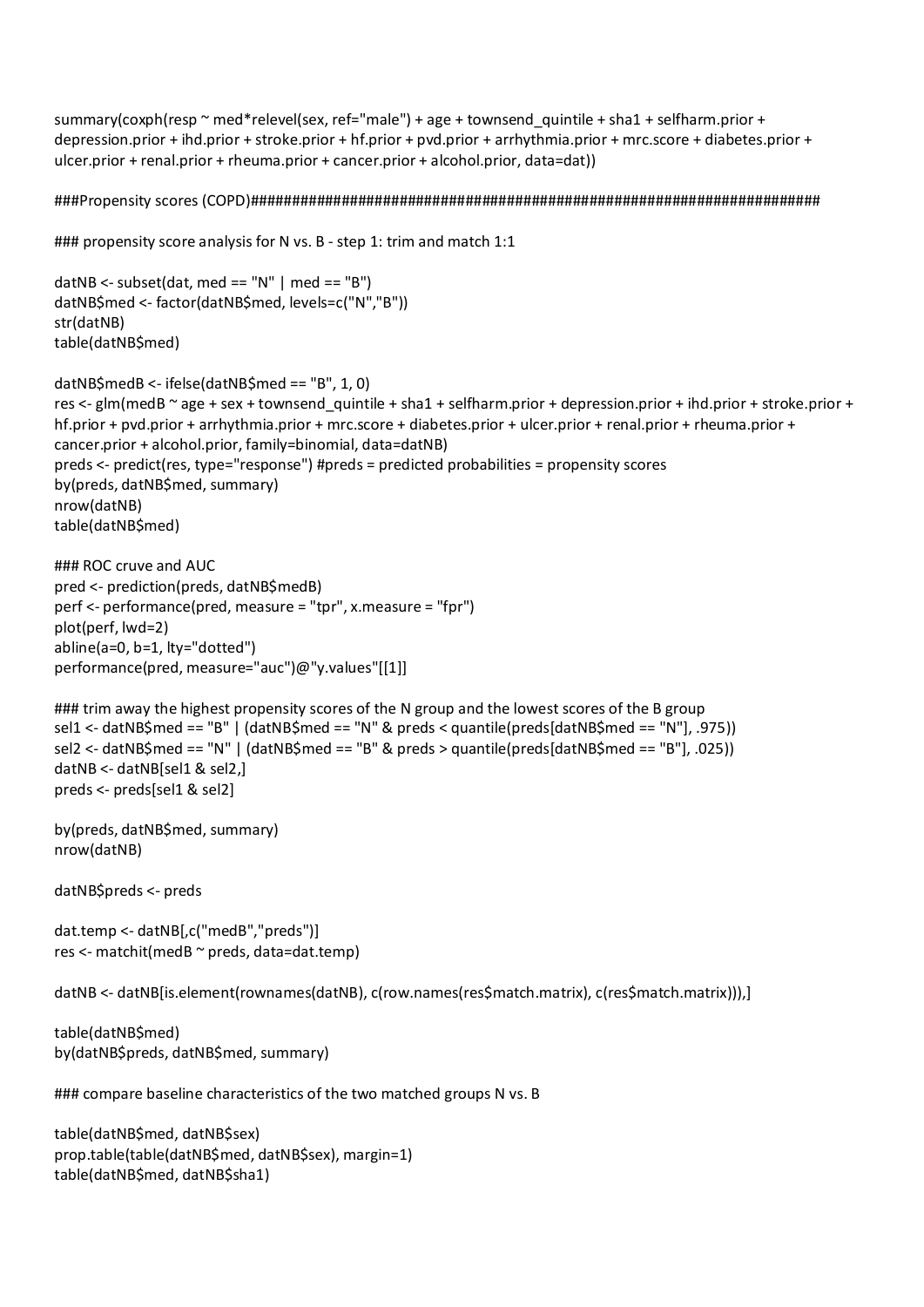prop.table(table(datNB\$med, datNB\$sha1), margin=1) table(datNB\$med, datNB\$copd) prop.table(table(datNB\$med, datNB\$copd), margin=1) table(datNB\$med, datNB\$diabetes.prior) prop.table(table(datNB\$med, datNB\$diabetes.prior), margin=1) table(datNB\$med, datNB\$ulcer.prior) prop.table(table(datNB\$med, datNB\$ulcer.prior), margin=1) table(datNB\$med, datNB\$renal.prior) prop.table(table(datNB\$med, datNB\$renal.prior), margin=1) table(datNB\$med, datNB\$rheuma.prior) prop.table(table(datNB\$med, datNB\$rheuma.prior), margin=1) table(datNB\$med, datNB\$cancer.prior) prop.table(table(datNB\$med, datNB\$cancer.prior), margin=1) table(datNB\$med, datNB\$alcohol.prior) prop.table(table(datNB\$med, datNB\$alcohol.prior), margin=1) table(datNB\$med, datNB\$selfharm.prior) prop.table(table(datNB\$med, datNB\$selfharm.prior), margin=1) table(datNB\$med, datNB\$depression.prior) prop.table(table(datNB\$med, datNB\$depression.prior), margin=1) table(datNB\$med, datNB\$ihd.prior) prop.table(table(datNB\$med, datNB\$ihd.prior), margin=1) table(datNB\$med, datNB\$stroke.prior) prop.table(table(datNB\$med, datNB\$stroke.prior), margin=1) table(datNB\$med, datNB\$hf.prior) prop.table(table(datNB\$med, datNB\$hf.prior), margin=1) table(datNB\$med, datNB\$pvd.prior) prop.table(table(datNB\$med, datNB\$pvd.prior), margin=1) table(datNB\$med, datNB\$arrhythmia.prior) prop.table(table(datNB\$med, datNB\$arrhythmia.prior), margin=1) by(datNB\$age, datNB\$med, summary) by(datNB\$age, datNB\$med, sd) by(datNB\$townsend\_quintile, datNB\$med, summary) by(datNB\$townsend\_quintile, datNB\$med, sd) by(datNB\$mrc.score, datNB\$med, summary) by(datNB\$mrc.score, datNB\$med, sd)

### propensity score analysis for N vs. B - step 2: Cox models for all 8 events

resp <- Surv(datNB\$selfharm.day, datNB\$selfharm) res <- coxph(resp ~ med, data=datNB) summary(res) cox.zph(res)

```
resp <- Surv(datNB$depression.day, datNB$depression)
res <- coxph(resp ~ med, data=datNB)
summary(res)
cox.zph(res)
```

```
resp <- Surv(datNB$ihd.day, datNB$ihd)
res <- coxph(resp ~ med, data=datNB)
summary(res)
cox.zph(res)
```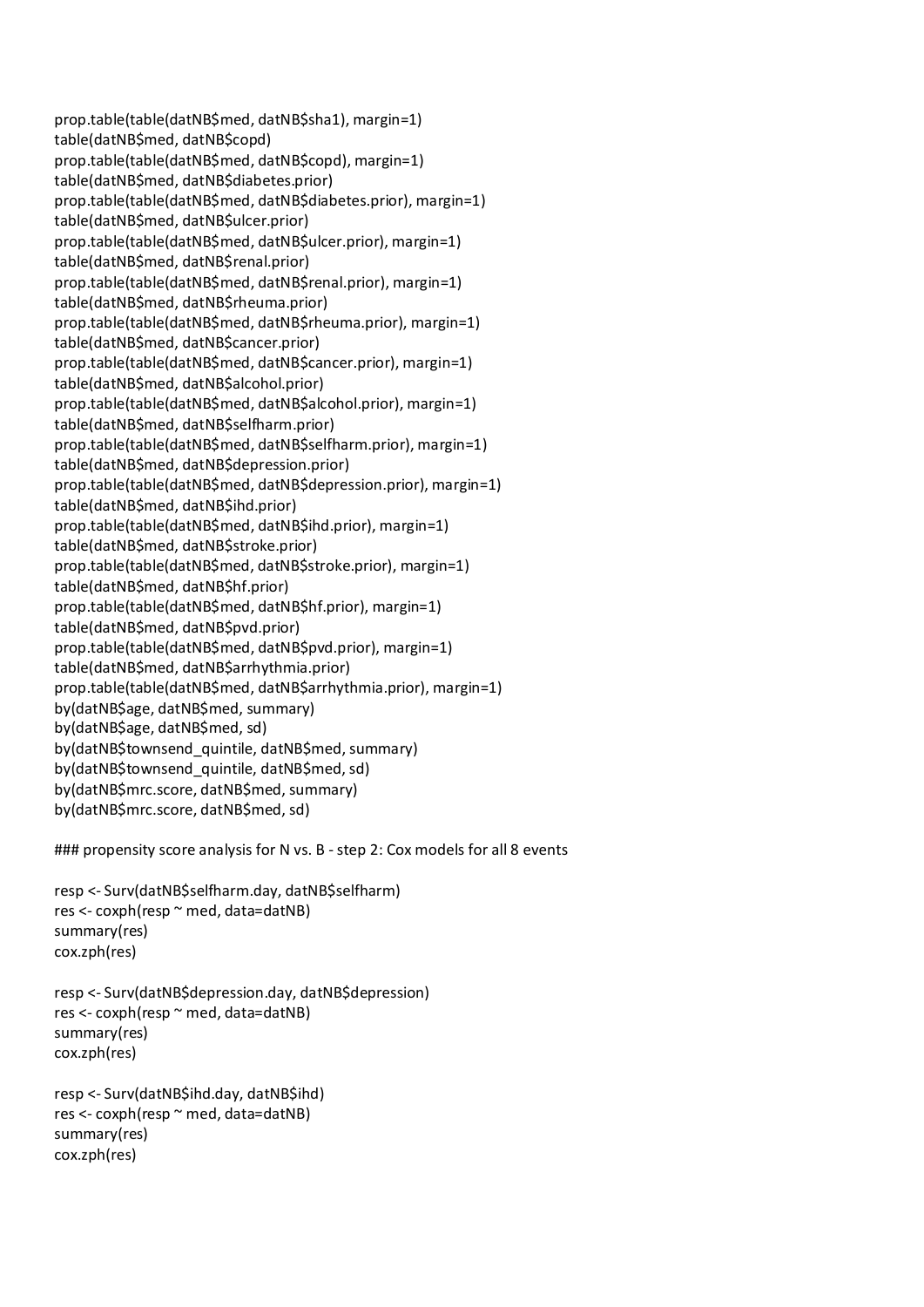resp <- Surv(datNB\$stroke.day, datNB\$stroke) res <- coxph(resp ~ med, data=datNB) summary(res) cox.zph(res) resp <- Surv(datNB\$hf.day, datNB\$hf) res <- coxph(resp ~ med, data=datNB) summary(res) cox.zph(res) resp <- Surv(datNB\$pvd.day, datNB\$pvd) res <- coxph(resp ~ med, data=datNB) summary(res) cox.zph(res) resp <- Surv(datNB\$arrhythmia.day, datNB\$arrhythmia) res <- coxph(resp ~ med, data=datNB) summary(res) cox.zph(res) ### propensity score analysis for N vs. V - step 1: trim and match 1:1 datVB <- subset(dat, med == "N" | med == "V") datVB\$med <- factor(datVB\$med, levels=c("N","V")) str(datVB) nrow(datVB) table(datVB\$med) datVB\$medV <- ifelse(datVB\$med == "V", 1, 0) res <- glm(medV  $\sim$  age + sex + townsend\_quintile + sha1 + selfharm.prior + depression.prior + ihd.prior + stroke.prior + hf.prior + pvd.prior + arrhythmia.prior + mrc.score + diabetes.prior + ulcer.prior + renal.prior + rheuma.prior + cancer.prior + alcohol.prior, family=binomial, data=datVB) preds <- predict(res, type="response") #preds = predicted probabilities = propensity scores by(preds, datVB\$med, summary) ### ROC cruve and AUC pred <- prediction(preds, datVB\$medV) perf <- performance(pred, measure = "tpr", x.measure = "fpr") plot(perf, lwd=2) abline(a=0, b=1, lty="dotted") performance(pred, measure="auc")@"y.values"[[1]] ### trim away the highest propensity scores of the N group and the lowest scores of the B group sel1 <- datVB\$med == "V" | (datVB\$med == "N" & preds < quantile(preds[datVB\$med == "N"], .975))

sel2 <- datVB\$med == "N" | (datVB\$med == "V" & preds > quantile(preds[datVB\$med == "V"], .025))

datVB <- datVB[sel1 & sel2,] preds <- preds[sel1 & sel2]

nrow(datVB)

datVB\$preds <- preds

by(preds, datVB\$med, summary)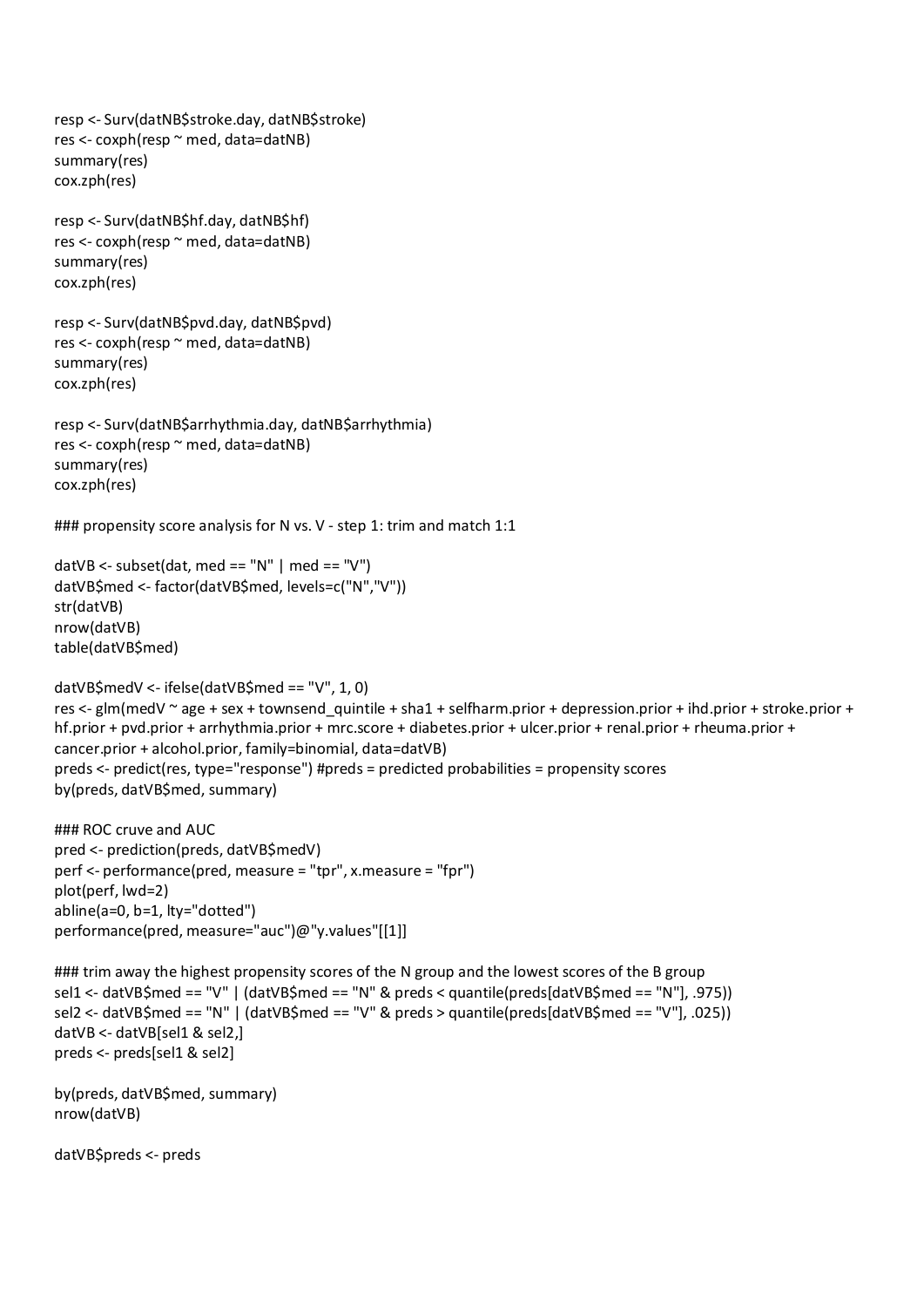dat.temp <- datVB[,c("medV","preds")] res <- matchit(medV ~ preds, data=dat.temp)

datVB <- datVB[is.element(rownames(datVB), c(row.names(res\$match.matrix), c(res\$match.matrix))),]

table(datVB\$med) by(datVB\$preds, datVB\$med, summary)

### compare baseline characteristics of the two matched groups N vs. V

table(datVB\$med, datVB\$sex) prop.table(table(datVB\$med, datVB\$sex), margin=1) table(datVB\$med, datVB\$sha1) prop.table(table(datVB\$med, datVB\$sha1), margin=1) table(datVB\$med, datVB\$copd) prop.table(table(datVB\$med, datVB\$copd), margin=1) table(datVB\$med, datVB\$diabetes.prior) prop.table(table(datVB\$med, datVB\$diabetes.prior), margin=1) table(datVB\$med, datVB\$ulcer.prior) prop.table(table(datVB\$med, datVB\$ulcer.prior), margin=1) table(datVB\$med, datVB\$renal.prior) prop.table(table(datVB\$med, datVB\$renal.prior), margin=1) table(datVB\$med, datVB\$rheuma.prior) prop.table(table(datVB\$med, datVB\$rheuma.prior), margin=1) table(datVB\$med, datVB\$cancer.prior) prop.table(table(datVB\$med, datVB\$cancer.prior), margin=1) table(datVB\$med, datVB\$alcohol.prior) prop.table(table(datVB\$med, datVB\$alcohol.prior), margin=1) table(datVB\$med, datVB\$selfharm.prior) prop.table(table(datVB\$med, datVB\$selfharm.prior), margin=1) table(datVB\$med, datVB\$depression.prior) prop.table(table(datVB\$med, datVB\$depression.prior), margin=1) table(datVB\$med, datVB\$ihd.prior) prop.table(table(datVB\$med, datVB\$ihd.prior), margin=1) table(datVB\$med, datVB\$stroke.prior) prop.table(table(datVB\$med, datVB\$stroke.prior), margin=1) table(datVB\$med, datVB\$hf.prior) prop.table(table(datVB\$med, datVB\$hf.prior), margin=1) table(datVB\$med, datVB\$pvd.prior) prop.table(table(datVB\$med, datVB\$pvd.prior), margin=1) table(datVB\$med, datVB\$arrhythmia.prior) prop.table(table(datVB\$med, datVB\$arrhythmia.prior), margin=1) by(datVB\$age, datVB\$med, summary) by(datVB\$age, datVB\$med, sd) by(datVB\$townsend\_quintile, datVB\$med, summary) by(datVB\$townsend\_quintile, datVB\$med, sd) by(datVB\$mrc.score, datVB\$med, summary) by(datVB\$mrc.score, datVB\$med, sd)

### propensity score analysis for N vs. V - step 2: Cox models for all 8 events

resp <- Surv(datVB\$selfharm.day, datVB\$selfharm) res <- coxph(resp ~ med, data=datVB)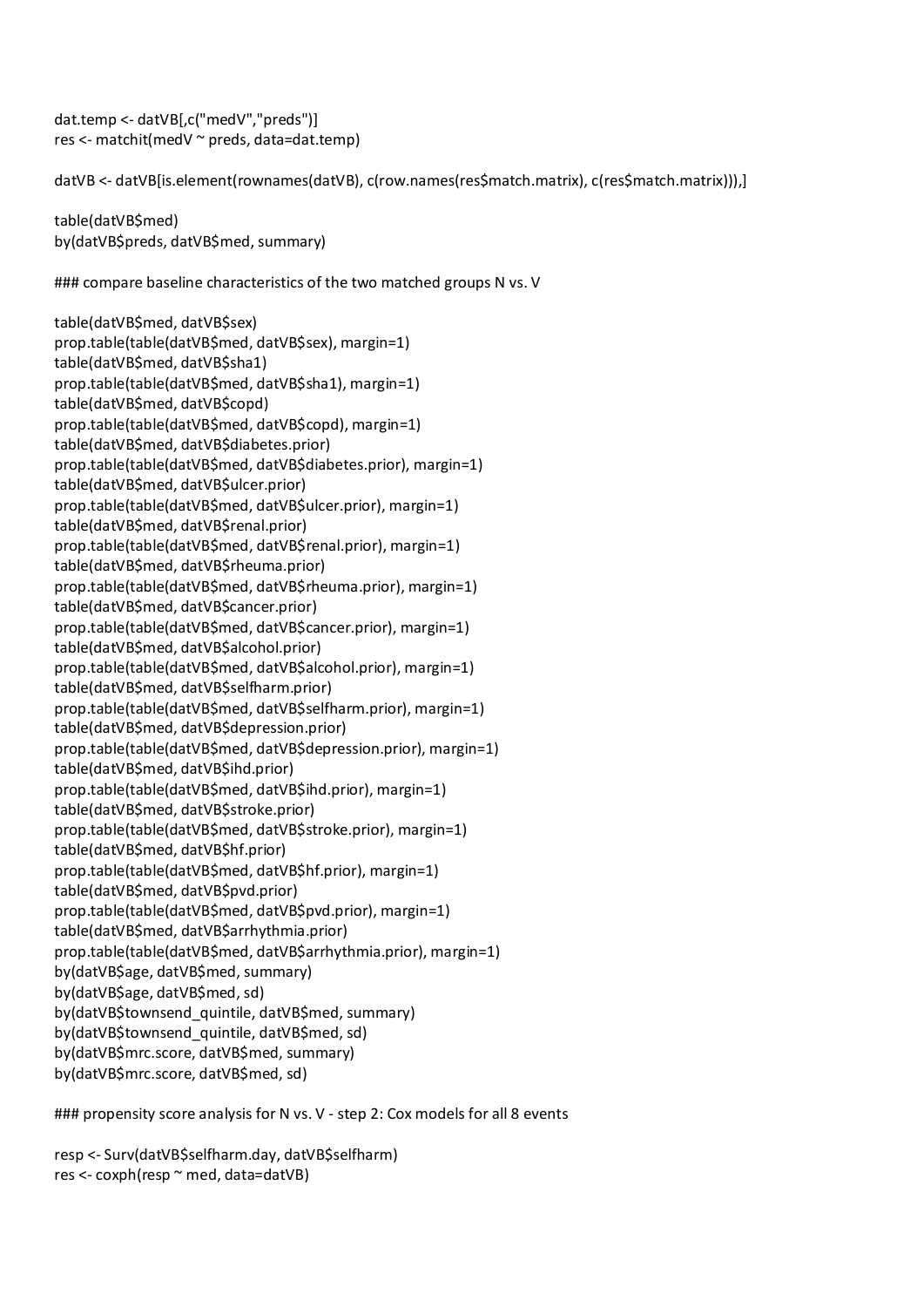summary(res) cox.zph(res)

resp <- Surv(datVB\$depression.day, datVB\$depression) res <- coxph(resp ~ med, data=datVB) summary(res) cox.zph(res)

resp <- Surv(datVB\$ihd.day, datVB\$ihd) res <- coxph(resp ~ med, data=datVB) summary(res) cox.zph(res)

resp <- Surv(datVB\$stroke.day, datVB\$stroke) res <- coxph(resp ~ med, data=datVB) summary(res) cox.zph(res)

resp <- Surv(datVB\$hf.day, datVB\$hf) res <- coxph(resp ~ med, data=datVB) summary(res) cox.zph(res)

resp <- Surv(datVB\$pvd.day, datVB\$pvd) res <- coxph(resp ~ med, data=datVB) summary(res) cox.zph(res)

resp <- Surv(datVB\$arrhythmia.day, datVB\$arrhythmia) res <- coxph(resp ~ med, data=datVB) summary(res) cox.zph(res)

###3-months outcomes (COPD)##################################################################### ###3-months outcomes (COPD)##################################################################### ###3-months outcomes (COPD)#####################################################################

### number of patients and patient-years per drug group table(dat\$med)

sum(dat\$selfharm.day.3m[dat\$med == "N"])/365 #other way of coding: sum(dat[dat\$med == "N","selfharm.day.3m"]) sum(dat\$selfharm.day.3m[dat\$med == "B"])/365 sum(dat\$selfharm.day.3m[dat\$med == "V"])/365 sum(dat\$depression.day.3m[dat\$med == "N"])/365 sum(dat\$depression.day.3m[dat\$med == "B"])/365 sum(dat\$depression.day.3m[dat\$med == "V"])/365 sum(dat\$ihd.day.3m[dat\$med == "N"])/365 sum(dat\$ihd.day.3m[dat\$med == "B"])/365 sum(dat\$ihd.day.3m[dat\$med == "V"])/365 sum(dat\$stroke.day.3m[dat\$med == "N"])/365 sum(dat\$stroke.day.3m[dat\$med == "B"])/365 sum(dat\$stroke.day.3m[dat\$med == "V"])/365 sum(dat\$hf.day.3m[dat\$med == "N"])/365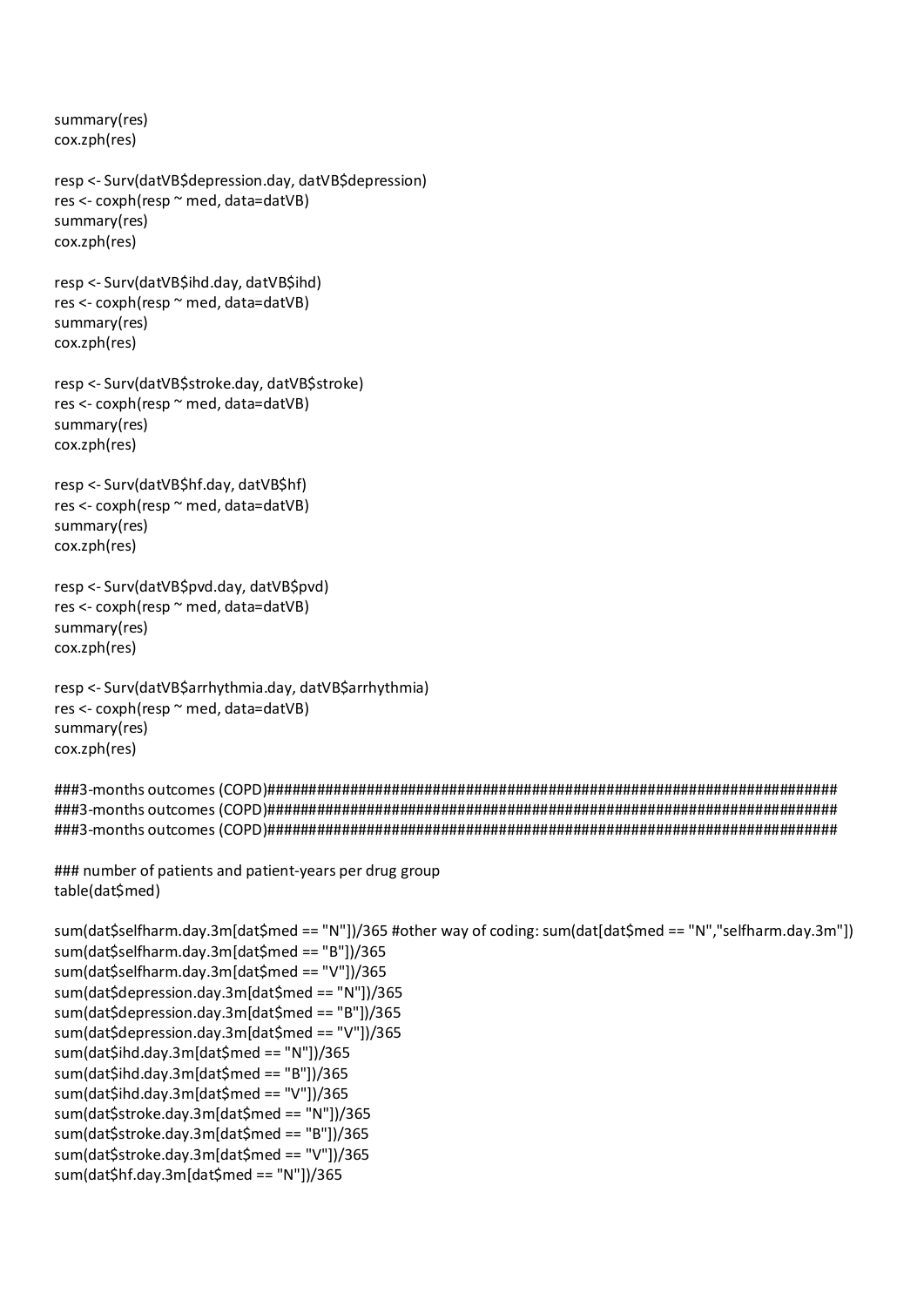sum(dat\$hf.day.3m[dat\$med == "B"])/365 sum(dat\$hf.day.3m[dat\$med == "V"])/365 sum(dat\$pvd.day.3m[dat\$med == "N"])/365 sum(dat\$pvd.day.3m[dat\$med == "B"])/365 sum(dat\$pvd.day.3m[dat\$med == "V"])/365 sum(dat\$arrhythmia.day.3m[dat\$med == "N"])/365 sum(dat\$arrhythmia.day.3m[dat\$med == "B"])/365 sum(dat\$arrhythmia.day.3m[dat\$med == "V"])/365

### number and proportion of patients that experienced the specific event table(dat\$med, dat\$selfharm.3m) prop.table(table(dat\$med, dat\$selfharm.3m), margin=1) table(dat\$med, dat\$depression.3m) prop.table(table(dat\$med, dat\$depression.3m), margin=1) table(dat\$med, dat\$ihd.3m) prop.table(table(dat\$med, dat\$ihd.3m), margin=1) table(dat\$med, dat\$stroke.3m) prop.table(table(dat\$med, dat\$stroke.3m), margin=1) table(dat\$med, dat\$hf.3m) prop.table(table(dat\$med, dat\$hf.3m), margin=1) table(dat\$med, dat\$pvd.3m) prop.table(table(dat\$med, dat\$pvd.3m), margin=1) table(dat\$med, dat\$arrhythmia.3m) prop.table(table(dat\$med, dat\$arrhythmia.3m), margin=1)

```
### chi^2 test of independence for the specific event # not for paper!
chisq.test(table(dat$med, dat$selfharm.3m))
chisq.test(table(dat$med, dat$depression.3m))
chisq.test(table(dat$med, dat$ihd.3m))
chisq.test(table(dat$med, dat$stroke.3m))
chisq.test(table(dat$med, dat$hf.3m))
chisq.test(table(dat$med, dat$pvd.3m))
chisq.test(table(dat$med, dat$arrhythmia.3m))
```
###Survival analyses (COPD 3m)##################################################################

### survival analysis and Kaplan-Meier curves: selfharm

resp <- Surv(dat\$selfharm.day.3m, dat\$selfharm.3m)

ylow <- .90 #lower y-axis limit for KM curve

res <- survfit(resp ~ med, data=dat) print(res, print.rmean=TRUE)

png(filename="fig\_KM\_selfharm\_3m\_COPD.png", res=350, width=3000, height=2500, type="cairo") #to save as png file

plot(res, col=c("blue", "red", "green"), xlab="Days", ylab="Survival Proportion", xlim=c(0,93), ylim=c(ylow,1), xaxt="n") axis(side=1, at=seq(0,90,20))

legend(x=3, y=ylow, legend=c("NRT Rx", "Bupropion", "Varenicline"), col=c("blue", "red", "green"), lty="solid", yjust=0, bty="n")

title("Self-harm during 3 months follow-up")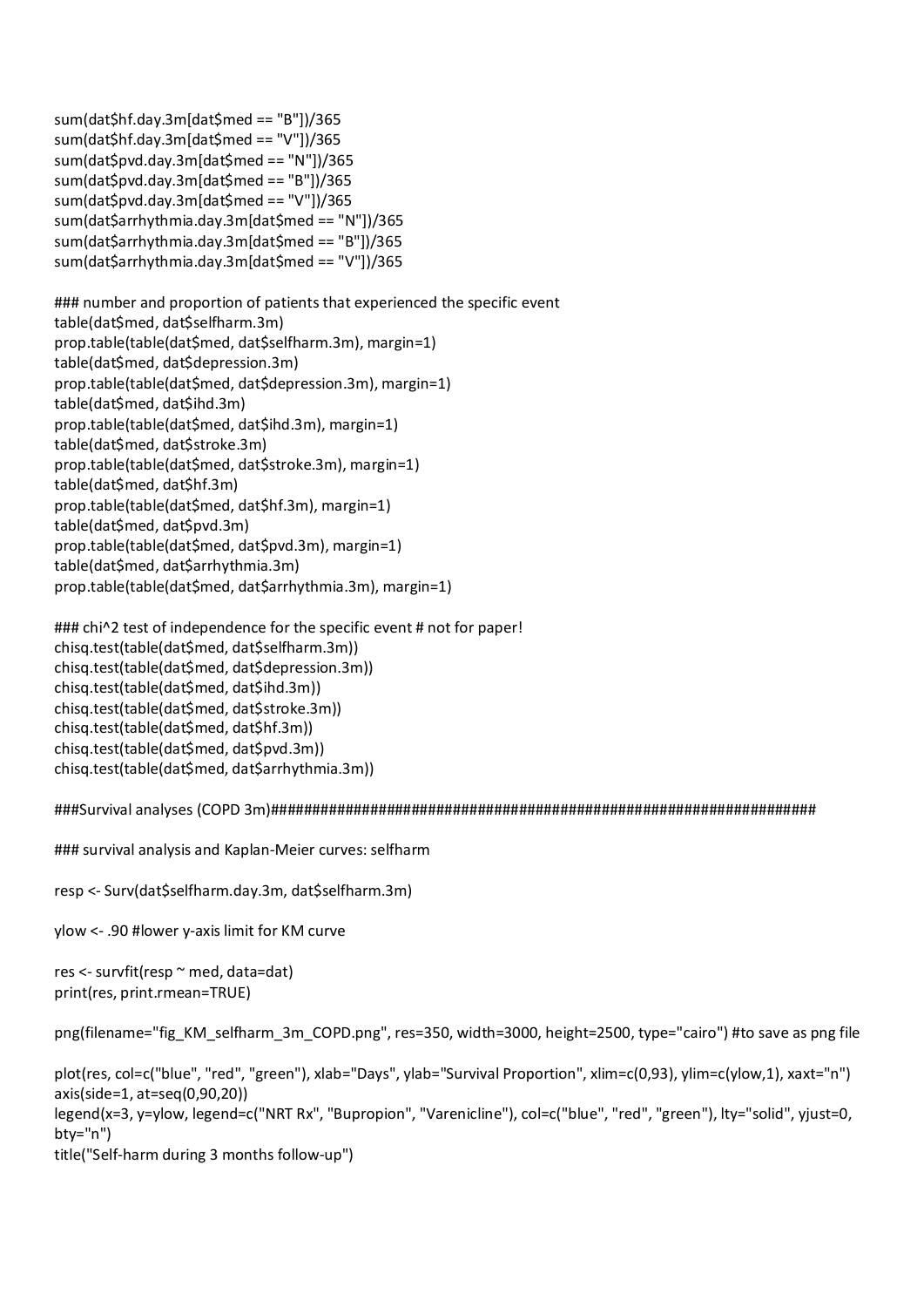dev.off()

### survival analysis and Kaplan-Meier curves: depression

resp <- Surv(dat\$depression.day.3m, dat\$depression.3m)

ylow <- .90 #lower y-axis limit for KM curve

```
res <- survfit(resp ~ med, data=dat)
print(res, print.rmean=TRUE)
```
png(filename="fig\_KM\_depression\_3m\_COPD.png", res=350, width=3000, height=2500, type="cairo") #to save as png file

```
plot(res, col=c("blue", "red", "green"), xlab="Days", ylab="Survival Proportion", xlim=c(0,93), ylim=c(ylow,1), xaxt="n")
axis(side=1, at=seq(0,90,20))
legend(x=3, y=ylow, legend=c("NRT Rx", "Bupropion", "Varenicline"), col=c("blue", "red", "green"), lty="solid", yjust=0,
bty="n")
title("Depression during 3 months follow-up")
```
dev.off()

### survival analysis and Kaplan-Meier curves: ihd

resp <- Surv(dat\$ihd.day.3m, dat\$ihd.3m)

ylow <- .90 #lower y-axis limit for KM curve

res <- survfit(resp ~ med, data=dat) print(res, print.rmean=TRUE)

png(filename="fig\_KM\_ihd\_3m\_COPD.png", res=350, width=3000, height=2500, type="cairo") #to save as png file

plot(res, col=c("blue", "red", "green"), xlab="Days", ylab="Survival Proportion", xlim=c(0,93), ylim=c(ylow,1), xaxt="n") axis(side=1, at=seq(0,90,20)) legend(x=3, y=ylow, legend=c("NRT Rx", "Bupropion", "Varenicline"), col=c("blue", "red", "green"), lty="solid", yjust=0, bty="n") title("Ischaemic heart disease during 3 months follow-up")

dev.off()

### survival analysis and Kaplan-Meier curves: stroke

resp <- Surv(dat\$stroke.day.3m, dat\$stroke.3m)

ylow <- .90 #lower y-axis limit for KM curve

res <- survfit(resp ~ med, data=dat) print(res, print.rmean=TRUE)

png(filename="fig\_KM\_stroke\_3m\_COPD.png", res=350, width=3000, height=2500, type="cairo") #to save as png file

plot(res, col=c("blue", "red", "green"), xlab="Days", ylab="Survival Proportion", xlim=c(0,93), ylim=c(ylow,1), xaxt="n")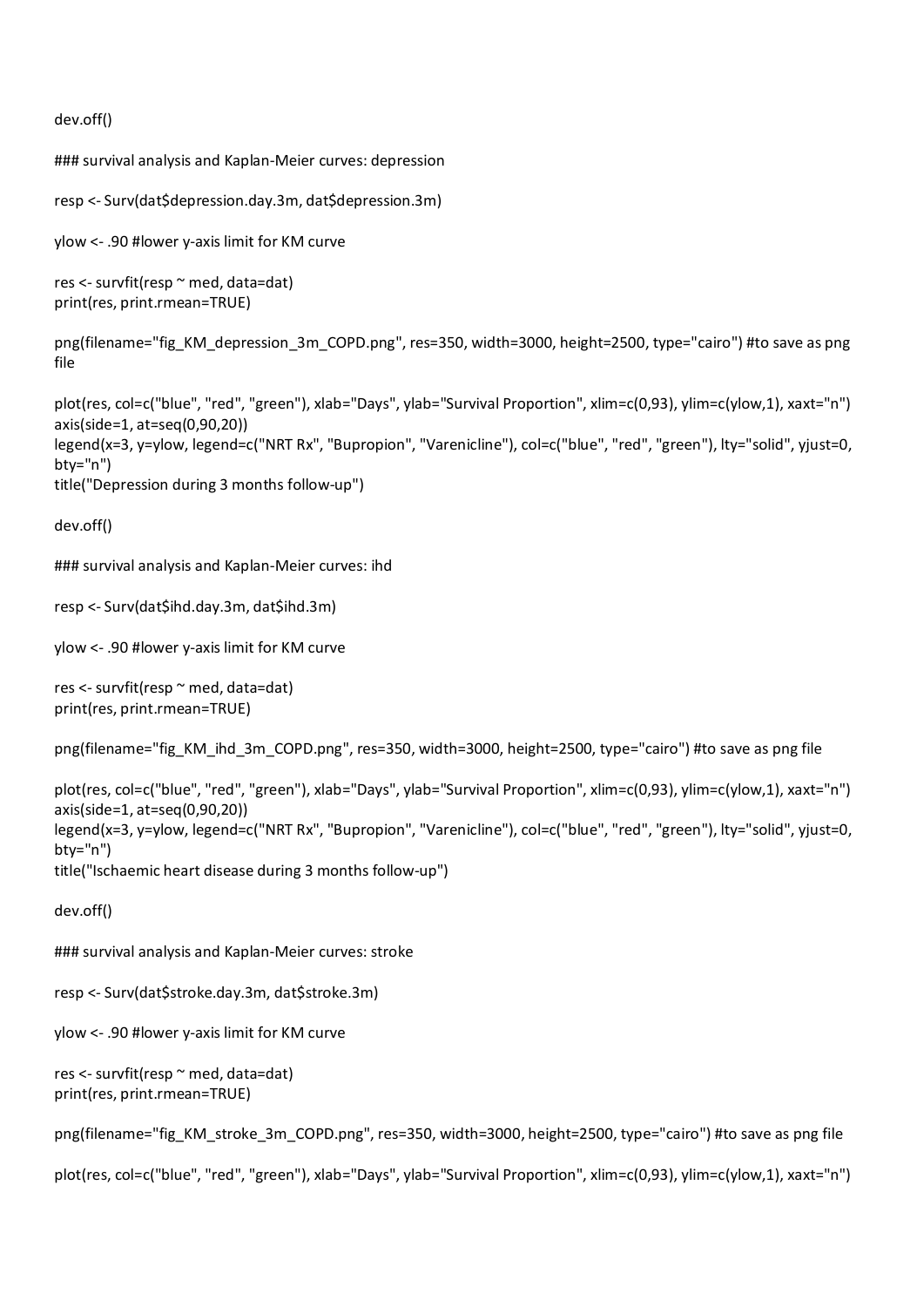```
axis(side=1, at=seq(0,90,20))
legend(x=3, y=ylow, legend=c("NRT Rx", "Bupropion", "Varenicline"), col=c("blue", "red", "green"), lty="solid", yjust=0,
bty="n")
title("Stroke during 3 months follow-up")
```
dev.off()

### survival analysis and Kaplan-Meier curves: hf

```
resp <- Surv(dat$hf.day.3m, dat$hf.3m)
```
ylow <- .90 #lower y-axis limit for KM curve

res <- survfit(resp ~ med, data=dat) print(res, print.rmean=TRUE)

png(filename="fig\_KM\_hf\_3m\_COPD.png", res=350, width=3000, height=2500, type="cairo") #to save as png file

```
plot(res, col=c("blue", "red", "green"), xlab="Days", ylab="Survival Proportion", xlim=c(0,93), ylim=c(ylow,1), xaxt="n")
axis(side=1, at=seq(0,90,20))
legend(x=3, y=ylow, legend=c("NRT Rx", "Bupropion", "Varenicline"), col=c("blue", "red", "green"), lty="solid", yjust=0,
bty="n")
title("Heart failure during 3 months follow-up")
```

```
dev.off()
```
### survival analysis and Kaplan-Meier curves: pvd

resp <- Surv(dat\$pvd.day.3m, dat\$pvd.3m)

ylow <- .90 #lower y-axis limit for KM curve

```
res <- survfit(resp ~ med, data=dat)
print(res, print.rmean=TRUE)
```

```
png(filename="fig_KM_pvd_3m_COPD.png", res=350, width=3000, height=2500, type="cairo") #to save as png file
```

```
plot(res, col=c("blue", "red", "green"), xlab="Days", ylab="Survival Proportion", xlim=c(0,93), ylim=c(ylow,1), xaxt="n")
axis(side=1, at=seq(0,90,20))
legend(x=3, y=ylow, legend=c("NRT Rx", "Bupropion", "Varenicline"), col=c("blue", "red", "green"), lty="solid", yjust=0,
bty="n")
title("Peripheral vascular disease during 3 months follow-up")
```

```
dev.off()
```
### survival analysis and Kaplan-Meier curves: arrhythmia

resp <- Surv(dat\$arrhythmia.day.3m, dat\$arrhythmia.3m)

ylow <- .90 #lower y-axis limit for KM curve

```
res <- survfit(resp ~ med, data=dat)
print(res, print.rmean=TRUE)
```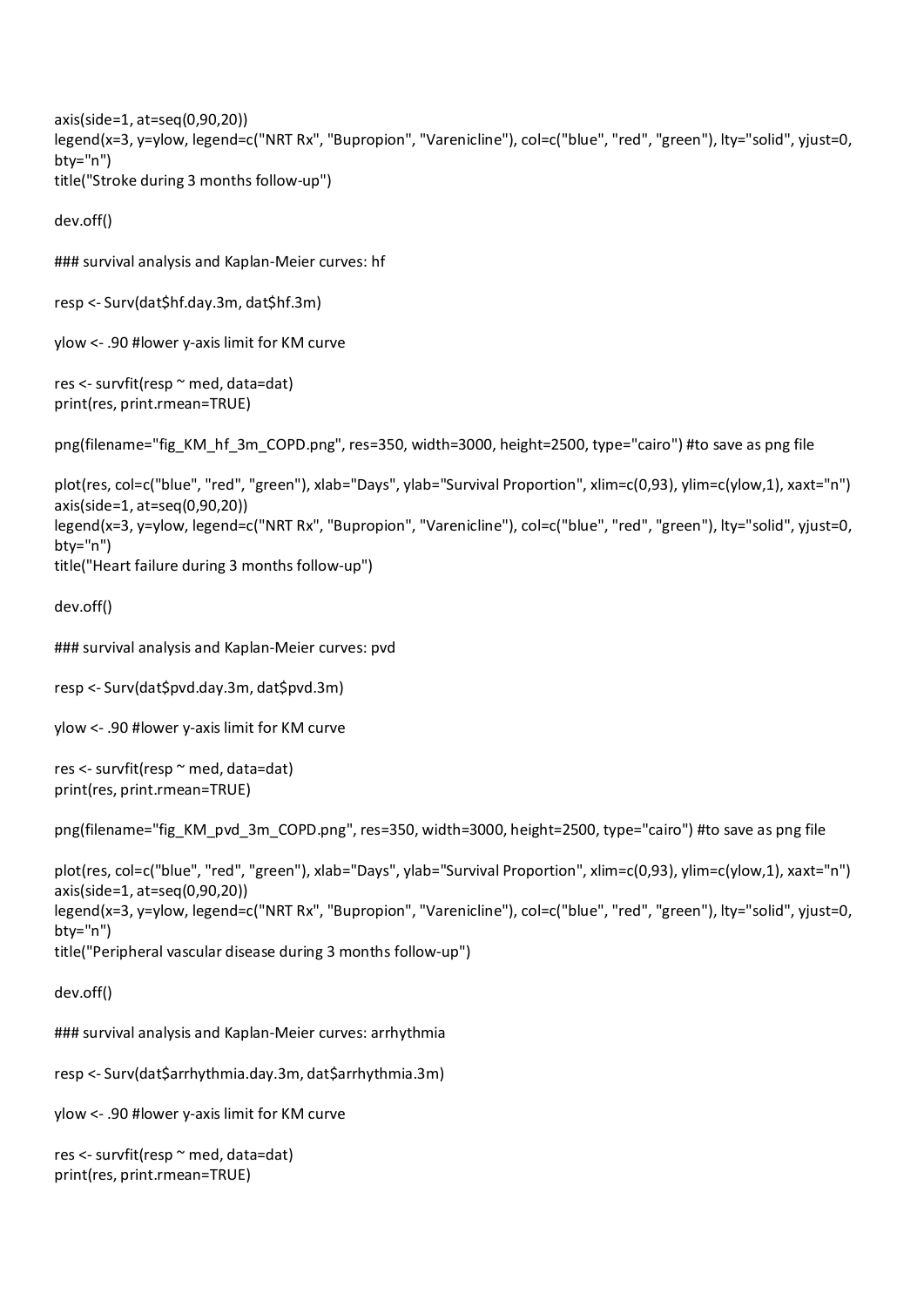png(filename="fig\_KM\_arrhythmia\_3m\_COPD.png", res=350, width=3000, height=2500, type="cairo") #to save as png file

plot(res, col=c("blue", "red", "green"), xlab="Days", ylab="Survival Proportion", xlim=c(0,93), ylim=c(ylow,1), xaxt="n") axis(side=1, at=seq(0,90,20))

```
legend(x=3, y=ylow, legend=c("NRT Rx", "Bupropion", "Varenicline"), col=c("blue", "red", "green"), lty="solid", yjust=0,
bty="n")
```
title("Cardiac arrhythmia during 3 months follow-up")

dev.off()

### crude and adjusted Cox proportional hazard model, and test for interaction (med x sex): selfharm

```
resp <- Surv(dat$selfharm.day.3m, dat$selfharm.3m)
```

```
res <- coxph(resp ~ med, data=dat)
summary(res)
summary(coxph(resp ~ relevel(med, ref="B"), data=dat))
cox.zph(res)
```
res <- coxph(resp ~ med + age + sex + townsend\_quintile + sha1 + selfharm.prior + depression.prior + ihd.prior + stroke.prior + hf.prior + pvd.prior + arrhythmia.prior + mrc.score + diabetes.prior + ulcer.prior + renal.prior + rheuma.prior + cancer.prior + alcohol.prior, data=dat) summary(res) summary(coxph(resp ~ relevel(med, ref="B") + age + sex + townsend quintile + sha1 + selfharm.prior + depression.prior + ihd.prior + stroke.prior + hf.prior + pvd.prior + arrhythmia.prior + mrc.score + diabetes.prior + ulcer.prior + renal.prior

+ rheuma.prior + cancer.prior + alcohol.prior, data=dat))

```
res1 <- coxph(resp ~ med*sex + age + townsend_quintile + sha1 + selfharm.prior + depression.prior + ihd.prior +
stroke.prior + hf.prior + pvd.prior + arrhythmia.prior + mrc.score + diabetes.prior + ulcer.prior + renal.prior +
rheuma.prior + cancer.prior + alcohol.prior, data=dat)
anova(res1, res)
summary(res1)
summary(coxph(resp \sim med*relevel(sex, ref="male") + age + townsend quintile + sha1 + selfharm.prior +
depression.prior + ihd.prior + stroke.prior + hf.prior + pvd.prior + arrhythmia.prior + mrc.score + diabetes.prior +
ulcer.prior + renal.prior + rheuma.prior + cancer.prior + alcohol.prior, data=dat))
```
### crude and adjusted Cox proportional hazard model, and test for interaction (med x sex): depression

resp <- Surv(dat\$depression.day.3m, dat\$depression.3m)

```
res <- coxph(resp ~ med, data=dat)
summary(res)
summary(coxph(resp ~ relevel(med, ref="B"), data=dat))
cox.zph(res)
```
res <- coxph(resp ~ med + age + sex + townsend quintile + sha1 + selfharm.prior + depression.prior + ihd.prior + stroke.prior + hf.prior + pvd.prior + arrhythmia.prior + mrc.score + diabetes.prior + ulcer.prior + renal.prior + rheuma.prior + cancer.prior + alcohol.prior, data=dat) summary(res)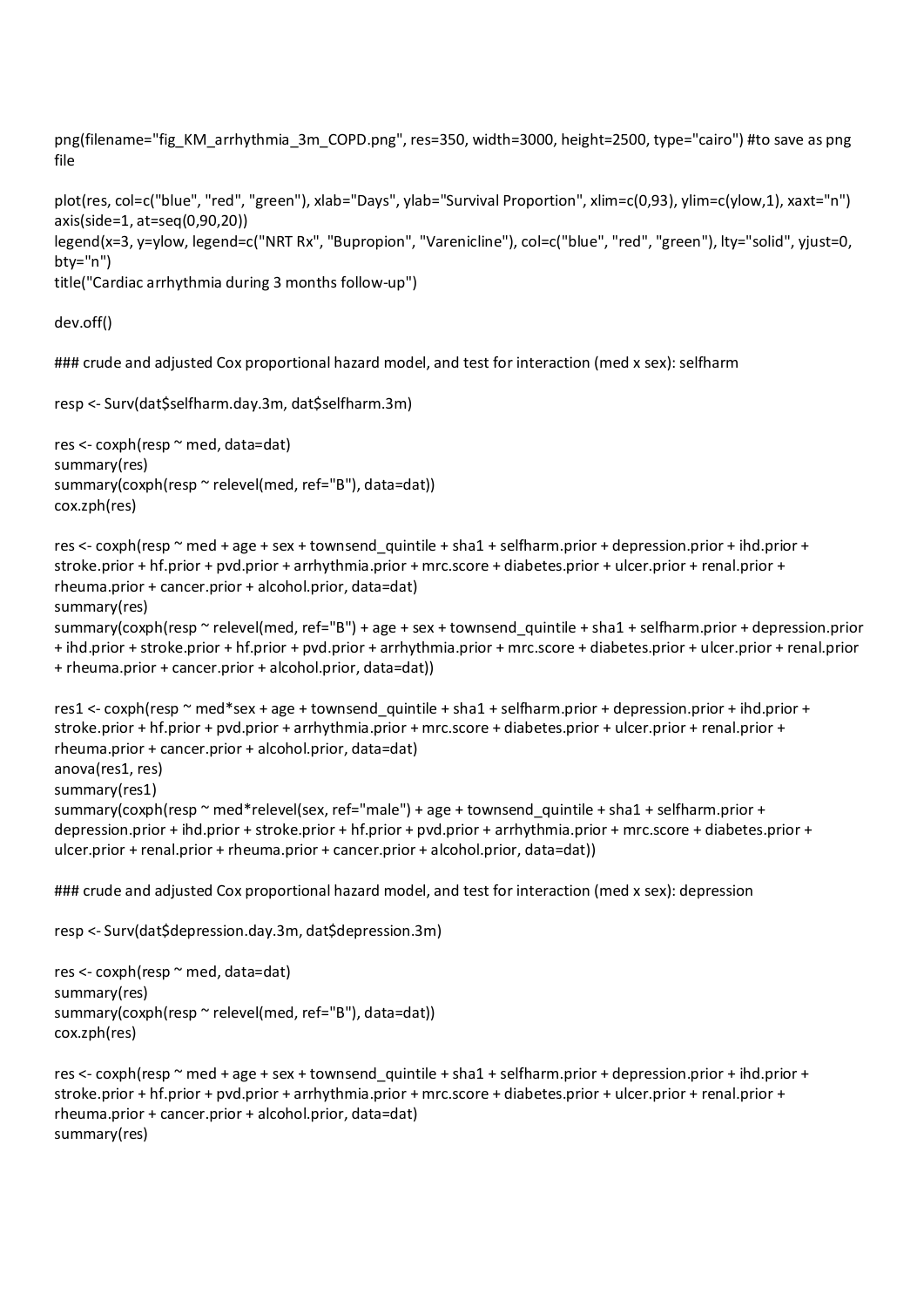summary(coxph(resp ~ relevel(med, ref="B") + age + sex + townsend\_quintile + sha1 + selfharm.prior + depression.prior + ihd.prior + stroke.prior + hf.prior + pvd.prior + arrhythmia.prior + mrc.score + diabetes.prior + ulcer.prior + renal.prior + rheuma.prior + cancer.prior + alcohol.prior, data=dat))

res1 <- coxph(resp ~ med\*sex + age + townsend\_quintile + sha1 + selfharm.prior + depression.prior + ihd.prior + stroke.prior + hf.prior + pvd.prior + arrhythmia.prior + mrc.score + diabetes.prior + ulcer.prior + renal.prior + rheuma.prior + cancer.prior + alcohol.prior, data=dat) anova(res1, res) summary(res1) summary(coxph(resp ~ med\*relevel(sex, ref="male") + age + townsend\_quintile + sha1 + selfharm.prior + depression.prior + ihd.prior + stroke.prior + hf.prior + pvd.prior + arrhythmia.prior + mrc.score + diabetes.prior + ulcer.prior + renal.prior + rheuma.prior + cancer.prior + alcohol.prior, data=dat))

### crude and adjusted Cox proportional hazard model, and test for interaction (med x sex): ihd

resp <- Surv(dat\$ihd.day.3m, dat\$ihd.3m)

res <- coxph(resp ~ med, data=dat) summary(res) summary(coxph(resp ~ relevel(med, ref="B"), data=dat)) cox.zph(res)

res <- coxph(resp ~ med + age + sex + townsend quintile + sha1 + selfharm.prior + depression.prior + ihd.prior + stroke.prior + hf.prior + pvd.prior + arrhythmia.prior + mrc.score + diabetes.prior + ulcer.prior + renal.prior + rheuma.prior + cancer.prior + alcohol.prior, data=dat) summary(res)

```
summary(coxph(resp ~ relevel(med, ref="B") + age + sex + townsend quintile + sha1 + selfharm.prior + depression.prior
+ ihd.prior + stroke.prior + hf.prior + pvd.prior + arrhythmia.prior + mrc.score + diabetes.prior + ulcer.prior + renal.prior
+ rheuma.prior + cancer.prior + alcohol.prior, data=dat))
```

```
res1 <- coxph(resp ~ med*sex + age + townsend_quintile + sha1 + selfharm.prior + depression.prior + ihd.prior +
stroke.prior + hf.prior + pvd.prior + arrhythmia.prior + mrc.score + diabetes.prior + ulcer.prior + renal.prior +
rheuma.prior + cancer.prior + alcohol.prior, data=dat)
anova(res1, res)
summary(res1)
summary(coxph(resp ~ med*relevel(sex, ref="male") + age + townsend_quintile + sha1 + selfharm.prior +
depression.prior + ihd.prior + stroke.prior + hf.prior + pvd.prior + arrhythmia.prior + mrc.score + diabetes.prior +
ulcer.prior + renal.prior + rheuma.prior + cancer.prior + alcohol.prior, data=dat))
```
### crude and adjusted Cox proportional hazard model, and test for interaction (med x sex): stroke

resp <- Surv(dat\$stroke.day.3m, dat\$stroke.3m)

```
res <- coxph(resp ~ med, data=dat)
summary(res)
summary(coxph(resp ~ relevel(med, ref="B"), data=dat))
cox.zph(res)
```

```
res <- coxph(resp ~ med + age + sex + townsend quintile + sha1 + selfharm.prior + depression.prior + ihd.prior +
stroke.prior + hf.prior + pvd.prior + arrhythmia.prior + mrc.score + diabetes.prior + ulcer.prior + renal.prior +
rheuma.prior + cancer.prior + alcohol.prior, data=dat)
summary(res)
```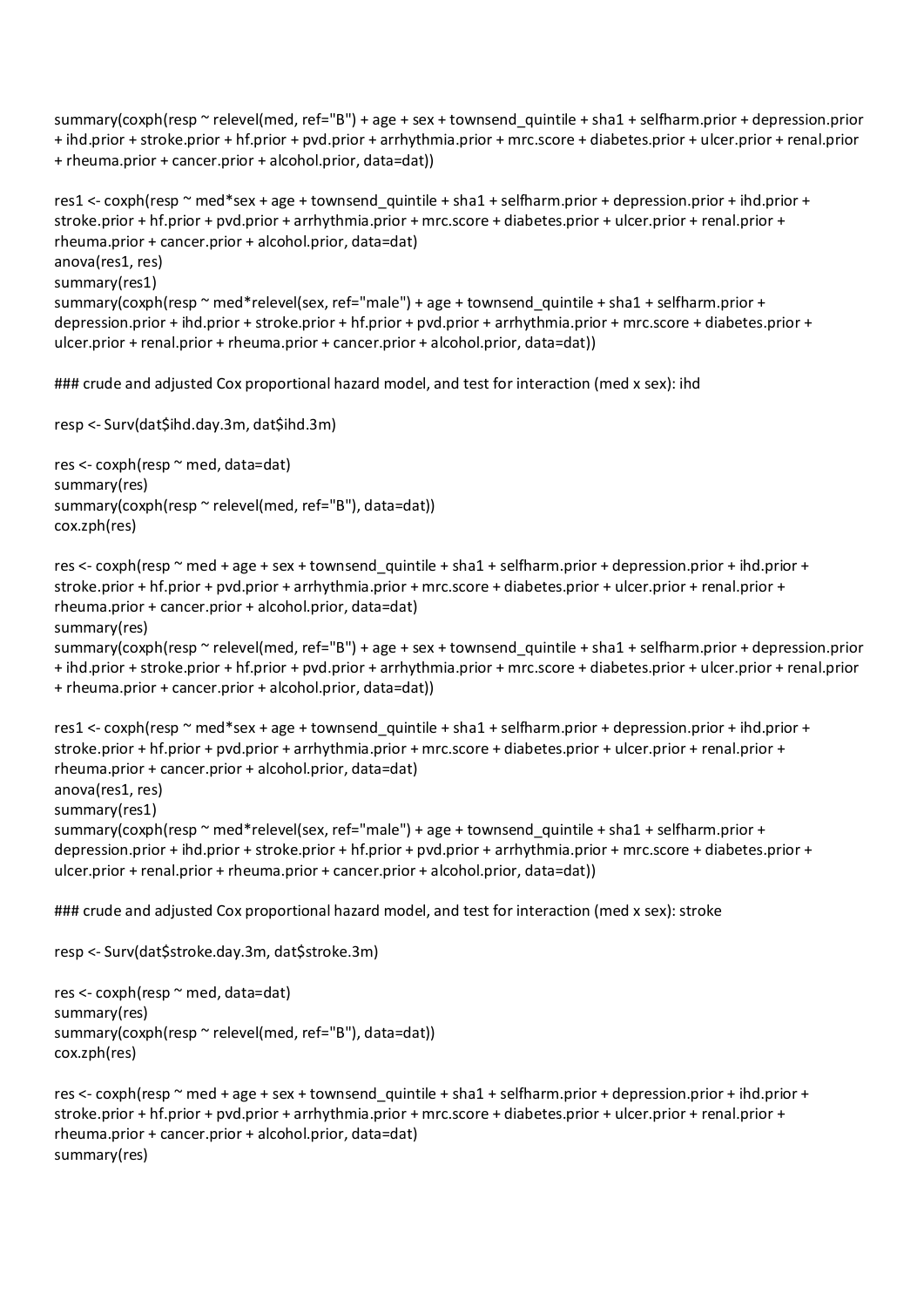summary(coxph(resp ~ relevel(med, ref="B") + age + sex + townsend\_quintile + sha1 + selfharm.prior + depression.prior + ihd.prior + stroke.prior + hf.prior + pvd.prior + arrhythmia.prior + mrc.score + diabetes.prior + ulcer.prior + renal.prior + rheuma.prior + cancer.prior + alcohol.prior, data=dat))

res1 <- coxph(resp ~ med\*sex + age + townsend\_quintile + sha1 + selfharm.prior + depression.prior + ihd.prior + stroke.prior + hf.prior + pvd.prior + arrhythmia.prior + mrc.score + diabetes.prior + ulcer.prior + renal.prior + rheuma.prior + cancer.prior + alcohol.prior, data=dat) anova(res1, res) summary(res1) summary(coxph(resp ~ med\*relevel(sex, ref="male") + age + townsend\_quintile + sha1 + selfharm.prior + depression.prior + ihd.prior + stroke.prior + hf.prior + pvd.prior + arrhythmia.prior + mrc.score + diabetes.prior + ulcer.prior + renal.prior + rheuma.prior + cancer.prior + alcohol.prior, data=dat))

### crude and adjusted Cox proportional hazard model, and test for interaction (med x sex): hf

resp <- Surv(dat\$hf.day.3m, dat\$hf.3m)

res <- coxph(resp ~ med, data=dat) summary(res) summary(coxph(resp ~ relevel(med, ref="B"), data=dat)) cox.zph(res)

res <- coxph(resp ~ med + age + sex + townsend quintile + sha1 + selfharm.prior + depression.prior + ihd.prior + stroke.prior + hf.prior + pvd.prior + arrhythmia.prior + mrc.score + diabetes.prior + ulcer.prior + renal.prior + rheuma.prior + cancer.prior + alcohol.prior, data=dat) summary(res)

```
summary(coxph(resp ~ relevel(med, ref="B") + age + sex + townsend quintile + sha1 + selfharm.prior + depression.prior
+ ihd.prior + stroke.prior + hf.prior + pvd.prior + arrhythmia.prior + mrc.score + diabetes.prior + ulcer.prior + renal.prior
+ rheuma.prior + cancer.prior + alcohol.prior, data=dat))
```

```
res1 <- coxph(resp ~ med*sex + age + townsend_quintile + sha1 + selfharm.prior + depression.prior + ihd.prior +
stroke.prior + hf.prior + pvd.prior + arrhythmia.prior + mrc.score + diabetes.prior + ulcer.prior + renal.prior +
rheuma.prior + cancer.prior + alcohol.prior, data=dat)
anova(res1, res)
summary(res1)
summary(coxph(resp ~ med*relevel(sex, ref="male") + age + townsend_quintile + sha1 + selfharm.prior +
depression.prior + ihd.prior + stroke.prior + hf.prior + pvd.prior + arrhythmia.prior + mrc.score + diabetes.prior +
ulcer.prior + renal.prior + rheuma.prior + cancer.prior + alcohol.prior, data=dat))
```
### crude and adjusted Cox proportional hazard model, and test for interaction (med x sex): pvd

```
resp <- Surv(dat$pvd.day.3m, dat$pvd.3m)
```

```
res <- coxph(resp ~ med, data=dat)
summary(res)
summary(coxph(resp ~ relevel(med, ref="B"), data=dat))
cox.zph(res)
```
res <- coxph(resp ~ med + age + sex + townsend quintile + sha1 + selfharm.prior + depression.prior + ihd.prior + stroke.prior + hf.prior + pvd.prior + arrhythmia.prior + mrc.score + diabetes.prior + ulcer.prior + renal.prior + rheuma.prior + cancer.prior + alcohol.prior, data=dat) summary(res)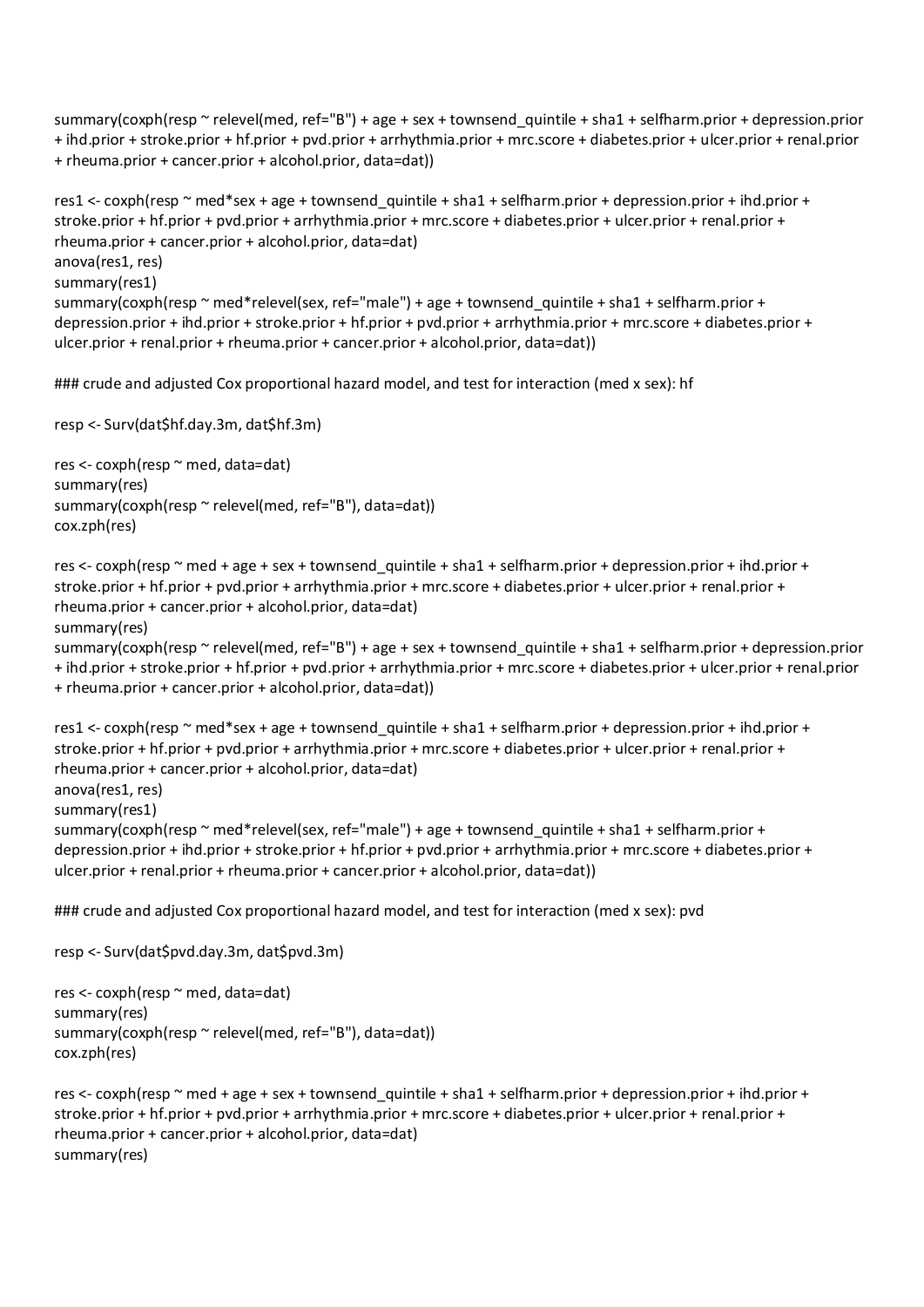summary(coxph(resp ~ relevel(med, ref="B") + age + sex + townsend\_quintile + sha1 + selfharm.prior + depression.prior + ihd.prior + stroke.prior + hf.prior + pvd.prior + arrhythmia.prior + mrc.score + diabetes.prior + ulcer.prior + renal.prior + rheuma.prior + cancer.prior + alcohol.prior, data=dat))

res1 <- coxph(resp ~ med\*sex + age + townsend\_quintile + sha1 + selfharm.prior + depression.prior + ihd.prior + stroke.prior + hf.prior + pvd.prior + arrhythmia.prior + mrc.score + diabetes.prior + ulcer.prior + renal.prior + rheuma.prior + cancer.prior + alcohol.prior, data=dat) anova(res1, res) summary(res1) summary(coxph(resp ~ med\*relevel(sex, ref="male") + age + townsend\_quintile + sha1 + selfharm.prior + depression.prior + ihd.prior + stroke.prior + hf.prior + pvd.prior + arrhythmia.prior + mrc.score + diabetes.prior + ulcer.prior + renal.prior + rheuma.prior + cancer.prior + alcohol.prior, data=dat))

### crude and adjusted Cox proportional hazard model, and test for interaction (med x sex): arrhythmia

resp <- Surv(dat\$arrhythmia.day.3m, dat\$arrhythmia.3m)

res <- coxph(resp ~ med, data=dat) summary(res) summary(coxph(resp ~ relevel(med, ref="B"), data=dat)) cox.zph(res)

res <- coxph(resp ~ med + age + sex + townsend quintile + sha1 + selfharm.prior + depression.prior + ihd.prior + stroke.prior + hf.prior + pvd.prior + arrhythmia.prior + mrc.score + diabetes.prior + ulcer.prior + renal.prior + rheuma.prior + cancer.prior + alcohol.prior, data=dat) summary(res)

summary(coxph(resp ~ relevel(med, ref="B") + age + sex + townsend quintile + sha1 + selfharm.prior + depression.prior + ihd.prior + stroke.prior + hf.prior + pvd.prior + arrhythmia.prior + mrc.score + diabetes.prior + ulcer.prior + renal.prior + rheuma.prior + cancer.prior + alcohol.prior, data=dat))

```
res1 <- coxph(resp ~ med*sex + age + townsend_quintile + sha1 + selfharm.prior + depression.prior + ihd.prior +
stroke.prior + hf.prior + pvd.prior + arrhythmia.prior + mrc.score + diabetes.prior + ulcer.prior + renal.prior +
rheuma.prior + cancer.prior + alcohol.prior, data=dat)
anova(res1, res)
summary(res1)
summary(coxph(resp ~ med*relevel(sex, ref="male") + age + townsend_quintile + sha1 + selfharm.prior +
depression.prior + ihd.prior + stroke.prior + hf.prior + pvd.prior + arrhythmia.prior + mrc.score + diabetes.prior +
ulcer.prior + renal.prior + rheuma.prior + cancer.prior + alcohol.prior, data=dat))
```
###Propensity scores (COPD 3m)##################################################################

### propensity score analysis for N vs. B - step 1: trim and match 1:1

datNB <- subset(dat, med == "N" | med == "B") datNB\$med <- factor(datNB\$med, levels=c("N","B")) str(datNB) table(datNB\$med)

datNB\$medB <- ifelse(datNB\$med == "B", 1, 0) res <- glm(medB ~ age + sex + townsend\_quintile + sha1 + selfharm.prior + depression.prior + ihd.prior + stroke.prior + hf.prior + pvd.prior + arrhythmia.prior + mrc.score + diabetes.prior + ulcer.prior + renal.prior + rheuma.prior + cancer.prior + alcohol.prior, family=binomial, data=datNB) preds <- predict(res, type="response") #preds = predicted probabilities = propensity scores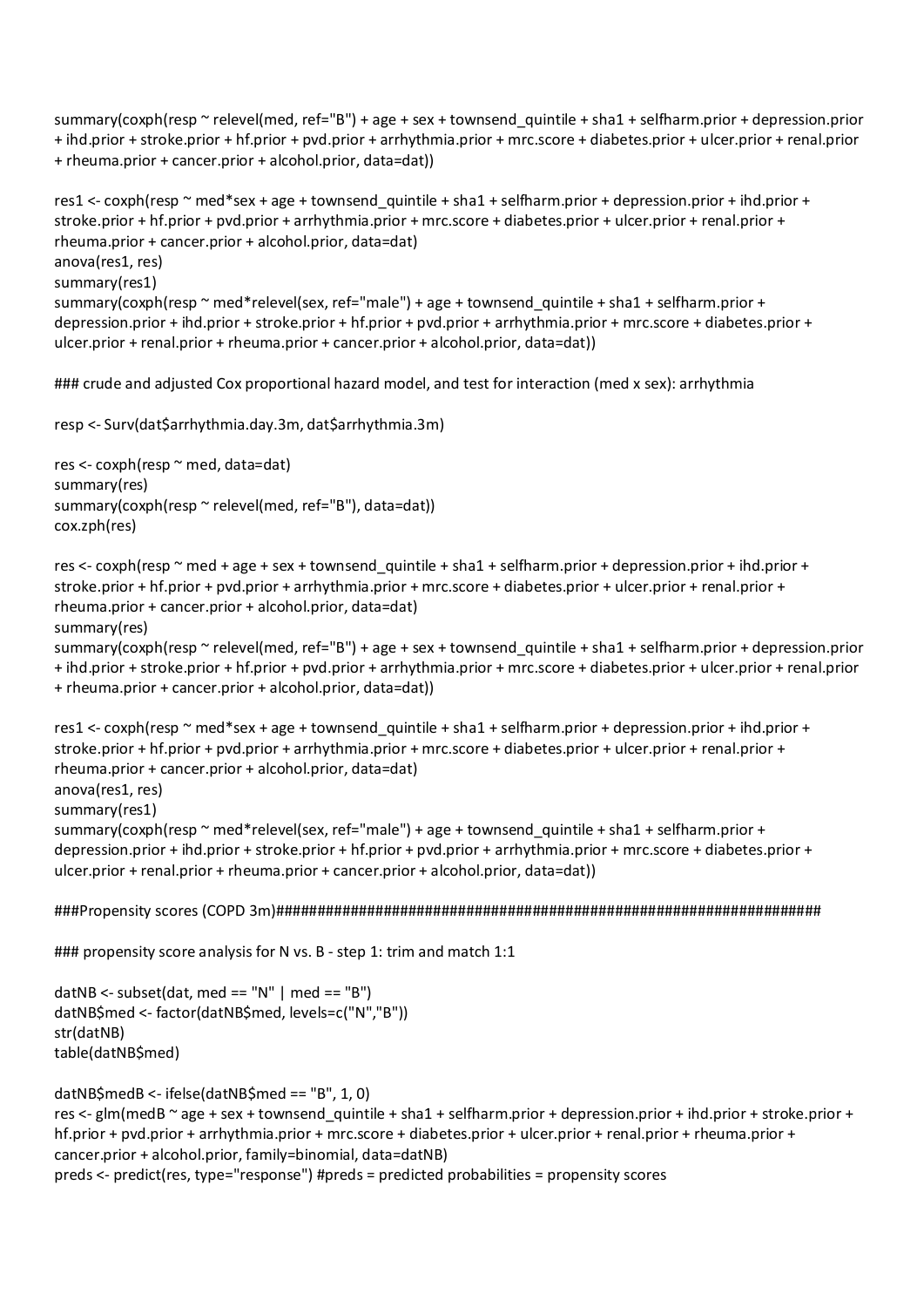by(preds, datNB\$med, summary) nrow(datNB) table(datNB\$med)

### ROC cruve and AUC pred <- prediction(preds, datNB\$medB) perf <- performance(pred, measure = "tpr", x.measure = "fpr") plot(perf, lwd=2) abline(a=0, b=1, lty="dotted") performance(pred, measure="auc")@"y.values"[[1]]

### trim away the highest propensity scores of the N group and the lowest scores of the B group sel1 <- datNB\$med == "B" | (datNB\$med == "N" & preds < quantile(preds[datNB\$med == "N"], .975)) sel2 <- datNB\$med == "N" | (datNB\$med == "B" & preds > quantile(preds[datNB\$med == "B"], .025)) datNB <- datNB[sel1 & sel2,] preds <- preds[sel1 & sel2]

by(preds, datNB\$med, summary) nrow(datNB)

datNB\$preds <- preds

dat.temp <- datNB[,c("medB","preds")] res <- matchit(medB ~ preds, data=dat.temp)

datNB <- datNB[is.element(rownames(datNB), c(row.names(res\$match.matrix), c(res\$match.matrix))),]

table(datNB\$med) by(datNB\$preds, datNB\$med, summary)

### compare baseline characteristics of the two matched groups N vs. B

table(datNB\$med, datNB\$sex) prop.table(table(datNB\$med, datNB\$sex), margin=1) table(datNB\$med, datNB\$sha1) prop.table(table(datNB\$med, datNB\$sha1), margin=1) table(datNB\$med, datNB\$copd) prop.table(table(datNB\$med, datNB\$copd), margin=1) table(datNB\$med, datNB\$diabetes.prior) prop.table(table(datNB\$med, datNB\$diabetes.prior), margin=1) table(datNB\$med, datNB\$ulcer.prior) prop.table(table(datNB\$med, datNB\$ulcer.prior), margin=1) table(datNB\$med, datNB\$renal.prior) prop.table(table(datNB\$med, datNB\$renal.prior), margin=1) table(datNB\$med, datNB\$rheuma.prior) prop.table(table(datNB\$med, datNB\$rheuma.prior), margin=1) table(datNB\$med, datNB\$cancer.prior) prop.table(table(datNB\$med, datNB\$cancer.prior), margin=1) table(datNB\$med, datNB\$alcohol.prior) prop.table(table(datNB\$med, datNB\$alcohol.prior), margin=1) table(datNB\$med, datNB\$selfharm.prior) prop.table(table(datNB\$med, datNB\$selfharm.prior), margin=1) table(datNB\$med, datNB\$depression.prior)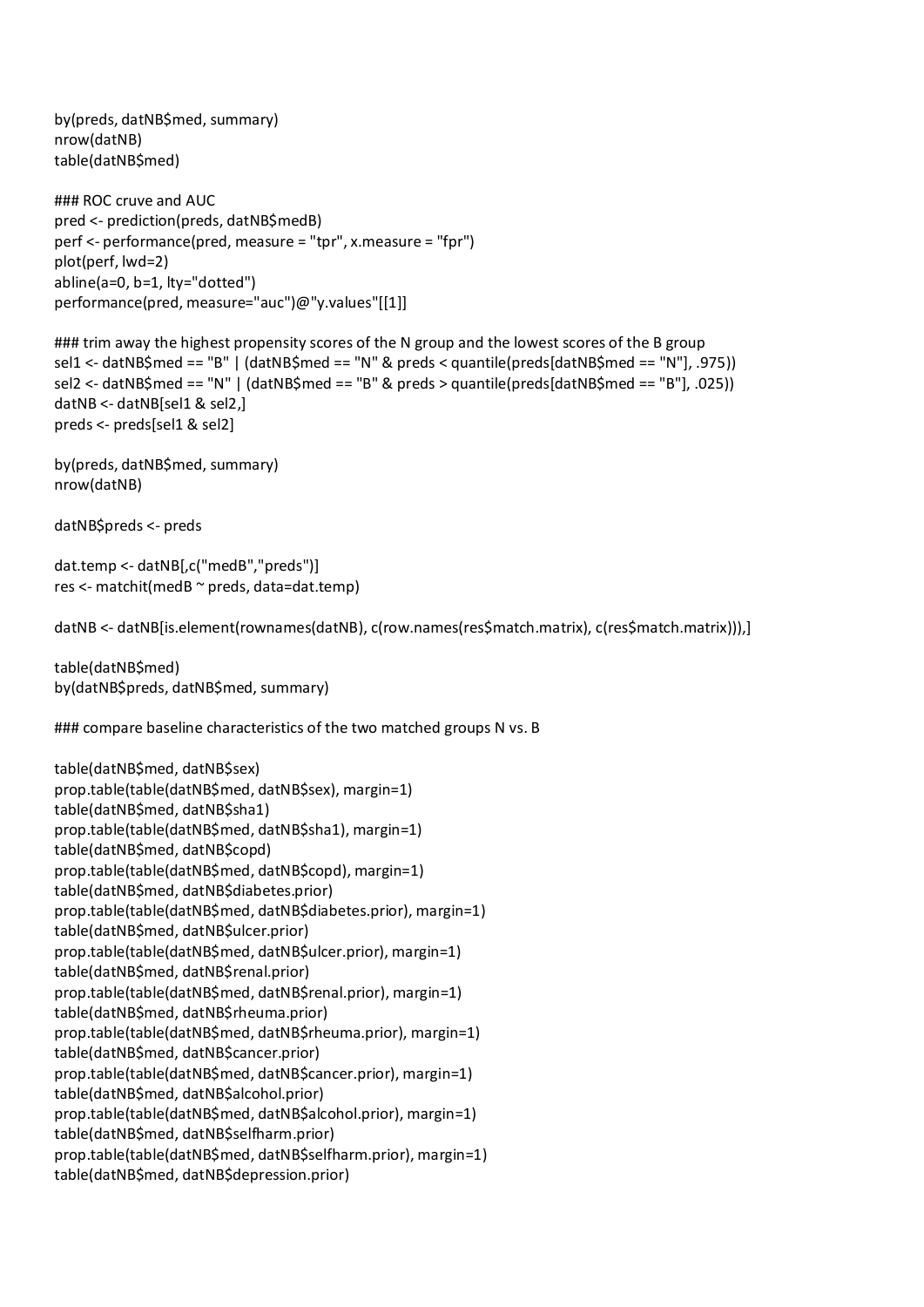prop.table(table(datNB\$med, datNB\$depression.prior), margin=1) table(datNB\$med, datNB\$ihd.prior) prop.table(table(datNB\$med, datNB\$ihd.prior), margin=1) table(datNB\$med, datNB\$stroke.prior) prop.table(table(datNB\$med, datNB\$stroke.prior), margin=1) table(datNB\$med, datNB\$hf.prior) prop.table(table(datNB\$med, datNB\$hf.prior), margin=1) table(datNB\$med, datNB\$pvd.prior) prop.table(table(datNB\$med, datNB\$pvd.prior), margin=1) table(datNB\$med, datNB\$arrhythmia.prior) prop.table(table(datNB\$med, datNB\$arrhythmia.prior), margin=1) by(datNB\$age, datNB\$med, summary) by(datNB\$age, datNB\$med, sd) by(datNB\$townsend\_quintile, datNB\$med, summary) by(datNB\$townsend\_quintile, datNB\$med, sd) by(datNB\$mrc.score, datNB\$med, summary) by(datNB\$mrc.score, datNB\$med, sd)

### propensity score analysis for N vs. B - step 2: Cox models for all 8 events

resp <- Surv(datNB\$selfharm.day.3m, datNB\$selfharm.3m) res <- coxph(resp ~ med, data=datNB) summary(res) cox.zph(res)

resp <- Surv(datNB\$depression.day.3m, datNB\$depression.3m) res <- coxph(resp ~ med, data=datNB) summary(res) cox.zph(res)

resp <- Surv(datNB\$ihd.day.3m, datNB\$ihd.3m) res <- coxph(resp ~ med, data=datNB) summary(res) cox.zph(res)

resp <- Surv(datNB\$stroke.day.3m, datNB\$stroke.3m) res <- coxph(resp ~ med, data=datNB) summary(res) cox.zph(res)

resp <- Surv(datNB\$hf.day.3m, datNB\$hf.3m) res <- coxph(resp ~ med, data=datNB) summary(res) cox.zph(res)

resp <- Surv(datNB\$pvd.day.3m, datNB\$pvd.3m) res <- coxph(resp ~ med, data=datNB) summary(res) cox.zph(res)

resp <- Surv(datNB\$arrhythmia.day.3m, datNB\$arrhythmia.3m) res <- coxph(resp ~ med, data=datNB) summary(res)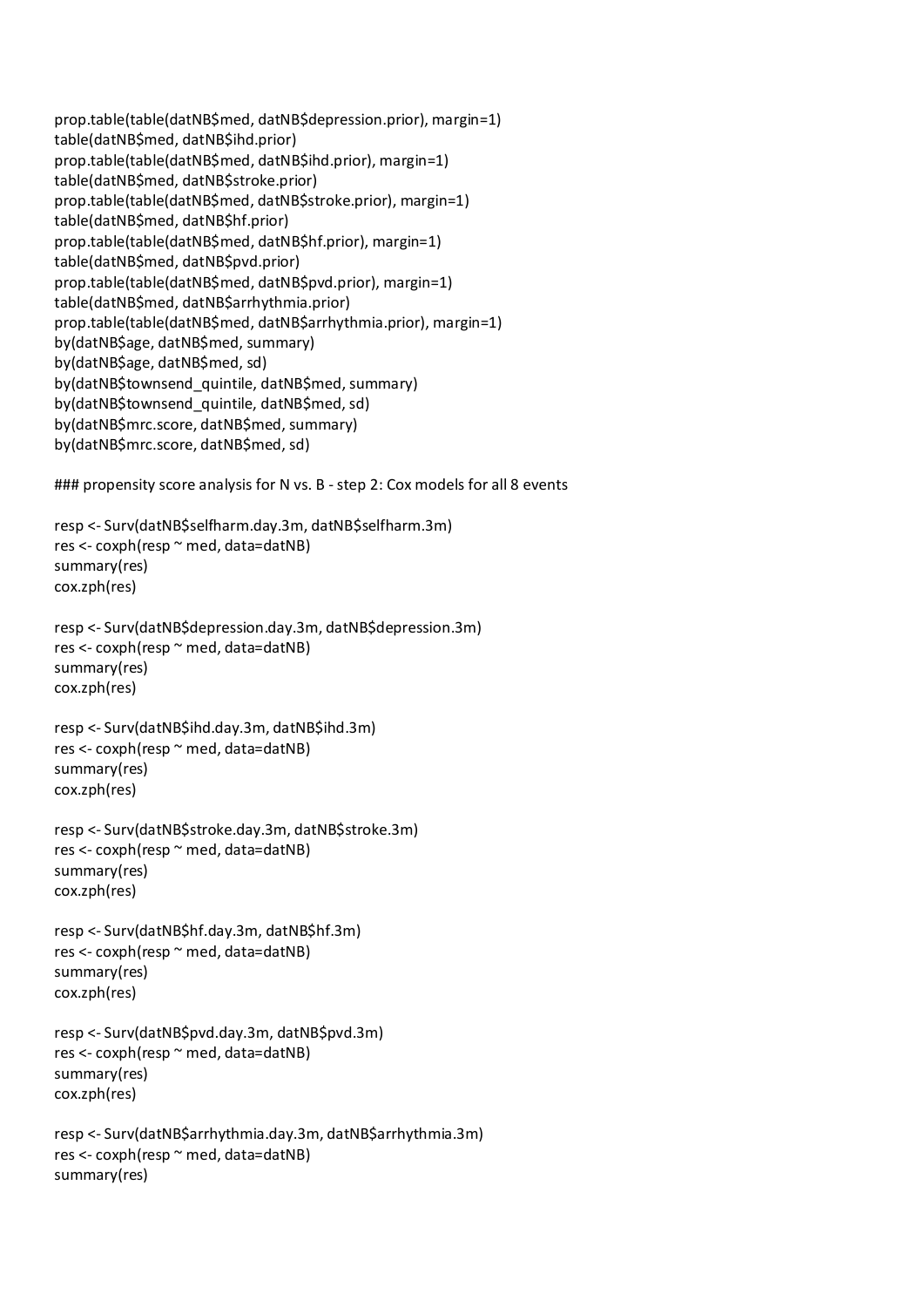cox.zph(res)

```
### propensity score analysis for N vs. V - step 1: trim and match 1:1
```

```
datVB <- subset(dat, med == "N" | med == "V")
datVB$med <- factor(datVB$med, levels=c("N","V"))
str(datVB)
nrow(datVB)
table(datVB$med)
datVB$medV <- ifelse(datVB$med == "V", 1, 0)
res <- glm(medV ~ age + sex + townsend_quintile + sha1 + selfharm.prior + depression.prior + ihd.prior + stroke.prior +
hf.prior + pvd.prior + arrhythmia.prior + mrc.score + diabetes.prior + ulcer.prior + renal.prior + rheuma.prior +
cancer.prior + alcohol.prior, family=binomial, data=datVB)
preds <- predict(res, type="response") #preds = predicted probabilities = propensity scores
```
by(preds, datVB\$med, summary)

```
### ROC cruve and AUC
pred <- prediction(preds, datVB$medV)
perf <- performance(pred, measure = "tpr", x.measure = "fpr")
plot(perf, lwd=2)
abline(a=0, b=1, lty="dotted")
performance(pred, measure="auc")@"y.values"[[1]]
```

```
### trim away the highest propensity scores of the N group and the lowest scores of the B group
sel1 <- datVB$med == "V" | (datVB$med == "N" & preds < quantile(preds[datVB$med == "N"], .975))
sel2 <- datVB$med == "N" | (datVB$med == "V" & preds > quantile(preds[datVB$med == "V"], .025))
datVB <- datVB[sel1 & sel2,]
preds <- preds[sel1 & sel2]
```

```
by(preds, datVB$med, summary)
nrow(datVB)
```
datVB\$preds <- preds

```
dat.temp <- datVB[,c("medV","preds")]
res <- matchit(medV ~ preds, data=dat.temp)
```
datVB <- datVB[is.element(rownames(datVB), c(row.names(res\$match.matrix), c(res\$match.matrix))),]

table(datVB\$med) by(datVB\$preds, datVB\$med, summary)

### compare baseline characteristics of the two matched groups N vs. V

```
table(datVB$med, datVB$sex)
prop.table(table(datVB$med, datVB$sex), margin=1)
table(datVB$med, datVB$sha1)
prop.table(table(datVB$med, datVB$sha1), margin=1)
table(datVB$med, datVB$copd)
prop.table(table(datVB$med, datVB$copd), margin=1)
table(datVB$med, datVB$diabetes.prior)
prop.table(table(datVB$med, datVB$diabetes.prior), margin=1)
```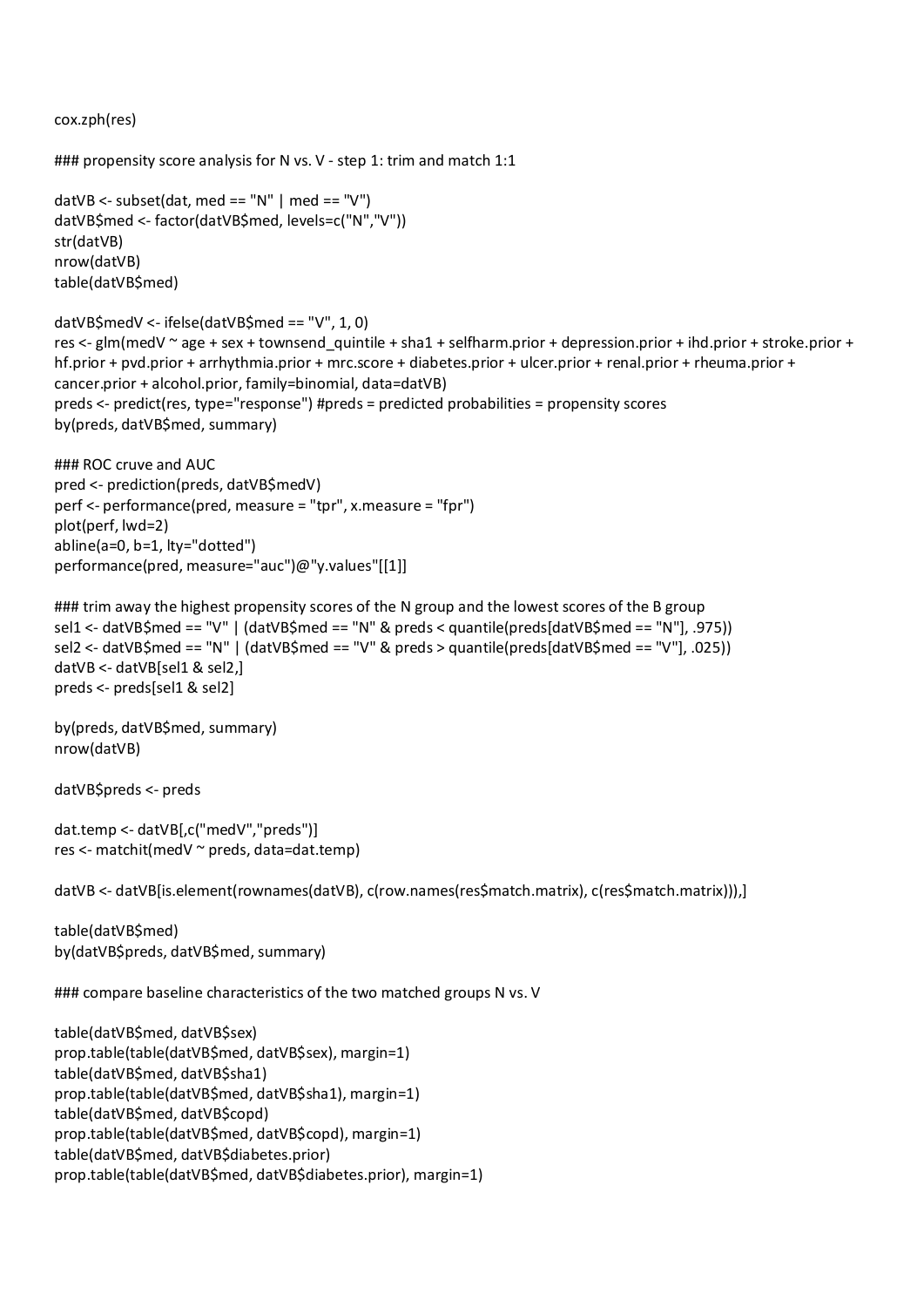table(datVB\$med, datVB\$ulcer.prior) prop.table(table(datVB\$med, datVB\$ulcer.prior), margin=1) table(datVB\$med, datVB\$renal.prior) prop.table(table(datVB\$med, datVB\$renal.prior), margin=1) table(datVB\$med, datVB\$rheuma.prior) prop.table(table(datVB\$med, datVB\$rheuma.prior), margin=1) table(datVB\$med, datVB\$cancer.prior) prop.table(table(datVB\$med, datVB\$cancer.prior), margin=1) table(datVB\$med, datVB\$alcohol.prior) prop.table(table(datVB\$med, datVB\$alcohol.prior), margin=1) table(datVB\$med, datVB\$selfharm.prior) prop.table(table(datVB\$med, datVB\$selfharm.prior), margin=1) table(datVB\$med, datVB\$depression.prior) prop.table(table(datVB\$med, datVB\$depression.prior), margin=1) table(datVB\$med, datVB\$ihd.prior) prop.table(table(datVB\$med, datVB\$ihd.prior), margin=1) table(datVB\$med, datVB\$stroke.prior) prop.table(table(datVB\$med, datVB\$stroke.prior), margin=1) table(datVB\$med, datVB\$hf.prior) prop.table(table(datVB\$med, datVB\$hf.prior), margin=1) table(datVB\$med, datVB\$pvd.prior) prop.table(table(datVB\$med, datVB\$pvd.prior), margin=1) table(datVB\$med, datVB\$arrhythmia.prior) prop.table(table(datVB\$med, datVB\$arrhythmia.prior), margin=1) by(datVB\$age, datVB\$med, summary) by(datVB\$age, datVB\$med, sd) by(datVB\$townsend\_quintile, datVB\$med, summary) by(datVB\$townsend\_quintile, datVB\$med, sd) by(datVB\$mrc.score, datVB\$med, summary) by(datVB\$mrc.score, datVB\$med, sd)

### propensity score analysis for N vs. V - step 2: Cox models for all 8 events

```
resp <- Surv(datVB$selfharm.day.3m, datVB$selfharm.3m)
res <- coxph(resp ~ med, data=datVB)
summary(res)
cox.zph(res)
```

```
resp <- Surv(datVB$depression.day.3m, datVB$depression.3m)
res <- coxph(resp ~ med, data=datVB)
summary(res)
cox.zph(res)
```

```
resp <- Surv(datVB$ihd.day.3m, datVB$ihd.3m)
res <- coxph(resp ~ med, data=datVB)
summary(res)
cox.zph(res)
```

```
resp <- Surv(datVB$stroke.day.3m, datVB$stroke.3m)
res <- coxph(resp ~ med, data=datVB)
summary(res)
cox.zph(res)
```